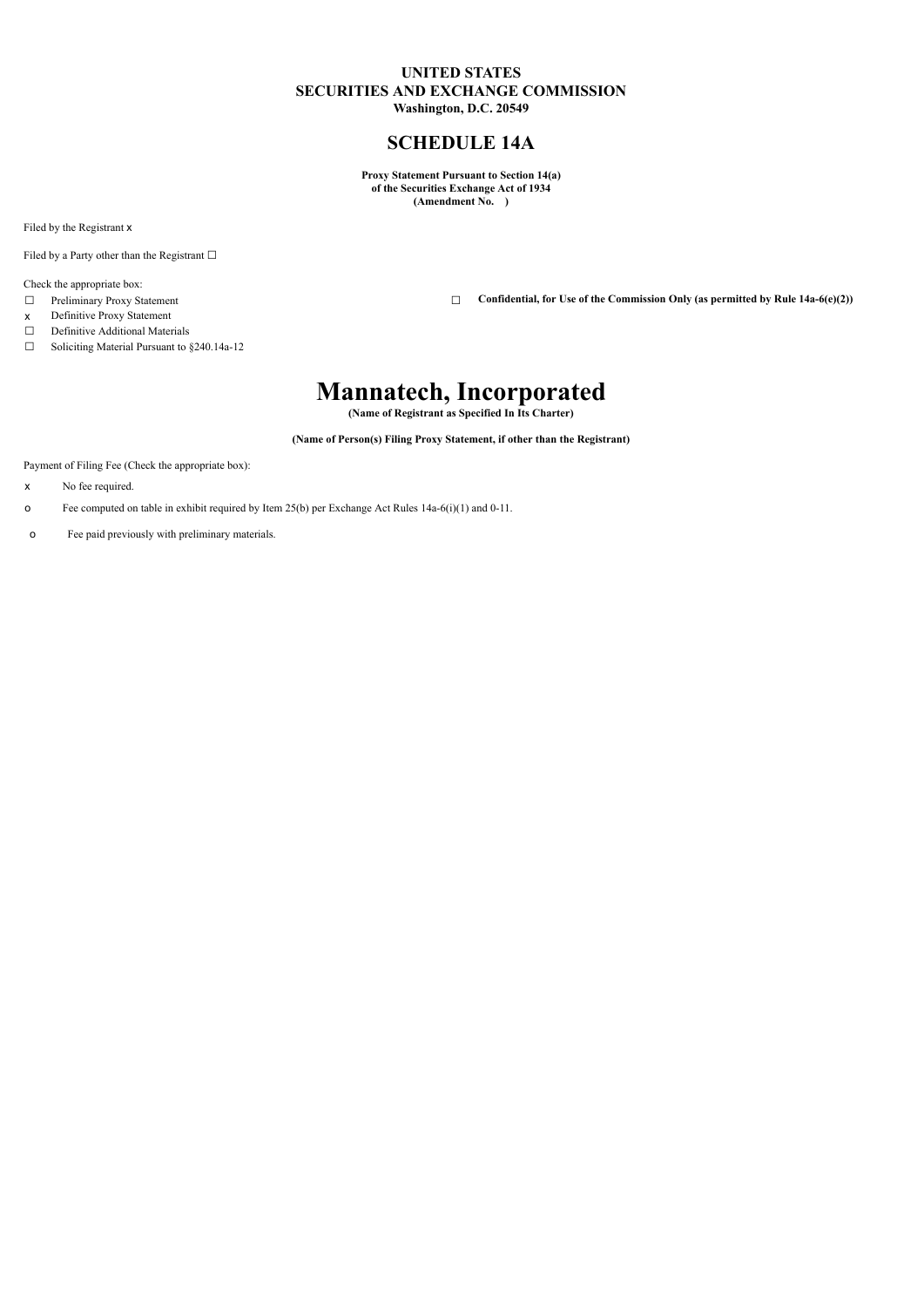# **MY MANNATECH.**

# **FLOWER MOUND, TEXAS**

April 19, 2022

Dear Shareholder:

This letter extends to you a personal invitation to attend Mannatech, Incorporated's ("Mannatech") virtual-only 2022 Annual Shareholders' Meeting on Tuesday, June 14, 2022, at 9:00 a.m., Central Daylight Time. This year's annual meeting will be conducted virtually due to public health concerns from the ongoing COVID-19 pandemic to support the health and well-being of our shareholders, employees, associates, and community. Additionally, we believe that holding our meeting virtually is both cost effective for the company and convenient for our shareholders. We are recommending that all registered shareholders participate in our annual meeting online by way of our live webcast as outlined in this proxy statement. You will be able to participate in the annual meeting, vote your shares electronically and submit your questions during the live webcast of the meeting.

The purpose of this year's meeting is to (i) elect two Class II directors, (ii) ratify the appointment of our independent registered public accounting firm, and (iii) hold an advisory vote on executive compensation ("Say-on-Pay").

We have enclosed with this letter an official notice of our virtual-only 2022 Annual Shareholders' Meeting and proxy statement, which contains further information about how you may participate in the meeting, the items to be voted on, and information about the meeting itself, including a description of the matters to be considered and acted on at our virtual-only 2022 Annual Shareholders' Meeting.

**REMEMBER,** regardless of the number of shares that you hold, your vote is very important to our business and to us. Whether or not you plan to participate in our virtual-only 2022 Annual Shareholders' Meeting virtually, we urge you to cast your vote by telephone or through the Internet by following the instructions included on the Notice of Internet Availability of Proxy Materials that you received, or if you received a paper copy of the proxy card, to mark, date, sign and return the proxy card in the envelope provided. You may still vote electronically if you participate in the virtual-only meeting, even if you have previously given your proxy.

We want to thank you for your ongoing support and we hope you attend our virtual-only 2022 Annual Shareholders' Meeting.

Sincerely,

Tailey Exedicate

J. Stanley Fredrick *Chairman of the Board of Directors*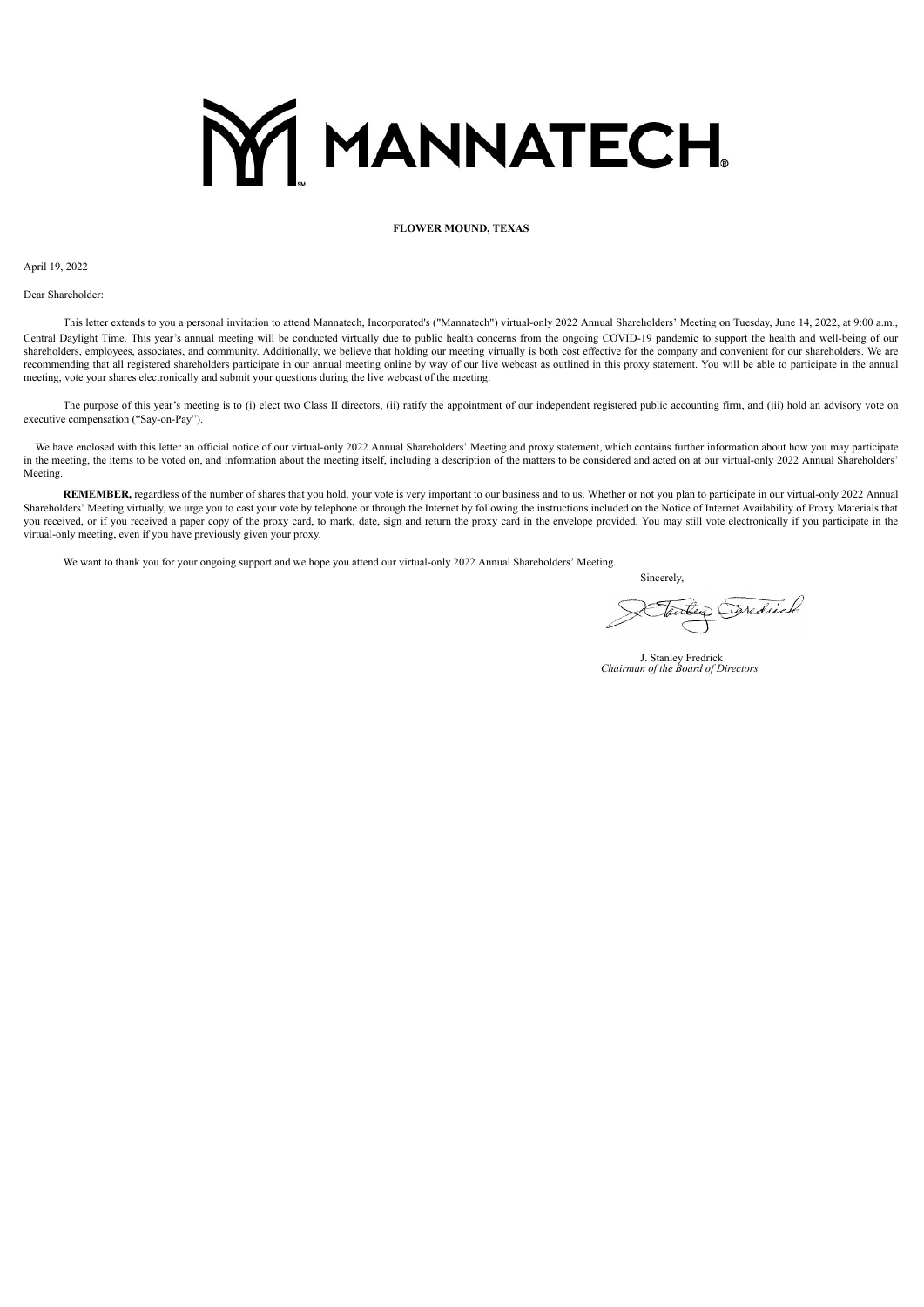# **TABLE OF CONTENTS**

**Notice of [O](#page-2-0)u[r](#page-2-0) 2022 Annual Shareholders' [M](#page-2-0)eeting [P](#page-4-0)roxy State[m](#page-4-0)ent [fo](#page-4-0)[r](#page-4-0) [O](#page-4-0)ur 2022 [A](#page-4-0)nnual Shareholder[s'](#page-4-0) [M](#page-4-0)eeting General Infor[m](#page-5-0)ation About Our 2022 Annual Shareholders' [M](#page-5-0)eeting** General In[fo](#page-5-1)rmation Shareholders Entitled to [Vo](#page-5-3)te<br>Voting in Person [Vo](#page-6-0)ting by Proxy Revok[in](#page-6-1)g or Changing a Proxy<br>Effects of Not [Vo](#page-6-2)ting [D](#page-7-0)irect Ownership Beneficial Ownersh[ip](#page-7-1) Solicitation of Proxy-[Vo](#page-7-2)tes <u>Tabulating the [Vo](#page-9-0)tes</u><br>Admission and Voting at [O](#page-9-0)ur 2022 [A](#page-9-0)nnual Shareholders' [M](#page-9-0)eeting<br>Shareholder Procedures for Nominating Board M[em](#page-9-1)bers or Introducing Proposals Proposal 1-Election of Directors<br>Proposal 2-Ratification of the Appointment of Our Independent Registered Public Accounting Firm Proposal 3-"Say-on-Pay" Advisory Resolution to Approve the Compensation of Named Executive Officers **Corporate [G](#page-14-0)overnance** [O](#page-15-0)verview<br>Summary of All Directors and Executive O[ffi](#page-15-1)cers [D](#page-19-0)irectors Qualifications<br>Consideration of Director No[m](#page-20-0)inees Board Leadership S[tru](#page-21-0)cture and Role in Risk Oversight  $\frac{t}{1}$ Classes of [O](#page-22-0)ur Board of Directors [D](#page-22-1)irector Independence<br>Co[m](#page-22-2)mittees of Our Board of Directors Shareholder Communication wi[th](#page-24-0) Our Board of Directors Code of E[th](#page-25-0)ics<br>Co[m](#page-25-1)pensation of Directors 2021 [D](#page-26-0)irector Compensation [Ta](#page-26-0)ble<br>Direc[to](#page-26-1)rs' Stock Options Outstanding Directors' Stock Ownersh[ip](#page-27-0) Guidelines Security Ownership of Certain B[en](#page-27-1)eficial Owners and Management that is a state of  $\frac{1}{2}$  is a state of  $\frac{26}{2}$ **Executive Co[m](#page-28-0)pensation**<br>
Summary Compensation [Ta](#page-29-0)ble All Other Compensation [Ta](#page-29-1)ble<br>Executive E[m](#page-30-0)ployment Agreements<br>[N](#page-30-1)on-Equity Incentive Plan 401(k) P[la](#page-31-0)n<br>2021 [O](#page-31-1)utstanding Equity Awards at Fiscal Year End Table Retire[m](#page-32-0)ent Benefits and Non-Qualified Deferred Compensation<br>Potential Payments Upon [Te](#page-32-1)rmination or Change in Control<br>Named Executive O[ffi](#page-33-0)cers Stock Ownership Guidelines  $\frac{1}{30}$ **Compensation and S[to](#page-33-1)ck Option Plan Committee Interlocks and Insider Participation**<br>Certain Relationships and Related Party [Tr](#page-33-2)ansactions <[m](#page-35-0)ark>Report From Our Audit Committee</mark><br>Other [M](#page-36-0)atters **Additional Information [Av](#page-37-0)ailable** 

<span id="page-2-0"></span><u> Forward-Look[in](#page-37-1)g Statements</u><br>Appendix A – Frequently A[sk](#page-38-0)ed Questions

**P a g e**

[1](#page-2-0)

[3](#page-4-0)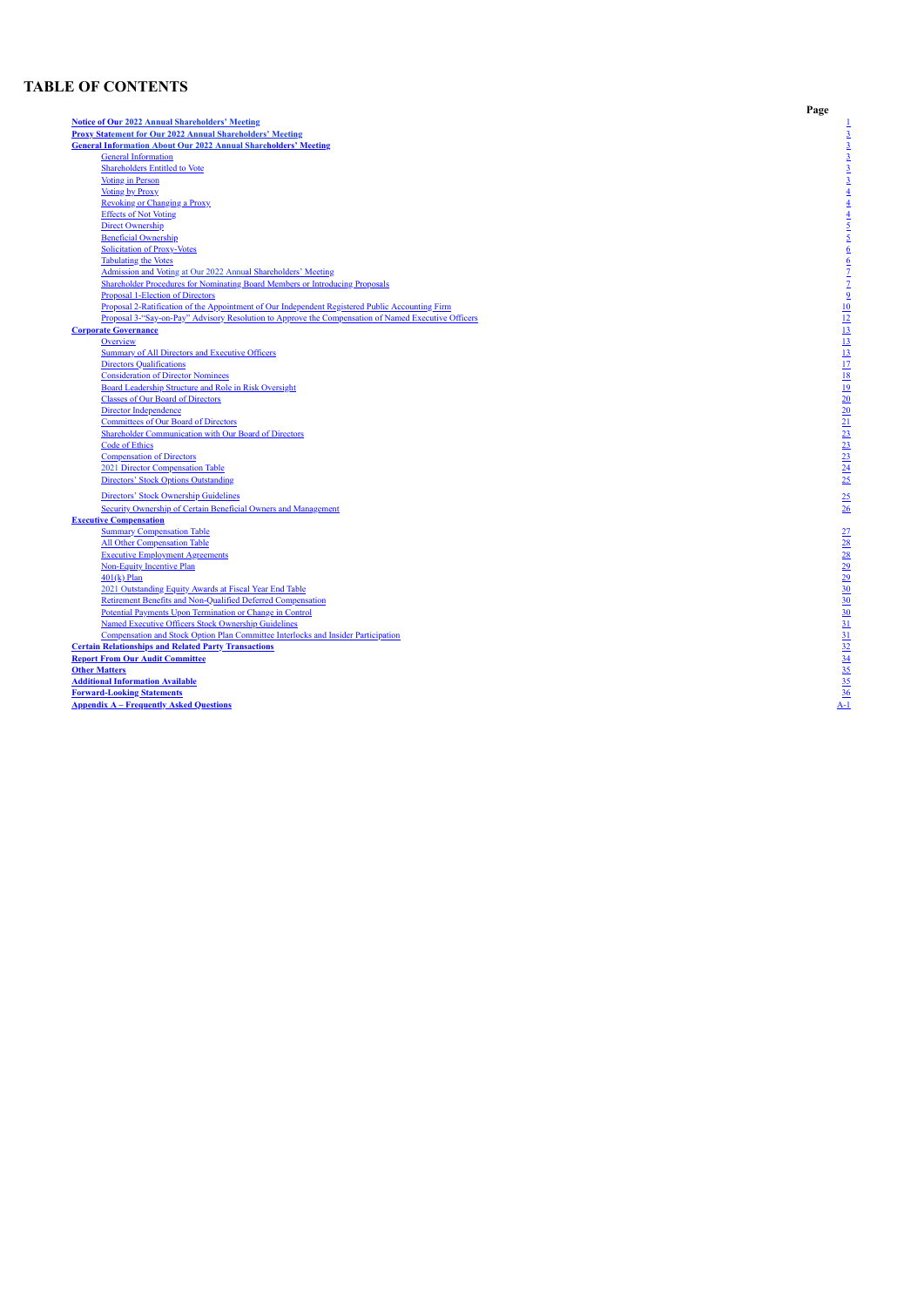# **MANNATECH, INCORPORATED NOTICE OF OUR 2022 ANNUAL SHAREHOLDERS' MEETING TO BE HELD ON JUNE 14, 2022**

# **TO THE SHAREHOLDERS OF MANNATECH, INCORPORATED,**

The 2022 Annual Shareholders' Meeting of Mannatech, Incorporated (the "Company") will be held on a virtual-only basis, conducted via live webcast, on Tuesday, June 14, 2022, at 9:00 a.m., Central Daylight Time for the following purposes:

- Proposal 1 To elect J. Stanley Fredrick and Tyler Rameson as Class II directors;
- Proposal 2 To ratify the appointment of BDO USA, LLP as our independent registered public accounting firm for the year ending December 31, 2022;
- Proposal 3 To hold an advisory vote on executive compensation ("Say-on-Pay"); and
- To act upon such other matters as may properly come before our annual meeting.

To be responsive to the recommendations of public health officials regarding COVID-19, and for the health and safety of our shareholders, employees, associates and community, we are offering a virtual-only shareholder meeting in which shareholders may listen to the 2022 Annual Shareholders' Meeting, submit questions and vote online at: **www.virtualshareholdermeeting.com/MTEX2022. The Company encourages shareholders to participate virtually.** Further instructions for how to participate are posted at www.shareholdermeeting.com/MTEX2022. If you are having difficulty accessing the webcast, please call 844-986-0822 or 303-562-9202 (International) to speak with a representative from Broadridge Financial Solutions, the vendor who is providing technical support for the webcast. You will need the control number printed on your proxy card in order to authenticate yourself as a shareholder and gain access to the meeting if you choose to participate virtually.

Our Board of Directors has set the close of business on April 14, 2022 as the record date for the determination of shareholders entitled to receive notice of and to vote at our 2022 Annual Shareholders' Meeting or any adjournment(s) thereof. The Notice of Internet Availability of Proxy Materials is being mailed or delivered on or about April 19, 2022, to shareholders of record owning our common stock on the close of business on April 14, 2022.

1

By order of our Board of Directors,

tailen Sordick

J. Stanley Fredrick *Chairman of the Board of Directors*

Flower Mound, Texas April 19, 2022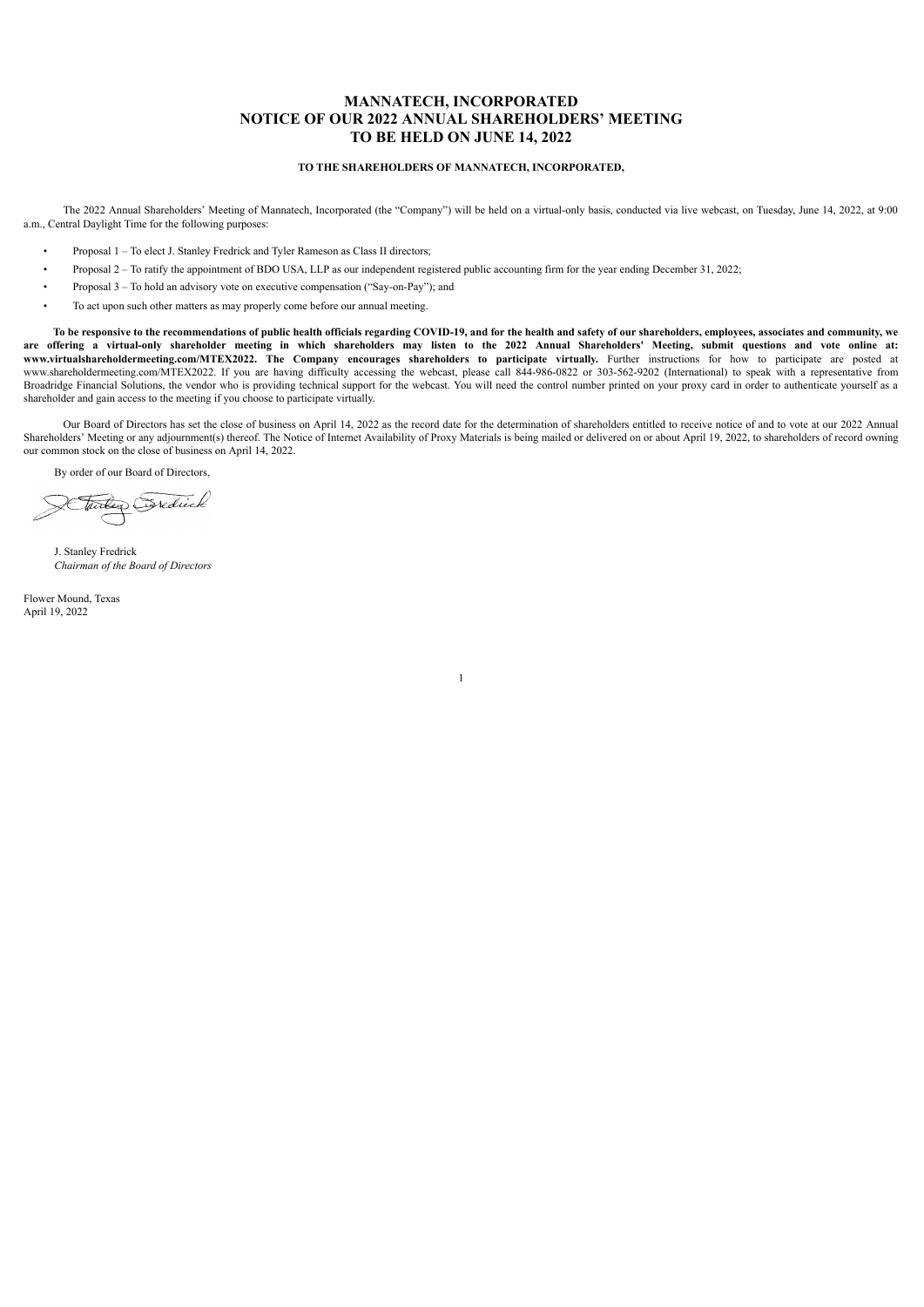# **IMPORTANT**

Whether or not you expect to attend the virtual-only 2022 Annual Shareholders' Meeting, we strongly urge you to cast your vote by telephone or through the Internet by following the instructions included on the Notice of In

<span id="page-4-0"></span>In accordance with rules promulgated by the SEC, we are providing access to our proxy materials, including this proxy statement and our annual report on Form 10-K for the year ended<br>December 31, 2021, over the Internet. As

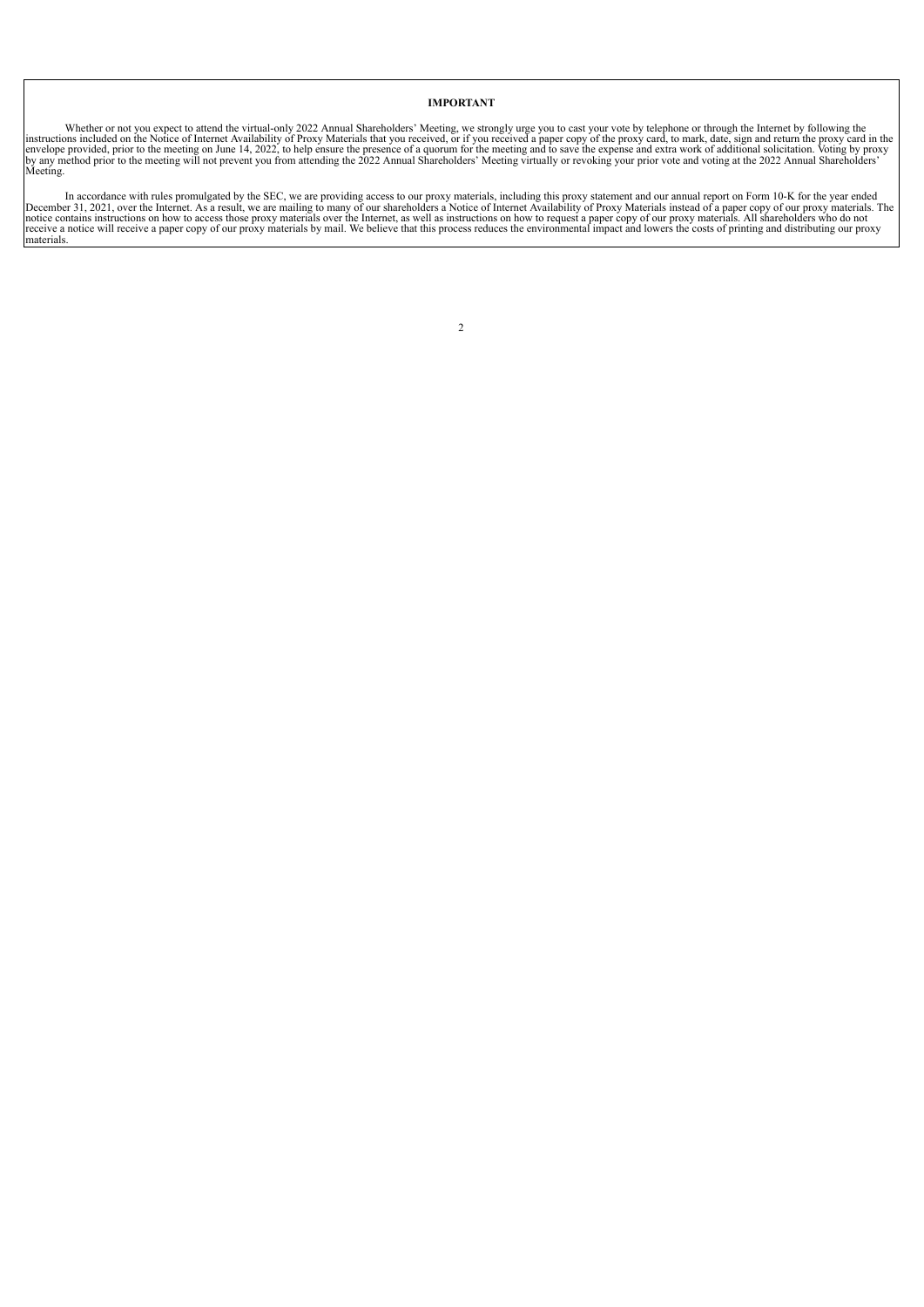# **MANNATECH, INCORPORATED 1410 Lakeside Parkway, Suite 200 Flower Mound, Texas 75028 PROXY STATEMENT FOR OUR 2022 ANNUAL SHAREHOLDERS' MEETING TO BE HELD ON JUNE 14, 2022**

### <span id="page-5-0"></span>**GENERAL INFORMATION ABOUT OUR 2022 ANNUAL SHAREHOLDERS' MEETING**

# <span id="page-5-1"></span>*General Information*

Our Board of Directors (the "Board") is soliciting the enclosed proxy for use at our 2022 Annual Shareholders' Meeting to be held as a virtual-only meeting on June 14, 2022 at 9:00 a.m., Central Daylight Time. The corporate offices of Mannatech, Incorporated are located at 1410 Lakeside Parkway, Suite 200, Flower Mound, Texas 75028. The Company is offering a virtual shareholder meeting, in which shareholders may listen to the 2022 Annual Shareholders' Meeting, submit questions and vote at: www.virtualshareholdermeeting.com/MTEX2022. The Company encourages shareholders to participate virtually. The Notice of Internet Availability of Proxy Materials is being mailed or delivered on or about April 19, 2022, to shareholders of record owning our common stock on the close of business on April 14, 2022. Paper copies of our proxy materials are being mailed or delivered on or about April 19, 2022, to shareholders of record who have previously requested to receive paper copies of proxy materials. The list of frequently asked questions is attached to this proxy statement as *Appendix A.* Unless otherwise stated, all references in this proxy statement to "Mannatech," the "Company," "us," "our," or "we" are to Mannatech, Incorporated, a Texas corporation.

### <span id="page-5-2"></span>*Shareholders Entitled to Vote*

Shareholders who owned our common stock as of the close of business on April 14, 2022, the record date, are called "*shareholders of record"* and are entitled to vote at the 2022 Annual Shareholders' Meeting. As of April 14, 2022, we had 1,949,716 outstanding shares of our common stock, \$0.0001 par value per share, which is our only class of outstanding voting securities. As of April 14, 2022, we had 1,107 shareholders of record. Each share of our common stock entitles a shareholder to one vote. A complete list of direct shareholders entitled to vote at the 2022 Annual Shareholders' Meeting will be available for examination by shareholders for purposes pertaining to the 2022 Annual Shareholders' Meeting at our corporate office in Flower Mound, Texas during normal business hours from May 30, 2022 until June 13, 2022. The shareholder list will also be available for review prior to and during the 2022 Annual Shareholders' Meeting to be held on June 14, 2022 or electronically at www.virtualshareholdermeeting.com/MTEX2022. A shareholder who wants to examine the list prior to our 2022 Annual Shareholders' Meeting should arrange an appointment by contacting our Investor Relations department at (972) 471-6512.

### <span id="page-5-3"></span>*Voting in Person*

If you are a shareholder of record and plan to participate in the virtual-only 2022 Annual Shareholders' Meeting via webcast at www.virtualshareholdermeeting.com/MTEX2022, you may login by entering the 16-digit control number you received with your proxy materials. Instructions on how to participate are posted at www.virtualshareholdermeeting.com/MTEX2022. You will be able to vote your shares while attending the virtual-only 2022 Annual Shareholders' Meeting by following the instructions on the website. If a broker or bank holds your Mannatech shares in street name, and you wish to vote at the virtual-only 2022 Annual Shareholders' Meeting, you will need to obtain a legal proxy form from your broker or bank that holds your shares of record and you must have that document when you login.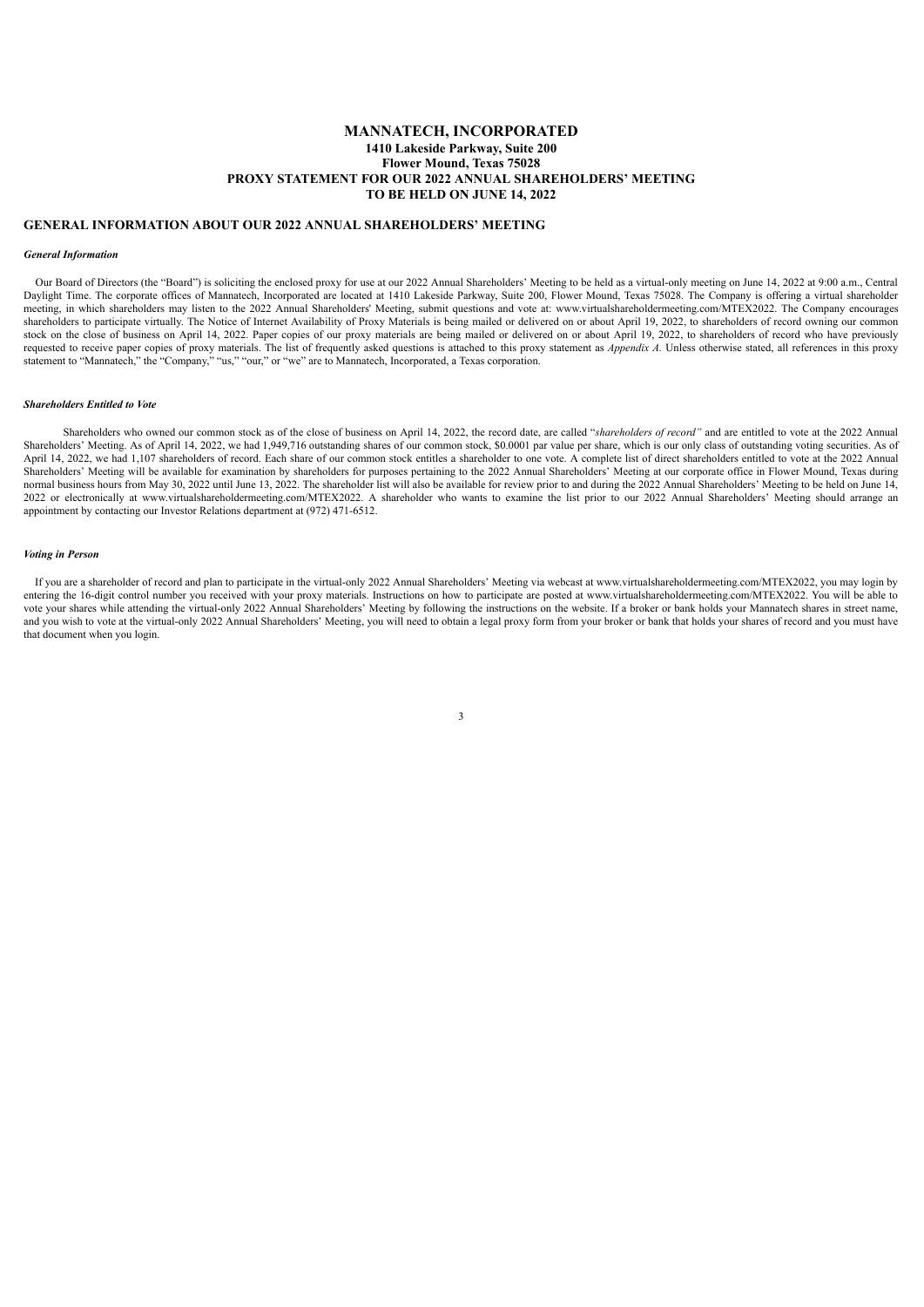### <span id="page-6-0"></span>*Voting by Proxy*

The proxy process is the means by which shareholders can exercise their rights to vote for the election of directors and other strategic corporate proposals. The notice of meeting and this proxy statement provide notice of a scheduled shareholder meeting, describe the proposals to be voted on by shareholders at the meeting and include other information required to be disclosed to shareholders. Shareholders may vote by telephone, through the Internet, or by returning a proxy card, without having to attend the shareholder meeting online.

By executing a proxy, you authorize Larry Jobe or Bob Toth to act as your proxy to vote your shares in the manner that you specify. The proxy voting mechanism is vitally important to us. In order for us to obtain the necessary shareholder approval of proposals, a "quorum" of shareholders (a majority of the issued and outstanding shares of common stock as of the record date entitled to vote) must be represented at the virtual meeting, or by proxy. If insufficient shareholders decide to attend a shareholder meeting, voting by proxy is necessary to obtain a quorum and complete the shareholder vote. It is important that you attend the meeting either online or grant a proxy to vote your shares to assure a quorum is present so corporate business may be transacted. If a quorum is not present, we must postpone the meeting and solicit additional proxies; this is an expensive and time-consuming process that is not in the best interest of the Company or our shareholders.

Properly executed votes by proxy received prior to or at the 2022 Annual Shareholders' Meeting on June 14, 2022, or at any adjournment(s) or postponement(s) thereof, will be counted by Broadridge Financial Solutions, Inc., our Inspector of Elections. If a shareholder specifies how such shareholder's proxy-vote is to be cast on any business to come before the meeting, such proxyvote will be voted in accordance with such specifications. If no specification is made on a properly executed proxy card, the shareholder's vote by proxy will be voted "FOR" Proposals 1, 2 and 3, consistent with the recommendations made by the Board and as the proxy holder may determine in his discretion with respect to any other matters properly presented for a vote at the 2022 Annual Shareholders' Meeting. Other than the proposals described in this proxy statement, we are not aware of any other matters to be presented at the 2022 Annual Shareholders' Meeting.

### <span id="page-6-1"></span>*Revoking or Changing a Proxy*

A shareholder may revoke a vote by proxy at any time prior to the 2022 Annual Shareholders' Meeting. If you are a shareholder of record with direct ownership over your Mannatech common stock, your proxy can be revoked by (i) timely delivery of a written revocation delivered to Erin K. Barta, General Counsel and Corporate Secretary, Mannatech, Incorporated, 1410 Lakeside Parkway, Suite 200, Flower Mound Texas 75028; (ii) submission of another valid proxy bearing a later date; or (iii) attendance at the virtual-only 2022 Annual Shareholders' Meeting and notice to the Inspector of Elections that you intend to vote your shares at the virtual-only meeting. If your Mannatech shares are held in street name by a broker or bank ("broker"), you must contact your broker in order to revoke your proxy, but generally, you may change your vote by submitting new voting instructions to your broker, trustee or nominee, or, if you have obtained a legal proxy from your broker or nominee giving you the right to vote your shares, by logging-in to the website at www.virtualshareholdermeeting.com/MTEX2022 and entering the 16-digit control number you received with your proxy materials.

# <span id="page-6-2"></span>*Ef ects of Not Voting*

The effect of not voting depends on how you own your shares. If you own shares directly, as a holder of record, rather than indirectly through a broker of record, your unvoted shares will not be represented at our meeting and will not count toward the quorum requirement. Assuming a quorum is obtained, your unvoted shares will not affect whether a proposal is approved or rejected. If you own shares through a broker and do not vote, your broker may represent your shares at the meeting for purposes of obtaining a quorum. As described below, if you own your shares through a broker and you do not vote, your broker may or may not vote your shares, depending upon the proposal.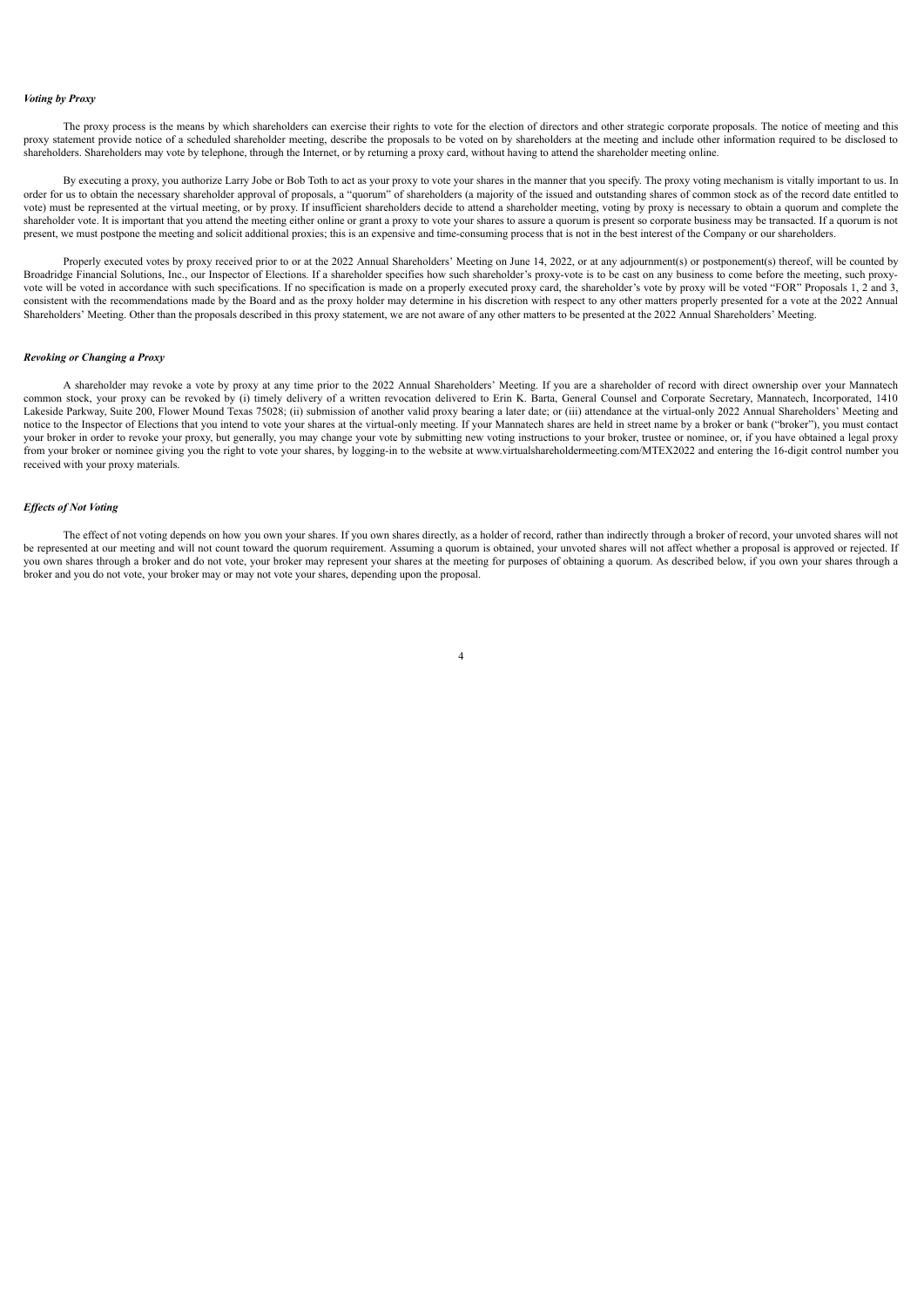If you own your shares through a broker and you do not vote, your broker may vote your shares at its discretion on "routine matters." However, with respect to other proposals, a broker may not vote a non-voting shareholder's shares. With respect to proposals on which a broker may not vote a non-voting shareholder's shares, the aggregate number of non-voted shares is reported as "broker non-votes" (shares held by brokers or nominees for which they have no discretionary power to vote on a particular matter and have received no instructions from the beneficial owners or persons entitled to vote) and counted only for purposes of determining a quorum.

If you do not vote your shares on Proposal 1 (Election of Directors) and Proposal 3 ("Say-on-Pay" Advisory Vote), your brokerage firm cannot vote them for you and they will remain unvoted. Therefore, it is very important that you vote your shares for all proposals. Proposal 2 (Ratification of Auditors) set forth in this proxy statement is a routine matter on which brokers will be permitted to vote your shares at the broker's discretion if you do not provide your broker with instructions on how to vote on this matter.

### <span id="page-7-0"></span>*Direct Ownership*

For the purpose of determining how to vote your shares at the 2022 Annual Shareholders' Meeting, registered holders of record are deemed to have "direct ownership" over their Mannatech shares if they hold their shares directly in their name. This is typically evidenced by the receipt of our mailings directly from us or from our transfer agent, Computershare.

# <span id="page-7-1"></span>*Beneficial Ownership*

For the purposes of determining how to vote your shares at the 2022 Annual Shareholders' Meeting, you are deemed to have "beneficial ownership" over your Mannatech shares if you: (i) previously deposited your stock certificates with a broker; (ii) purchased your shares directly through a broker; or (iii) sent your stock certificates to a broker to be deposited into your brokerage account. Beneficial ownership is typically evidenced by a shareholder's receipt of our mailings either from a broker or through a solicitor, which is usually Broadridge Financial Solutions, Inc.

As a beneficial owner, a shareholder still holds Mannatech shares, but neither we nor our transfer agent has access to any list of individual shareholders' names from the various brokers of record. The only information our transfer agent has concerning shareholders who own stock through a broker is the broker's name, the aggregate total number of shares held by each broker on behalf of their clients, and the aggregate number of votes cast for any of our proposals.

**WE CAUTION OUR SHAREHOLDERS THAT** each brokerage firm has a unique set of voting instructions. As a result, a shareholder should *always* read all the information provided in each of the proxy information packets received and follow the specific voting instructions enclosed in each packet with respect to applicable telephone numbers, Internet addresses, mailing addresses, and attending or voting at the 2022 Annual Shareholders' Meeting.

If a shareholder receives more than one proxy information packet, such shareholder's shares are registered in more than one account. Again, remember that each proxy information packet may have different voting instructions, account or control numbers, mailing addresses, Internet addresses, and telephone numbers. As a result, each shareholder should be cautioned to use only the set of voting instructions, account and control numbers, addresses, and telephone numbers provided in such shareholder's proxy information packet to ensure such shareholder's vote for all of its owned shares is properly included in the tabulation of votes for our meeting.

<span id="page-7-2"></span>Beneficial shareholders are also instructed to read their proxy-voting card instructions given to them by their brokers or their brokers' solicitors prior to the meeting in order to obtain instructions on how to vote at the meeting. If a beneficial shareholder does not follow the brokers' specific instructions, our Inspector of Elections is not allowed to count such beneficial shareholder's vote at the 2022 Annual Shareholders' Meeting.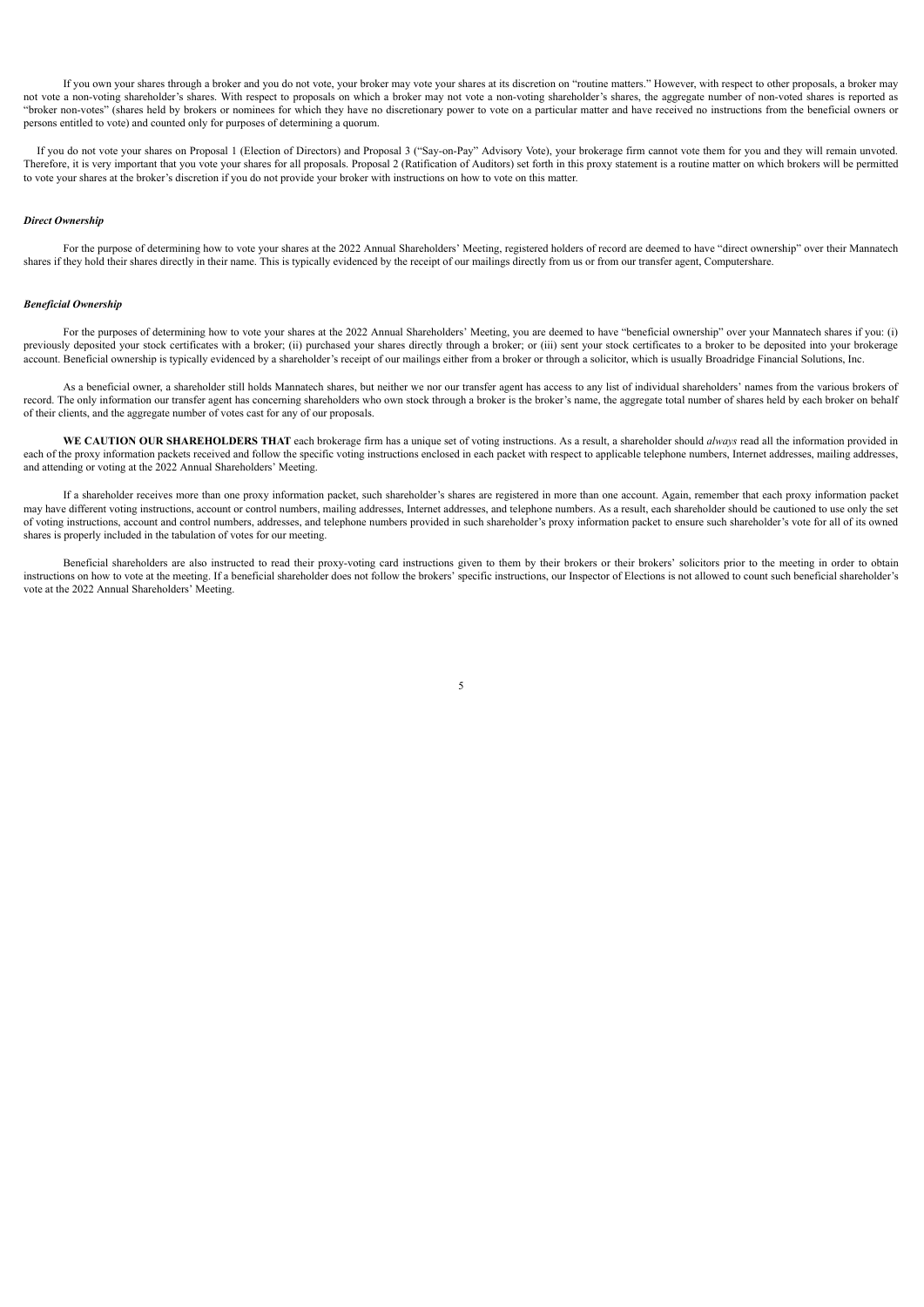# *Solicitation of Proxy-Votes*

We may solicit proxy-votes through the mail, in person, and by telecommunications. We will bear all expenses in preparing, printing, and mailing the proxy materials to our shareholders.

### <span id="page-8-0"></span>*Tabulating the Votes*

A representative from Broadridge Financial Solutions, Inc., which will act as our Inspector of Elections, is responsible for tabulating the votes for the 2022 Annual Shareholders' Meeting. The presence, in person (by attending virtually) or by proxy, of the holders of at least a majority of the shares of our common stock outstanding as of April 14, 2022, our record date, is necessary to establish a quorum for the 2022 Annual Shareholders' Meeting. Abstentions and "broker non-votes," if any, will be counted as shares present and entitled to vote for purposes of determining a quorum for the 2022 Annual Shareholders' Meeting. A "broker non-vote" occurs when brokers holding shares in "street name" have not received voting instructions from the beneficial owner and either chooses not to vote those shares on a routine matter at the 2022 Annual Shareholders' Meeting or is not permitted to vote those shares on a non-routine matter. If a proxy-voting card is signed by the shareholder but submitted without specific voting instructions, the shareholder's vote will automatically be counted as a vote "FOR ALL" on Proposal 1 (Election of Directors), "FOR" on Proposal 2 (Ratification of Auditors), and "FOR" on Proposal 3 ("Say-on-Pay" Advisory Vote). If your shares are held in "street name" and you do not provide specific voting instructions to your broker, then your shares will not be included in the vote for Proposal 1 (Election of Directors) or Proposal 3 ("Say-on-Pay" Advisory Vote), but will be voted at the discretion of your broker with respect to Proposal 2 (Ratification of Auditors).

For **Proposal 1 (Election of Directors)** — Assuming a quorum is obtained, our two Class II directors will be elected by a plurality of the shares represented, in person (by attending virtually) or by proxy, at the virtual-only 2022 Annual Shareholders' Meeting and entitled to vote. This means that the nominees receiving the highest number of affirmative votes at the meeting will be elected as our two Class II directors. Votes marked "FOR ALL" will be counted in favor of the nominees. Votes marked "WITHHOLD ALL" will be counted against the nominees. To specify differently, a shareholder must check the "FOR ALL EXCEPT" box and then write the name of the nominee for whom the shareholder wishes to vote against. Votes marked "WITHHOLD ALL" have no effect on the vote since a plurality of the votes is required for the election of the nominees. Shareholders may not abstain from voting with respect to the election of the directors.

A shareholder cannot write-in the names of additional nominees when voting by proxy or electronically. Shareholders who login to attend the virtual-only 2022 Annual Shareholders' Meeting may vote on the proposals including the director nominees at www.virtualshareholdermeeting.com/MTEX2022, but shareholders cannot write-in candidates.

# *(THE BOARD RECOMMENDS A VOTE "FOR ALL" PROPOSAL 1.)*

For Proposal 2 (Ratification of Auditors) - If a quorum is obtained, and a majority of the shares represented, in person (by attending virtually) or by proxy, at the virtual-only 2022 Annual Shareholders' Meeting and entitled to vote, are in favor of Proposal 2, the ratification of the appointment of our independent registered public accounting firm for the year ended December 31, 2022, will be approved. Votes marked "FOR" Proposal 2 will be counted in favor of the ratification of the appointment of our independent registered public accounting firm for the year ending December 31, 2022. An abstention from voting on Proposal 2 will not be voted on that item, although it will be counted for purposes of determining the number of shares represented and entitled to vote. Accordingly, an "ABSTENTION" will have the same effect as a vote "AGAINST" Proposal 2.

# *(THE BOARD RECOMMENDS A VOTE "FOR" PROPOSAL 2.)*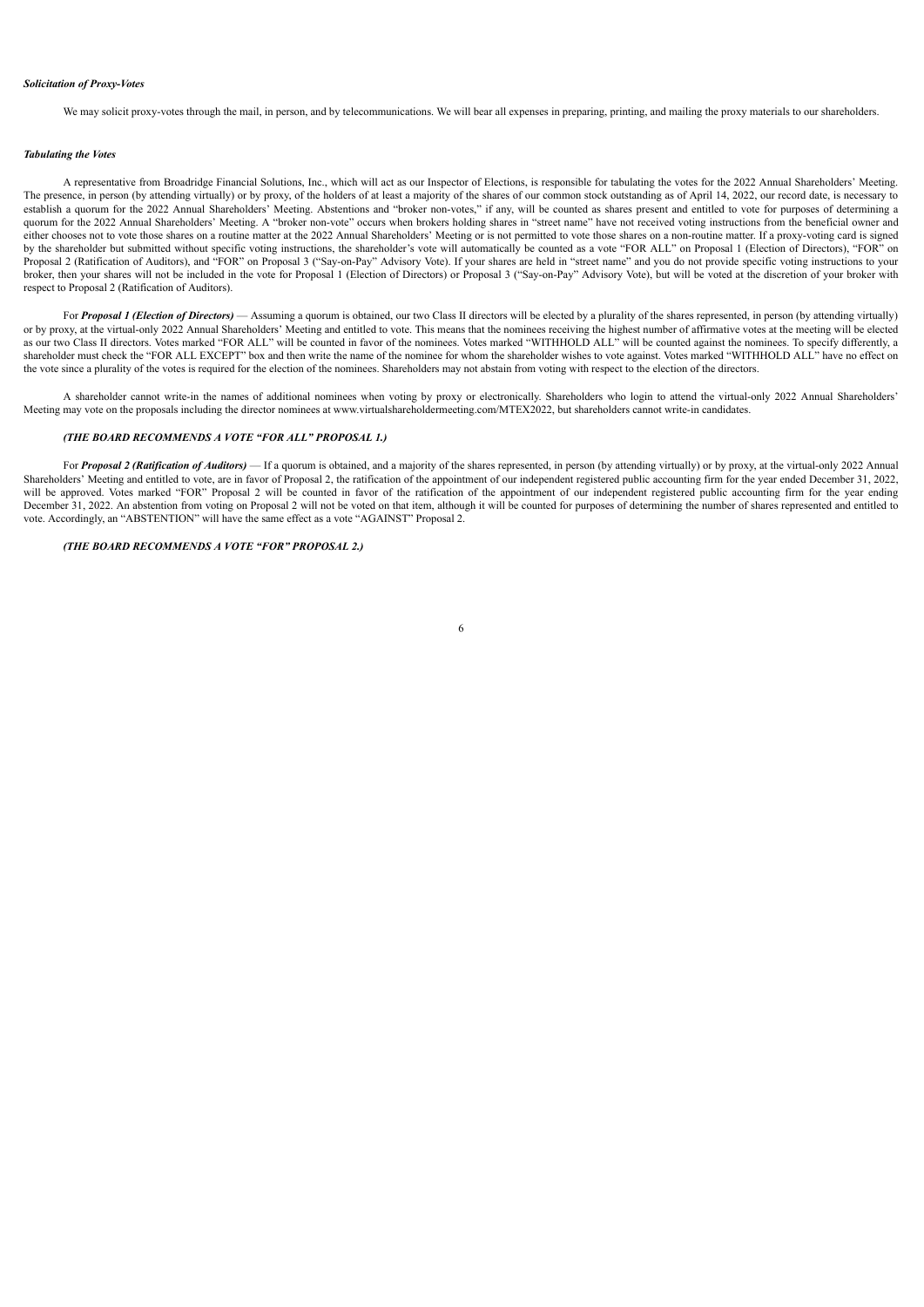For *Proposal 3 ("Say-on-Pay" <i>Advisory Vote*) — If a quorum is obtained, and a majority of shares represented, in person (by attending virtually) or by proxy, at the virtual-only 2022 Annual Shareholders' Meeting and entitled to vote, are in favor of Proposal 3, the current executive compensation program will be approved by shareholders on an advisory basis. Votes marked "FOR" Proposal 3 will be counted in favor of the current executive compensation program. An abstention from voting on Proposal 3 will not be voted on that item, although it will be counted for purposes of determining the number of shares represented and entitled to vote. Accordingly, an "ABSTENTION" will have the same effect as a vote "AGAINST" Proposal 3. "Broker non-votes" are not considered shares entitled to vote for purposes of Proposal 3 and thus will have no effect on the outcome of the approval, on an advisory basis, of our executive compensation program.

# *(THE BOARD RECOMMENDS A VOTE "FOR" PROPOSAL 3.)*

### <span id="page-9-0"></span>*Admission and Voting at Our 2022 Annual Shareholders' Meeting*

Voting at the virtual-only 2022 Annual Shareholders' Meeting is limited to shareholders of record having evidence of ownership as of the record date, April 14, 2022. Shareholders who login at www.virtualshareholdermeeting.com/MTEX2022 and enter their 16-digit control number found in the proxy materials will be admitted to the meeting. If your shares are NOT held in your name, we may require you to show evidence of your ownership at our meeting when you login.

If you are a shareholder holding your shares in "street name" as of the close of business on the record date, you may gain access to the virtual meeting by following the instructions in the voting instruction card provided by your broker, bank or other nominee. You may not vote your shares electronically at the 2022 Annual Shareholders' Meeting unless you receive a valid proxy from your brokerage firm, bank, broker dealer or other nominee holder.

As a courtesy and as time permits, we will provide a brief question and answer period for our shareholders of record. Shareholders who login to the webcast and enter their 16-digit control will receive instructions on how to submit questions.

Shareholders of record will be able to vote electronically online upon verification of stock ownership. REMEMBER that beneficial shareholders must obtain a power of attorney form or legal proxy from their brokers prior to the 2022 Annual Shareholders' Meeting in order for their votes at the virtual-only meeting to be counted since their brokers may have already reported their shares as "broker non-votes". Prior to our June 14, 2022 meeting, beneficial shareholders are strongly urged to read their proxy-voting card instructions on how to vote at our 2022 Annual Shareholders' Meeting. They should also contact their brokers by the Monday prior to our 2022 Annual Shareholders' Meeting to ensure they obtain the proper paperwork in order to vote at our virtual meeting. If a beneficial shareholder does not follow its broker's instructions, our Inspector of Elections will not count such shareholder's vote at the virtual-only 2022 **Annual Shareholders' Meeting.** The instructions are usually located on the back of each proxy-voting card.

### <span id="page-9-1"></span>*Shareholder Procedures for Nominating Board Members or Introducing Proposals*

Requirements for Shareholder Proposals to Be Considered for Inclusion in the Company's Proxy Materials for the 2023 Annual Shareholders' Meeting. Proposals that a shareholder intends to present at the 2023 Annual Shareholders' Meeting and wishes to be considered for inclusion in the proxy statement and form of proxy relating to the 2023 Annual Shareholders' Meeting must be received no later than December 20, 2022. All proposals must comply with Rule 14a-8 under the Securities Exchange Act of 1934, as amended (the "Exchange Act"), which lists the requirements for the inclusion of shareholder proposals in company-sponsored proxy materials. Shareholder proposals must be delivered to the Company's Corporate Secretary by mail at 1410 Lakeside Parkway, Suite 200, Flower Mound, Texas 75028.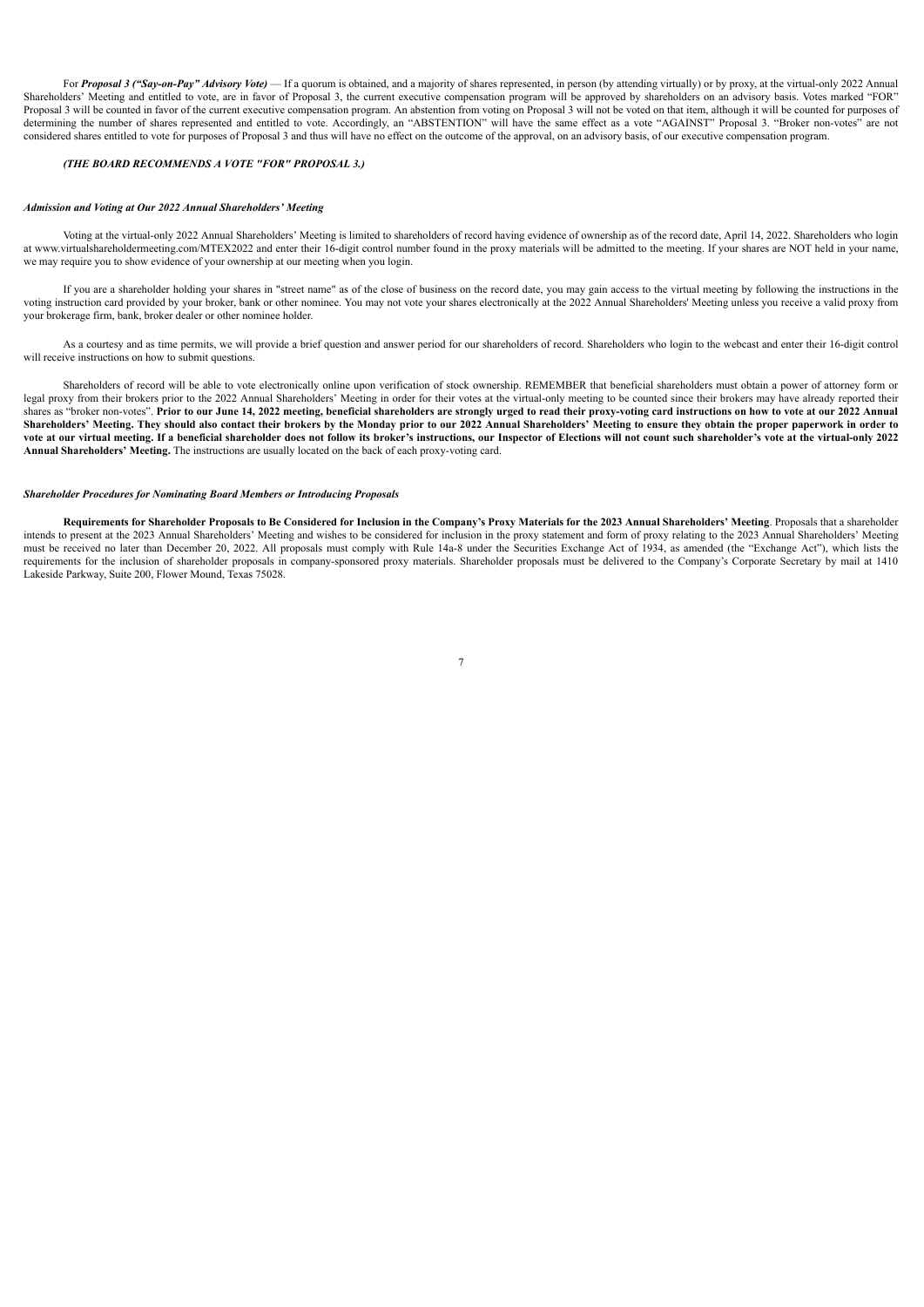Requirements for Other Shareholder Proposals to Be Brought Before the 2023 Annual Shareholders' Meeting and Director Nominations. Notice of any proposal that a shareholder intends to present at the 2023 Annual Shareholders' Meeting, but does not intend to have included in the proxy statement and form of proxy relating to the 2023 Annual Shareholders' Meeting, as well as any director nominations, must be delivered to the Company's Corporate Secretary by mail at 1410 Lakeside Parkway, Suite 200, Flower Mound, Texas 75028, not earlier than the opening of business on February 14, 2023, and not later than the close of business March 16, 2023. The notice must be submitted by a shareholder of record and must set forth the information required by our Fifth Amended and Restated Bylaws, dated August 25, 2014 (our "Bylaws"), with respect to each director nomination or other proposal that the shareholder intends to present at the 2023 Annual Shareholders' Meeting. If you are a beneficial owner of shares held in street name, you can contact the organization that holds your shares for information about how to register your shares directly in your name as a shareholder of record.

<span id="page-10-0"></span>A copy of our Bylaws is published on our corporate website or may be obtained upon written request to our General Counsel at our United States headquarters located at 1410 Lakeside Parkway, Suite 200, Flower Mound, Texas 75028. In addition, our Bylaws were filed as Exhibit 3.1 to our Form 8-K filed with the SEC on August 27, 2014.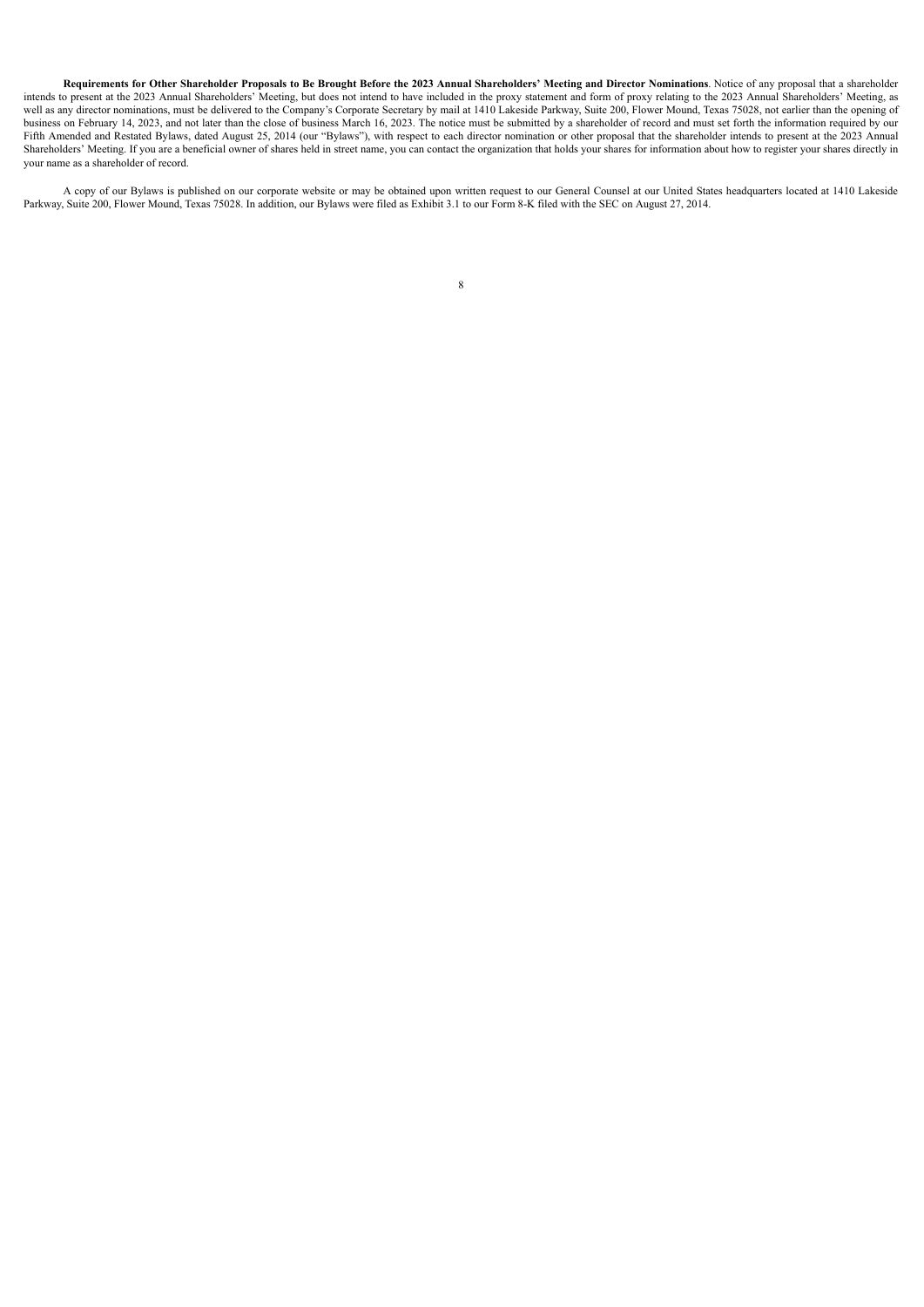# **PROPOSAL 1** *—* **ELECTION OF DIRECTORS**

Our Bylaws provide for a classified Board, divided into three staggered classes - I, II, and III. The terms of office for each of these classes are scheduled to expire on the date of our annual shareholders' meeting in 2024, 2022 and 2023, respectively. In connection with the retirement of Mr. Eric W. Schrier, who was a Class II director, the Board, in accordance with the Bylaws, reapportioned the number of directors in each class so that the number of directors in each class is equal to two. Following the reapportionment, on April 15, 2022, the Board appointed Mr. John A (Jack) Seifrick as a director to fill the vacancy created by Mr. Schrier's retirement. As a result Messrs. Jobe and Robbins are the Company's Class I directors; Messrs. Fredrick and Rameson are the Company's Class II directors; and Messrs. Toth and Seifrick are the Company's Class III directors. The two Class II board seats are up for election at the 2022 Annual Shareholders' Meeting.

Nominees. The Board has nominated J. Stanley Fredrick and Tyler Rameson as nominees for election as our Class II directors. Once elected, our Class II directors' terms will expire on the earlier of the date of our 2025 Annual Shareholders' Meeting or the date of such director's disqualification, resignation, death, or removal. The nominees' biographical information is described below:

- *J. Stanley Fredrick* has served as a Class II director since September 2001. His current term as director expires in 2022. From November 2003 through January 2009, Mr. Fredrick served as the Lead Director for the Board. In January 2009, Mr. Fredrick was elected to serve as the Chairman of the Board of Directors. In 2003, Mr. Fredrick was a founding board member of Professional Bank in Dallas, Texas, a boutique bank that provided certain financial resources to its customers. He co-founded Cameo Couture, Inc., which operated as Colesce Couture, a distributor of<br>intimate apparel, and Colony House, commercial bank holding company, and served as a consultant to the bank from 1994 until it was sold in 2000. He currently serves on the board of Wine Shop at Home, a party planning company in Napa, California. Mr. Fredrick has been actively involved for more than 40 years in the Direct Selling Association, a national trade association of leading firms that manufacture and distribute goods and services directly to consumers. He has served on the Direct Selling Association's Board of Directors and various committees thereof. From 1987 to 1988, Mr. Fredrick served as<br>Chairman of the Direct Selling Associ highest honor, the "Hall of Fame," as well as into the Direct Selling Education Foundation "Circle of Honor." Direct Selling News honored Mr. Fredrick with the Bravo Lifetime Achievement Award in 2019. He received a B.A. in English from Central State University, in Edmond, Oklahoma. Recently, Mr. Fredrick published an autobiographical memoir, *Never Ever Give Up*.
- *Tyler Rameson* has served as a Class II director since June 6, 2018. His current term as director expires in 2022. Mr. Rameson is Chairman of the Nominating/Governance and Compliance Committee. He also serves on the Company's Audit Committee, Compensation and Stock Option Plan Committee, and Science and Marketing Committee. He is the managing member of Jade<br>Capital LLC, a private investment firm. From firm. Mr. Rameson received an MBA with an emphasis on Financial Engineering from the Massachusetts Institute of Technology (MIT), as well as a Masters of Engineering in Logistics from MIT and a Bachelor of Arts degree in Business Economics from The University of California, Santa Barbara.

<span id="page-11-0"></span>*(THE BOARD RECOMMENDS A VOTE "FOR ALL" TO ELECT THE NOMINEES.)*

# $\overline{9}$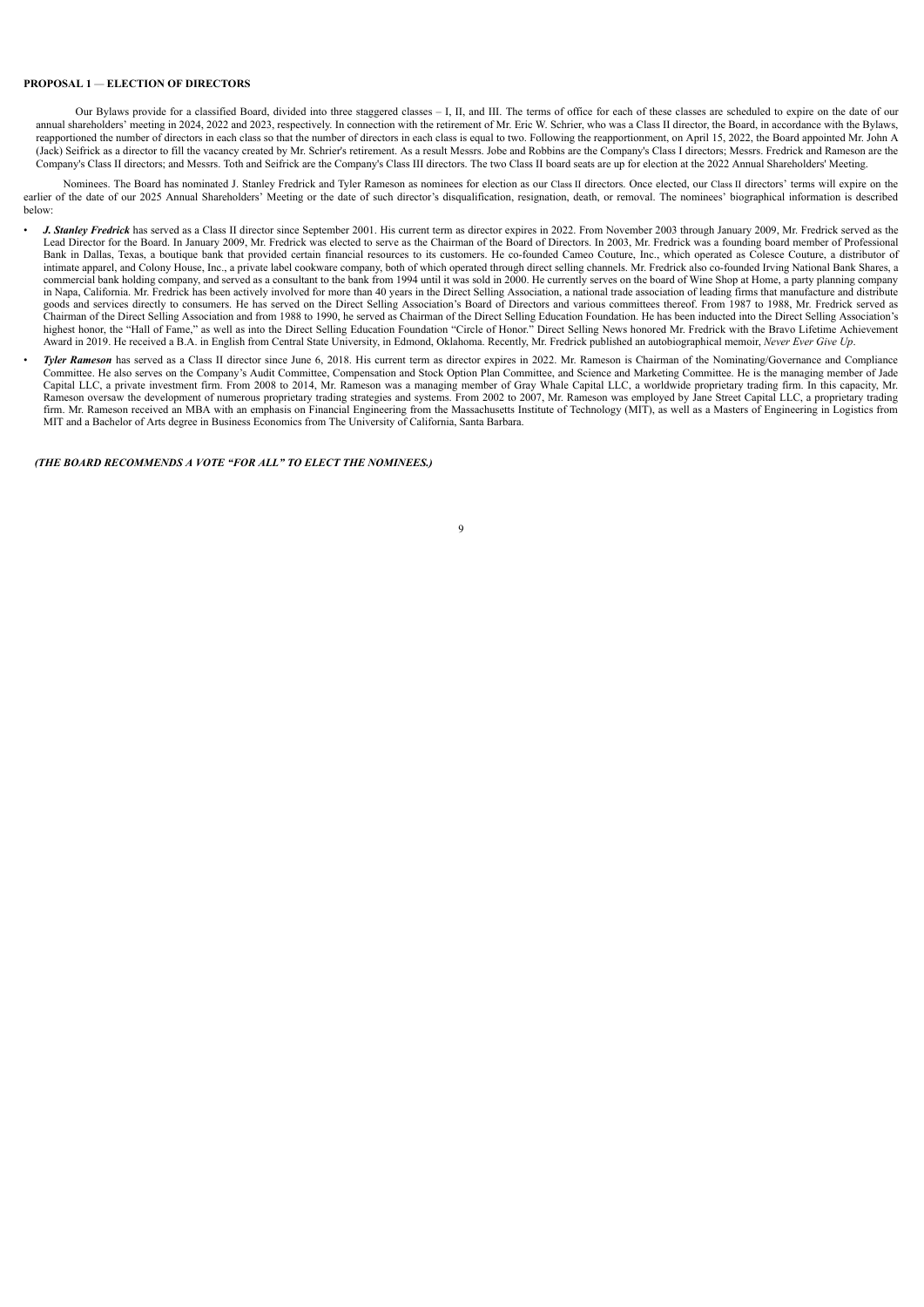# **PROPOSAL 2 — RATIFICATION OF THE APPOINTMENT OF OUR INDEPENDENT REGISTERED PUBLIC ACCOUNTING FIRM**

Neither our Articles of Incorporation, Bylaws, nor any other applicable legal requirements require shareholder ratification of the selection of our independent registered public accounting firm. However, the Board, as a matter of good corporate governance, has always sought shareholder ratification of the appointment of our independent registered public accounting firm. The Board is seeking shareholder ratification of the appointment of BDO USA, LLP as our independent registered public accounting firm for the fiscal year ending December 31, 2022. In the event our shareholders do not ratify our appointment of BDO USA, LLP, the Audit Committee and the Board will reconsider the appointment.

Our Audit Committee appoints our independent registered public accounting firm on an annual basis. The decision is based on a number of factors including the scope of the audit, the independence of the auditors, the estimated audit fees, and any non-auditing services that are performed by the independent registered public accounting firm.

Representatives from BDO USA, LLP will attend the virtual-only 2022 Annual Shareholders' Meeting and will have the opportunity to make a statement, if they so desire. They will also be available to respond to any appropriate questions from our shareholders.

# *Pre-Approval Policies and Procedures*

Our Audit Committee must pre-approve all services provided by our independent registered public accounting firm. The non-audit services, specified in Section 10A(g) of the Exchange Act may not be provided by our independent registered public accounting firm.

Each year, the approval of the estimated annual audit, audit-related services, and routine tax services takes place at an Audit Committee meeting. In addition, during the course of the year, requests for unforeseen or additional allowable services to be provided by our independent registered public accounting firm must be preapproved by our Audit Committee, except for those qualifying for the "*de minimis exception*." The *de minimis exception* provides that the pre-approval requirements for certain non-audit services may be waived if:

- the aggregate amount of such non-audit services provided constitutes not more than 5% of the total fees paid to our independent registered public accounting firm in the calendar year that such non-audit services are provided;
- such services were recognized as non-audit services at the time they were provided; and
- such services are promptly brought to the attention of our Audit Committee.

Our Audit Committee may delegate to its Chairman the authority to grant pre-approvals. In such event, the decisions of the Chairman of the Audit Committee regarding pre-approvals will then be presented to our full Audit Committee at the next scheduled meeting.

Our independent registered public accounting firm provides a revised estimate for the year, by project, for all planned and approved services to our Chief Financial Officer prior to each Audit Committee annual planning meeting. The revised estimate is then reviewed at our Audit Committee annual planning meeting.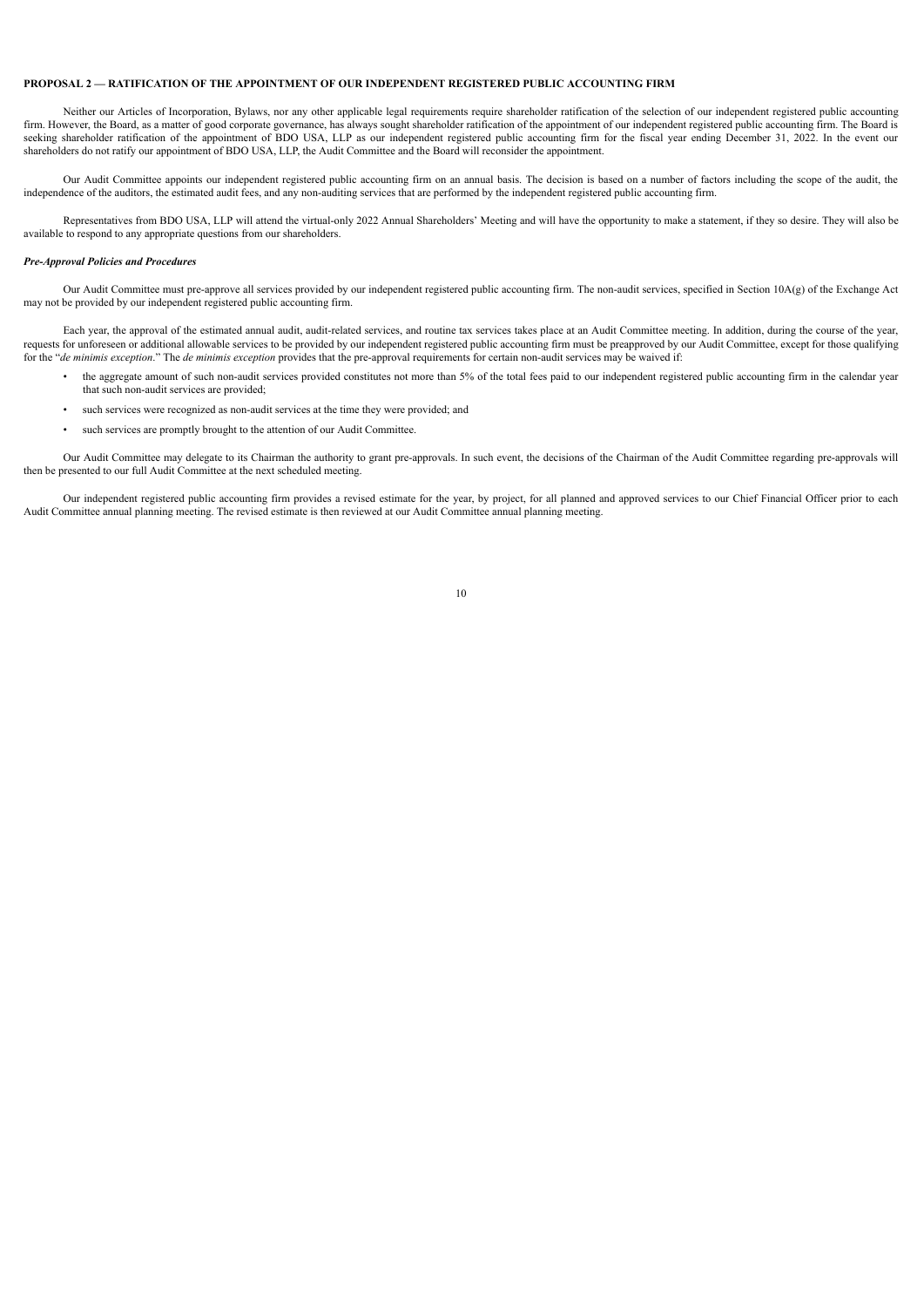# *Fees Paid to Our Independent Registered Public Accounting Firm*

For the years ended December 31, 2021 and 2020, we were billed the following fees by our current independent registered public accounting firm, BDO USA, LLP as follows:

| <b>Type of Service</b>                                                                                                                                                                                                                        | 2021 |                | 2020 |
|-----------------------------------------------------------------------------------------------------------------------------------------------------------------------------------------------------------------------------------------------|------|----------------|------|
|                                                                                                                                                                                                                                               |      | (in thousands) |      |
| <b>Audit Fees</b> , including the audit of our consolidated financial statements and annual report on Form 10-K, review of our quarterly financial statements and<br>quarterly reports filed on Form 10-Q, and international statutory audits | 632  |                | 585  |
| <b>Audit-Related Fees, including fees related to the annual audit of employee <math>401(k)</math> benefit plan</b>                                                                                                                            | 19   |                | 16   |
| Tax Fees, including fees for tax services, tax advice, transfer pricing, state, and international tax consultation                                                                                                                            | 36   |                |      |
| All Other Fees, related to all other services including expatriation issues and miscellaneous consulting and advisory services                                                                                                                |      |                |      |
| <b>Total Fees</b>                                                                                                                                                                                                                             | 687  |                | 616  |

The "*de minimis exception*" described above was not used for any fees paid to BDO USA, LLP in 2021 and 2020. All fees were pre-approved by our Audit Committee. As of April 12, 2022, we were advised by BDO USA, LLP that neither the firm, nor any member of its firm, had any direct or indirect financial interest in any capacity in our Company. The members of our Audit Committee believe the payment of all fees set forth above did not prohibit BDO USA, LLP from maintaining its independence.

# <span id="page-13-0"></span>(THE BOARD RECOMMENDS A VOTE "FOR" THE RATIFICATION OF THE APPOINTMENT OF OUR INDEPENDENT REGISTERED ACCOUNTING FIRM.)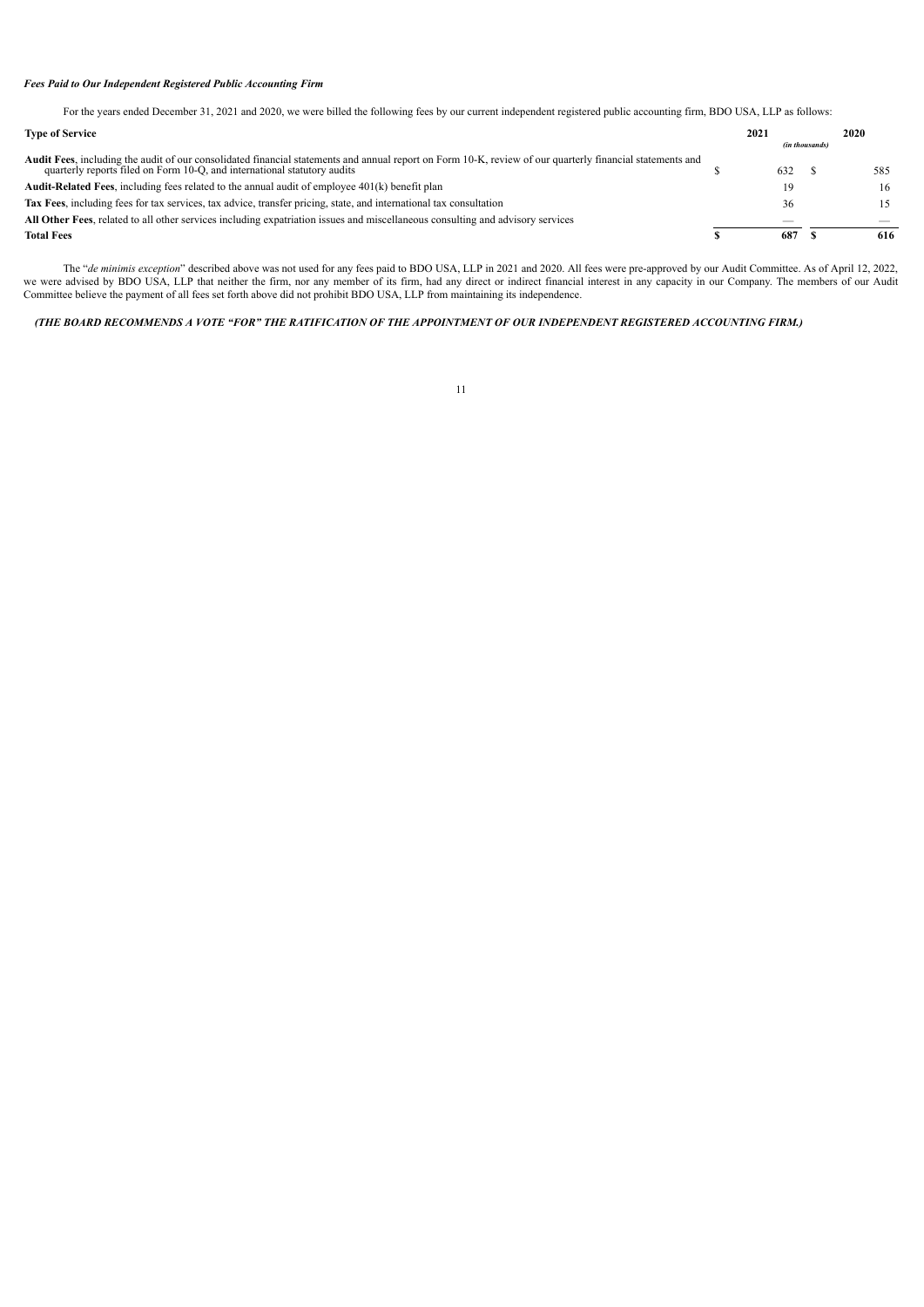# **PROPOSAL 3 — ADVISORY VOTE ON EXECUTIVE COMPENSATION ("SAY-ON-PAY")**

In accordance with Section 14A(a)(1) of the Exchange Act implementing Section 951 of the Dodd-Frank Wall Street Reform and Consumer Protection Act of 2010, we are submitting to our shareholders the opportunity to vote on a non-binding advisory resolution to approve the compensation program for our Named Executive Officers, which is described in the section titled "Executive Compensation" in this Proxy Statement. Accordingly, the following resolution is submitted for a shareholder advisory vote at the 2022 Annual Shareholders' Meeting:

"RESOLVED, that the shareholders of Mannatech, Incorporated approve, on an advisory basis, the overall compensation of the Company's Named Executive Officers, as disclosed pursuant to Item 402 of Regulation S-K of the regulations promulgated by the SEC, including the section entitled "Executive Compensation," and the accompanying compensation tables and the corresponding narrative discussion and footnotes set forth in the Proxy Statement for the 2022 Annual Shareholders' Meeting."

As described in the section titled "Executive Compensation" our executive compensation program is designed to provide a competitive level of compensation necessary to attract, motivate, and retain talented and experienced executives and to motivate them to achieve short-term and long-term objectives that enhance shareholder value.

This vote is merely advisory and will not be binding upon the Company and the Board. However, the Compensation and Stock Option Plan Committee, which is responsible for designing and administering the Company's executive compensation program, values constructive dialogue on executive compensation and other important governance topics with the Company's shareholders and encourages all shareholders to vote their shares on this matter.

<span id="page-14-0"></span>(OUR BOARD OF DIRECTORS RECOMMENDS A VOTE "FOR" APPROVAL OF THE ADVISORY RESOLUTION TO APPROVE THE COMPENSATION OF OUR NAMED *EXECUTIVE OFFICERS "SAY-ON-PAY.")*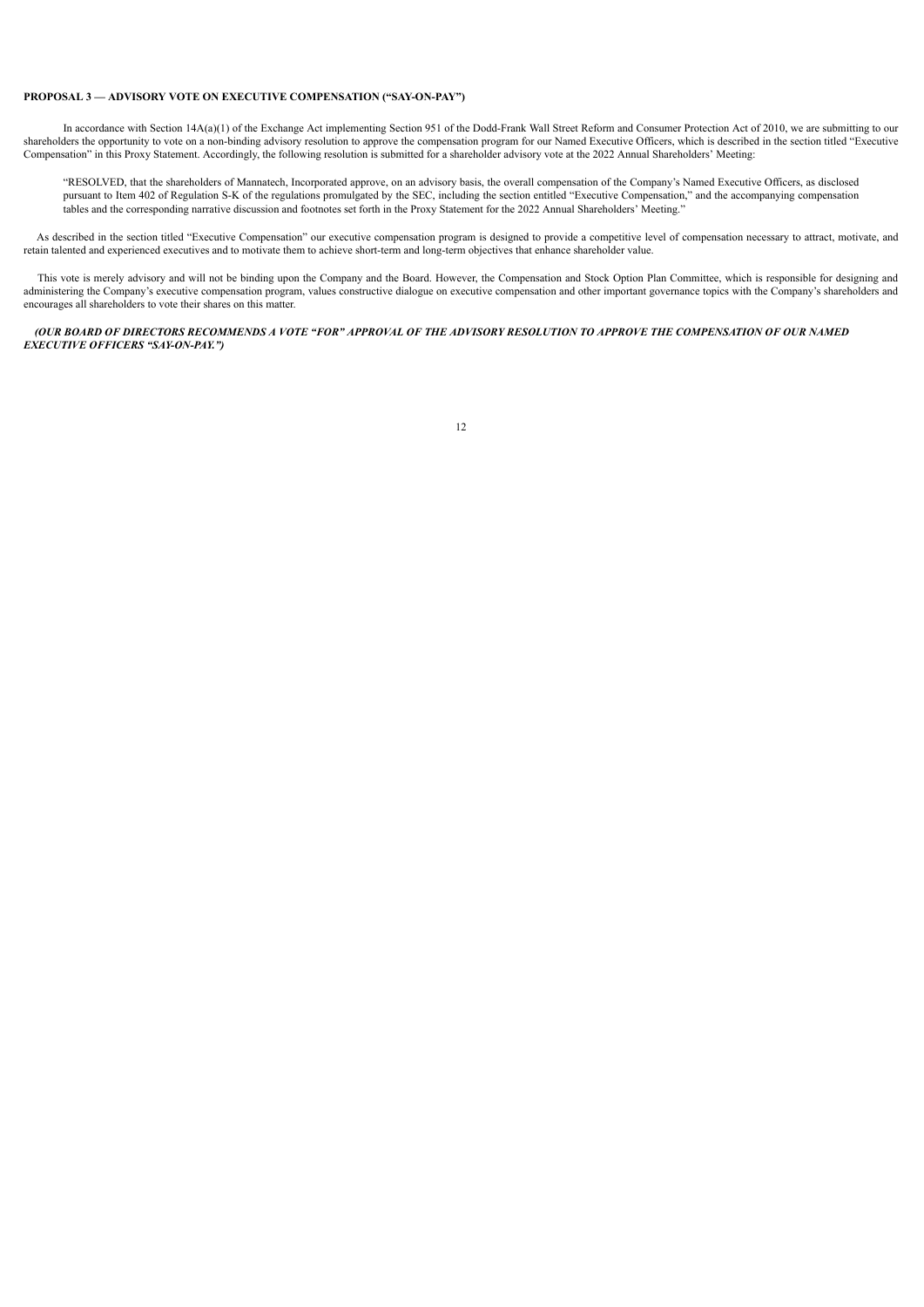# **CORPORATE GOVERNANCE**

### <span id="page-15-0"></span>*Overview*

We are committed to maintaining the highest standards of business conduct and corporate governance, which we believe are essential to running our business efficiently and maintaining our integrity in the marketplace. We have adopted a code of business conduct and ethics for our directors, officers, and employees, which, in conjunction with our Articles of Incorporation, Bylaws, and Board of Directors committee charters, form the framework for our corporate governance. All of these documents are available on our corporate website at www.mannatech.com.

# <span id="page-15-1"></span>*Summary of All Directors and Executive Of icers*

The following table sets forth certain information regarding our executive officers and directors, including their ages as of June 14, 2022:

| Name                    | Age | <b>Position</b>                                     |
|-------------------------|-----|-----------------------------------------------------|
| Alfredo (Al) Bala       | 61  | Chief Executive Officer and President               |
| Erin K. Barta           | 52  | General Counsel and Corporate Secretary             |
| Landen Fredrick         | 49  | Chief Sales and Marketing Officer                   |
| David A. Johnson        | 51  | Chief Financial Officer                             |
| Ronald D. Norman        | 63  | Senior Vice President, Treasurer                    |
| Christopher J. Simons   | 59  | Regional President EMEAA, Central and South America |
| J. Stanley Fredrick     | 83  | Chairman of the Board of Directors                  |
| Larry A. Jobe           | 82  | <b>Independent Board Member</b>                     |
| <b>Tyler Rameson</b>    | 48  | <b>Independent Board Member</b>                     |
| Kevin Robbins           | 54  | Non-employee Board Member                           |
| John A. (Jack) Seifrick | 62  | <b>Independent Board Member</b>                     |
| Robert A. Toth          | 69  | <b>Independent Board Member</b>                     |

The following biographical information about our directors and executive officers listed above is in alphabetical order:

Alfredo (Al) Bala joined Mannatech in October 2007 as Senior Vice President, Global Sales. He was then named Executive Vice President, Sales in June 2011. Due to his involvement in<br>Mannatech's global sales and marketing ef International, Executive Vice President, Chief Sales & Marketing Officer. Mr. Bala was named President of the Company in May 2014. In August 2015, he was promoted to Chief Executive Officer ("CEO"). Mr. Bala served as Chief Operating Officer of Britt Worldwide, LLC, one of the largest independent Amway network marketing organizations, from 1992 to 2006. While with Britt<br>Worldwide, his main focus was providing launch of over 60 international markets, including BRICS markets (Brazil, Russia, India, China and South Africa), which propelled the Britt Worldwide international sales volume to more than \$500 million. Mr. Bala served as domestic and international experience in network marketing, Mr. Bala's proven record includes growing a major direct sales organization to \$750 million, reaching more than one million people in 60 domestic and internationa countries. Mr. Bala received an Associate Degree in Electrical Engineering from the Community College of Rhode Island. On October 26, 2020, Mr. Bala and his spouse filed for personal bankruptcy<br>protection under Chapter 11 Court signed an order approving the Balas' disclosure statement, and confirming their plan of reorganization (the "Plan"), and further ordered the Balas to file quarterly operating reports with the United States Trustee until the case is closed. On December 6, 2021, the Balas filed an application to close the case. On April 14, 2022, the Court issued an order stating that the case is provisionally closed subject to its anticipated re-opening upon the completion of all payments required to be made under the confirmed Plan.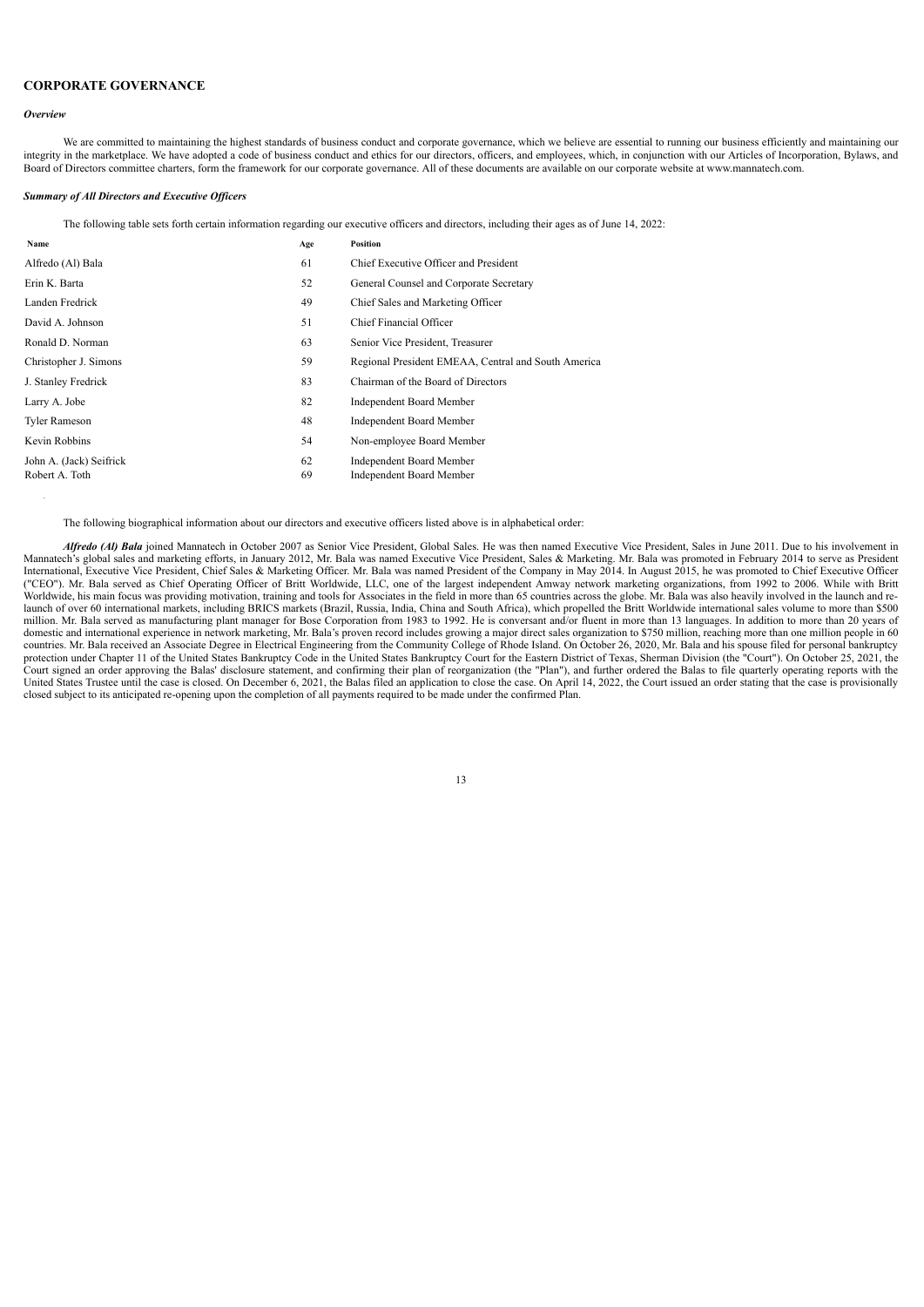*Erin K. Barta* joined Mannatech in November 2006 as Senior Corporate Counsel. She was named Assistant General Counsel in March 2009 and was named General Counsel and Corporate Secretary in August 2013. Ms. Barta is responsible for overseeing the Legal and Business Ethics teams and our Regulatory Affairs group. Prior to joining Mannatech, Ms. Barta served as Corporate Counsel and later Senior Corporate Counsel for Metromedia Restaurant Group, a subsidiary of Metromedia Company. She has a B.S. from Texas Woman's University and received her J.D. from Texas Wesleyan University, now the Texas A&M University School of Law.

*J. Stanley Fredrick* has served as a Class II director since September 2001. From November 2003 through January 2009, Mr. Fredrick served as the Lead Director for the Board. In January 2009, Mr. Fredrick was elected to serve as the Chairman of the Board of Directors. Mr. Fredrick's current term as director expires in 2022. In 2003, Mr. Fredrick was a founding board member of Professional Bank in Dallas, Texas, a boutique bank that provided certain financial resources to its customers. He co-founded Cameo Couture, Inc., which operated as Colesce Couture, a distributor of intimate apparel, and Colony House, Inc., a private label cookware company, both of which operated through direct selling channels. Mr. Fredrick also co-founded Irving National Bank Shares, a commercial bank holding company, and served as a consultant to the bank from 1994 until it was sold in 2000. He currently serves on the board of Wine Shop at Home, a party planning company in Napa, California. Mr. Fredrick has been actively involved for more than 40 years in the Direct Selling Association, a national trade association of leading firms that manufacture and distribute goods and services directly to consumers. He has served on the Direct Selling Association's Board of Directors and various committees thereof. From 1987 to 1988, Mr. Fredrick served as Chairman of the Direct Selling Association and from 1988 to 1990, he served as Chairman of the Direct Selling Education Foundation. He has been inducted into the Direct Selling Association's highest honor, the "Hall of Fame," as well as into the Direct Selling Education Foundation "Circle of Honor." Direct Selling News honored Mr. Fredrick with the Bravo Lifetime Achievement Award in 2019. He received a B.A. in English from Central State University, in Edmond, Oklahoma. Recently, Mr. Fredrick published an autobiographical memoir, *Never Ever Give Up.*

*Landen Fredrick* was named Chief Sales and Marketing Officer in November 2019. He is the son of J. Stanley Fredrick, our Chairman of the Board and a major shareholder. Mr. Fredrick coordinates worldwide sales and marketing activity and has P&L responsibility for all sales activity in the United States and Canada. He previously served as the Company's Global Chief Sales Officer and President, North America. Mr. Fredrick joined Mannatech in 2006 and has played a key role in developing and driving systems to create efficiencies for the Company. Mr. Fredrick is also the chairman of the M5M Foundation, a non-profit organization benefiting children in need. Mr. Fredrick served as a member of the Board of Directors of the Direct Selling Association from June 2015 to June 2018. Mr. Fredrick owned a web and advertising business. Killian Fredrick, from 2001 to 2006. Mr. Fredrick earned a BA from Abilene Christian University in 1995 and his MBA from Amber University in 1997.

*Larry A. Jobe* has served as a Class I director since January 4, 2006. His current term as director expires in 2024. In February 2007, Mr. Jobe began serving as Chairman of our Audit Committee. Mr. Jobe also serves on the Nominating/Governance and Compliance Committee, Compensation and Stock Option Plan Committee, Sales and Marketing Committee, and the Associate Compliance Subcommittee, a subcommittee of the Nominating/Governance and Compliance Committee. Mr. Jobe serves as Chairman of Legal Network, Ltd., a firm he founded that provides staffing and litigation support to law firms and corporate legal departments. He also serves as the President and founder of P 1 Resources, LLC, which has provided engineering and light industrial staffing services to the construction industry since 1994. From 1991 to 1994, Mr. Jobe was Chairman and founder of Mitchell Jobe & Company, a provider of professional staffing services for government and industry. He is also a founder and Board Member of Peloton College, a for-profit accredited career school, since October 2005. From 1973 to 1991, he served in various capacities, including as member of the Executive Committee and Chairman of the Strategic Planning Committee with the accounting firm Grant Thornton LLP. In 1969, he was appointed by President Richard Nixon to serve as the Assistant Secretary of Commerce for Administration at the United States Commerce Department. Mr. Jobe previously served as the Chairman of Independent Bank of Texas and Chairman of the Audit Committee for U.S. Home Systems, Inc. In addition, Mr. Jobe served as Chairman of the Audit Committee and a member of the Board of Directors of SWS Group, Inc., a Dallas-based New York Stock Exchange member from July 2005 through December 2014. He is a member of the Board of the Dallas Seminary Foundation. He received a B.B.A. degree in Accounting from the University of North Texas, in Denton, Texas. Mr. Jobe maintained an active Certified Public Accounting (CPA) license from 1962 to 2002 and currently maintains his license on an inactive or retired status.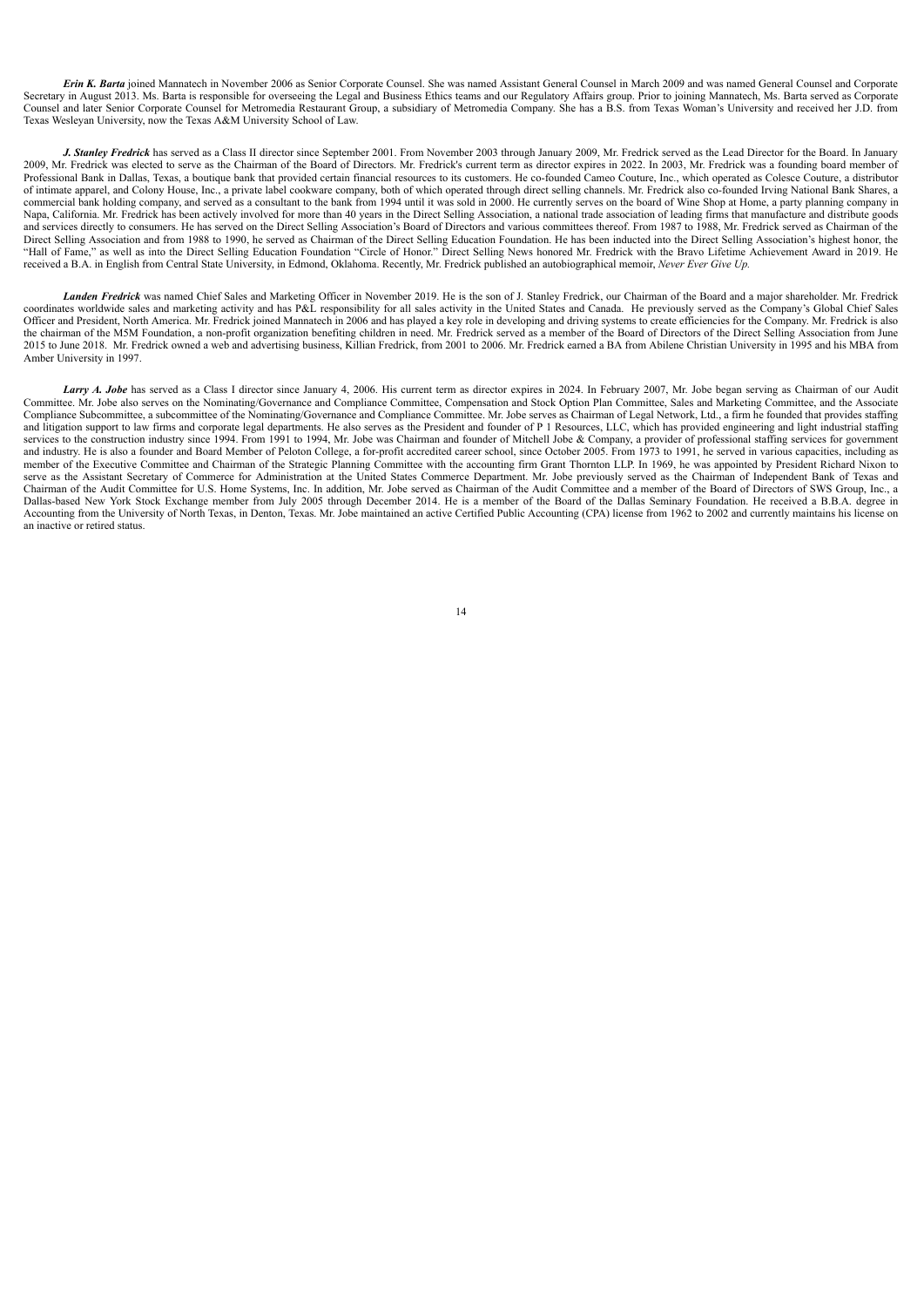*David A. Johnson* joined Mannatech in July 2013 as Controller. He was named Chief Accounting Officer in July 2015 and Chief Financial Officer in May 2016. He brings to Mannatech more than 25 years of experience in reporting financial results to investors, creditors and management with a focus on improving the financial operations of the enterprise by financial planning and analysis, and working capital management. He leads the company's accounting, finance, tax and treasury teams. Prior to Mannatech, Mr. Johnson has held several financial management positions, including manager of accounting at Safety-Kleen and financial controller at Copart. He has four years of experience in public accounting. He is a Certified Public Accountant and holds a BA and MA in Economics from Florida State University and a MA in Accounting from The University of Texas at Dallas.

*Ronald D. Norman* joined Mannatech in May 1996 and was named Senior Vice President and Treasurer in February 2014. Prior to his current position, he was promoted to Senior Vice President International in June 2011 and previously served for several years as Vice President of International Operations. From 1996 to 2005, he held various positions within Mannatech's finance department. Prior to joining Mannatech, Mr. Norman had 15 years of experience in public accounting, focusing on providing tax, accounting, finance and general business consulting services to entrepreneurial and growth stage companies with an emphasis on preparing these companies for entry into the public markets or preparing them for international expansion. Mr. Norman received both his B.S. and M.S. degrees from Baylor University. He is a Certified Public Accountant licensed in the State of Texas and is a member of the American Institute of Certified Public Accounts and Dallas Chapter of the Texas Society of Certified Public Accountants. He and his family are volunteers for events sponsored by the Special Olympics and various other autism and special needs advocacy groups.

*Tyler Rameson* has served as a Class II director since June 6, 2018. His current term as director expires in 2022. Mr. Rameson is Chairman of the Nominating/Governance and Compliance Committee. He also serves on the Company's Audit Committee, Compensation and Stock Option Plan Committee, and Science and Marketing Committee. He is the managing member of Jade Capital LLC, a private investment firm. From 2008 to 2014, Mr. Rameson was a managing member of Gray Whale Capital LLC, a worldwide proprietary trading firm. In this capacity, Mr. Rameson oversaw the development of numerous proprietary trading strategies and systems. From 2002 to 2007, Mr. Rameson was employed by Jane Street Capital LLC, a proprietary trading firm. Mr. Rameson received an MBA with an emphasis on Financial Engineering from the Massachusetts Institute of Technology (MIT), as well as a Masters of Engineering in Logistics from MIT and a Bachelor of Arts degree in Business Economics from The University of California, Santa Barbara.

*Kevin Robbins*, son of Mannatech co-founder Ray Robbins, was appointed to the Board in December 2016 as a Class I director. His current term as director expires in 2024. He also serves on the Science and Marketing Committee. He began his part time career as an independent distributor ("Associate") for the Company in 1994. By 1996, Mr. Robbins was able to dedicate his career as an Associate for the Company on a full-time basis. In 2003, he was awarded as the global recipient of the Ray Robbins Giving Spirit Award. In 2000, Mr. Robbins was elected to represent the Company's North America field as part of the North American Advisory Council. He originally served five years on the advisory council, and was later re-elected for another three-year term. As part of the advisory council, Mr. Robbins served as Chairman for five years where he worked closely with the Company to develop new compensation plans, new incentive trips, and training programs for Associates in North America. In 2012, he was recognized as one of the Top Global Business Builders of the Year by the Company. Prior to joining Mannatech, Mr. Robbins worked as a Realtor for Coldwell Banker. He earned Rookie of the Year and Top Listing agent for his branch. He was introduced to the direct sales industry when he was just 20 years old as a sales representative of Cutco and later as Area Sales Manager. Mr. Robbins earned a Bachelor of Business Administration in Marketing at The University of Texas at Arlington.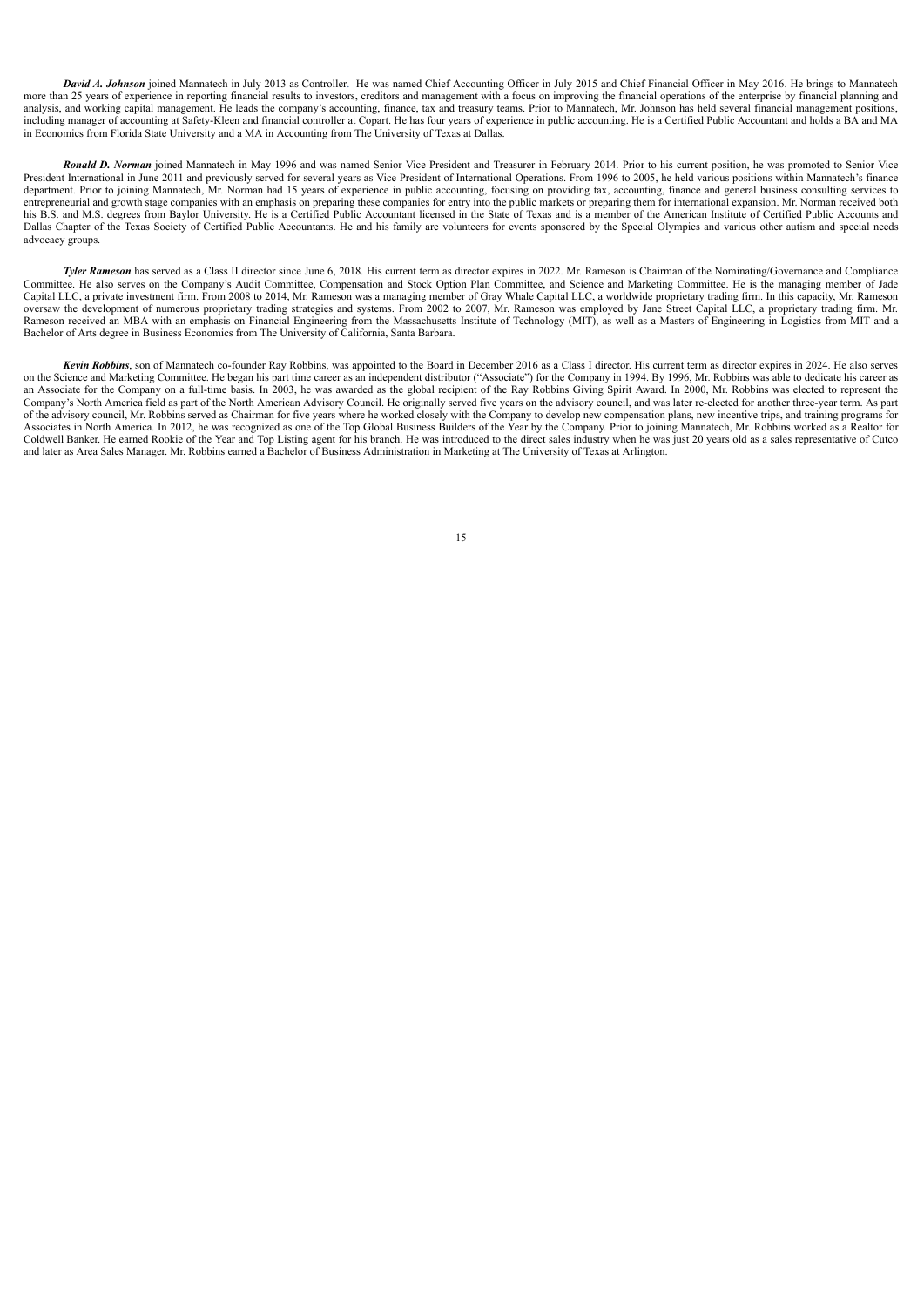*John A. (Jack) Seifrick* was appointed to the Company's Board as a Class III director in April of 2022. Mr. Seifrick is Chairman of the Science & Marketing Committee. He also serves on the Associate Compliance Subcommittee, along with the Audit, Compensation, and Science & Marketing Committees. His current term as director expires in 2023. Mr. Seifrick is an experienced senior manager and leader in the industry with over 40 years of experience as an entrepreneur and key organizer of businesses with expertise in accounting, finance, and general and executive management. Mr. Seifrick is the Board of Directors of Pioneer Bank SSB in Austin, TX, which he co-founded in 2007 and recently sold. He was also on the Director's Loan Committee and ALCO Committee at Pioneer, and was the prior Chair of the Compensation Committee. Mr. Seifrick began as a Texas CPA in 1984 for Arthur Anderson & Company in Houston, TX and advanced to Audit Senior in the Finance and Real Estate Division. From 1986-1990, he served as Corporate Controller for Kitchens of the Oceans in Deerfield Beach, FL. From 1990-2002, Mr. Seifrick was the Executive Vice President and Chief Operating Officer of The Amend Group in Dallas, TX. He was a partner and advisor at Paul Duesing Partners, an architectural design firm in Dallas, TX from 2002-2004 and 2006-2011. Mr. Seifrick was the lead organizing found Administration, Summa Cum Laude, and with Distinction in Accounting in 1982 from The Ohio State University and a Master's in Business Administration focused on entrepreneurial management<br>and real estate in 1986 from the Ha

*Christopher J. Simons*, Regional President EMEAA, Central and South America, joined Mannatech in 2008 as Director of Sales, South Africa. Since joining Mannatech, Mr. Simons has provided pivotal leadership in several markets helping the Company's Associates advance their business and personal development. Prior to his time at Mannatech, Mr. Simons spent 19 years in the direct sales industry as a field leader and business manager for one of the largest independent networks of direct sellers in the world. Throughout his career, he has played an integral role in leading company launches in a variety of global markets. He has overseen the deployment of global systems incorporating events and business education platforms that have resulted in more than \$1 billion in revenues in those specific markets. Mr. Simons is known for working very closely with his field leaders and creating a market where those leaders have the freedom and support to thrive, while also building an operation that is set up for ongoing, sustainable business.

*Robert A. Toth* has served as a Class III director since March 2008. His current term as director expires in 2023. Mr. Toth is the Chairman of the Compensation and Stock Option Plan Committee and the Associate Compliance Subcommittee, a subcommittee of the Nominating/Governance and Compliance Committee. He also serves on the Audit Committee, the Nominating/Governance and Compliance Committee and the Science and Marketing Committee and from August 2014 to March 2019, Vice Chairman of the Board. Mr. Toth was the Co-founder, and until May 2015, was the Chairman of Tatra Spring LLC, a supply chain services company based in Poland and founded in September 2008. He is a director of the Knowtions Company, a<br>performance support systems software fir more recently served as a consultant to the direct selling industry. Mr. Toth has over 38 years of direct selling experience. As President of Avon International from 2004 to 2005, his operations included over 120 countries with annual revenues in excess of \$5.5 billion. Mr. Toth began his Avon career in customer service in 1978, then moved to U.S. sales and operations and was promoted to U.S. Director of Sales in 1989. He transitioned to Avon International in 1991 as Director of New Business Development, where he played a lead role in Avon's market entry plan for Russia. He was based in Warsaw from 1993 to 1997 as Avon's President of Central and Eastern Europe, where he established and led Avon Poland. From 1997 to 2004, Mr. Toth was based in London where he held a number of senior management positions including Group Vice President, Eastern Europe, Middle East and Africa (1997-1999), Senior Vice President, Europe, Middle East and Africa (1999-2002) and Executive Vice President for Asia-Pacific, Europe, Middle East and Africa (2002-2003). Mr. Toth graduated from LaSalle University in 1974 with a B.A. in Business Administration and was an officer in the U.S. Marine Corps from 1975 to 1978.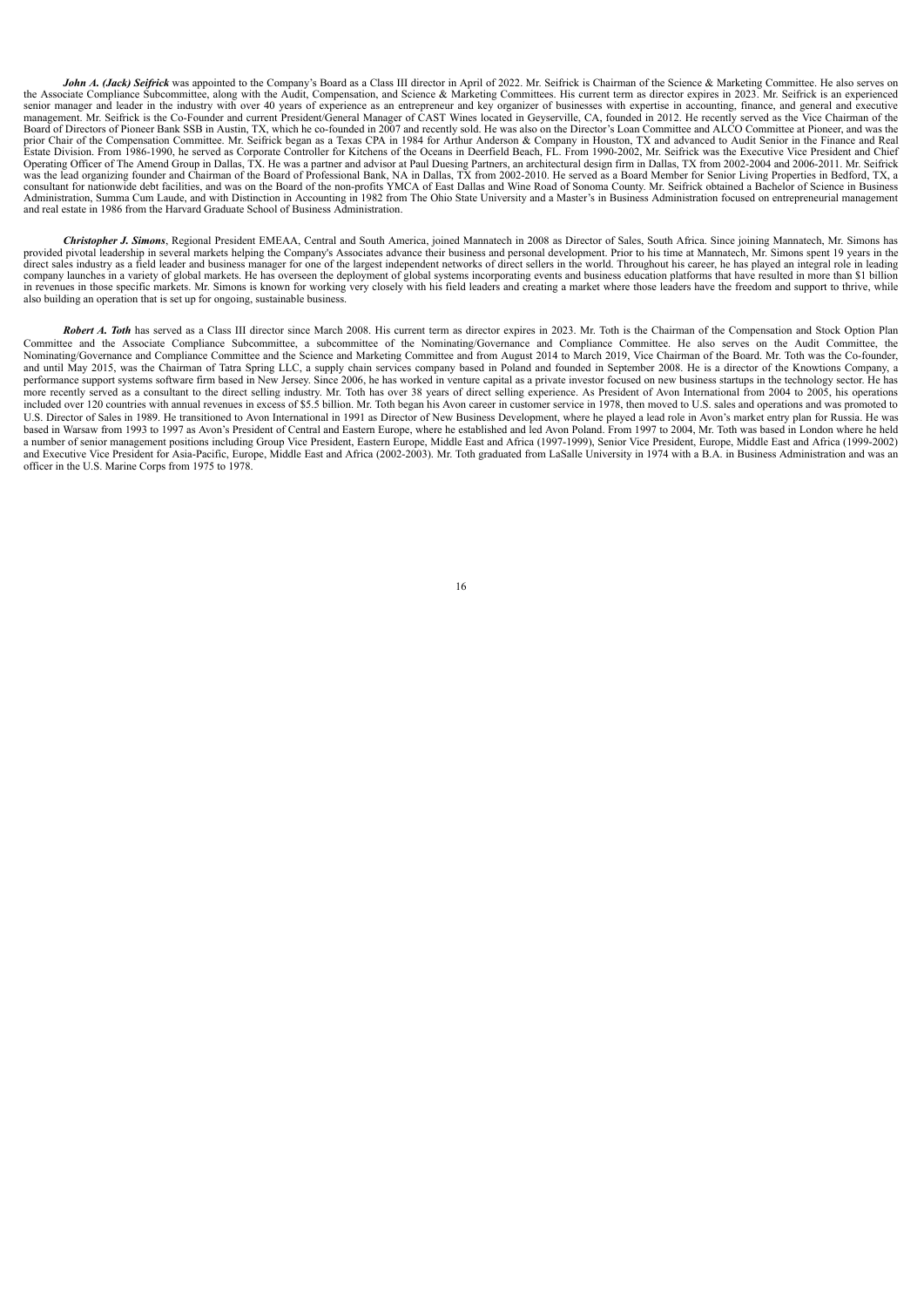# *Board Diversity Disclosure*

In compliance with Nasdaq Rule 5606, to the extent permitted by applicable law, Mannatech discloses in the Board Diversity Matrix below, information on each director's voluntary selfidentified characteristics.

**Board Diversity Matrix as of April 14, 2022**

| <b>Total Number of Directors</b><br>6   |        |      |                   |                                |  |  |  |
|-----------------------------------------|--------|------|-------------------|--------------------------------|--|--|--|
|                                         | Female | Male | <b>Non-Binary</b> | <b>Did Not Disclose Gender</b> |  |  |  |
| Part I: Gender Identity                 |        |      |                   |                                |  |  |  |
| Directors                               |        | 6    |                   |                                |  |  |  |
| Part II: Demographic Background         |        |      |                   |                                |  |  |  |
| African American or Black               | --     | _    | --                |                                |  |  |  |
| Alaskan Native or Native American       |        |      |                   |                                |  |  |  |
| Asian                                   |        |      |                   |                                |  |  |  |
| Hispanic or Latinx                      |        |      |                   |                                |  |  |  |
| Native Hawaiian or Pacific Islander     |        |      |                   |                                |  |  |  |
| White                                   |        | 6    |                   |                                |  |  |  |
| Two or More Races or Ethnicities        |        |      |                   |                                |  |  |  |
| LGBTQ+                                  |        |      |                   |                                |  |  |  |
| Did Not Disclose Demographic Background |        |      |                   |                                |  |  |  |

In addition to gender and demographic diversity, we also recognize the value of other diverse attributes that directors may bring to our board, including veterans of the U.S. military. We are proud to report that one of ou

### <span id="page-19-0"></span>*Director Qualifications*

The Board respects its responsibility to provide oversight, counseling and direction to management in the interest, and for the benefit of, our shareholders. Accordingly, it seeks to be comprised of directors with diverse skills, experience and qualifications. It is critical that our directors understand the direct selling industry. It is equally important that, collectively, our directors have successful experience in each of the primary aspects of our business, including network marketing, direct sales, finance and audit, product strategy and development, Associate relations, supply chain management, and sales and marketing.

J. Stanley Fredrick, our Chairman and largest shareholder, brings to the Board many years of direct selling experience as well as broad operational and marketing expertise as a co-founder of two direct selling companies. Mr. Fredrick also has significant experience serving on other company boards of directors, as well as the Direct Selling Association's board and its various committees. Mr. Fredrick's professional background provides him with a vast understanding of our Company, associate field leadership, and sales techniques.

Larry A. Jobe brings to the Board extensive experience in management, finance and auditing. Mr. Jobe also has significant experience serving on other public company boards. Mr. Jobe's considerable experience in public accounting and in evaluating financial statements makes him particularly well-suited to serve as chair of the Audit Committee. Mr. Jobe maintained an active CPA license from 1962 to 2002 and currently maintains his license on an inactive or retired status.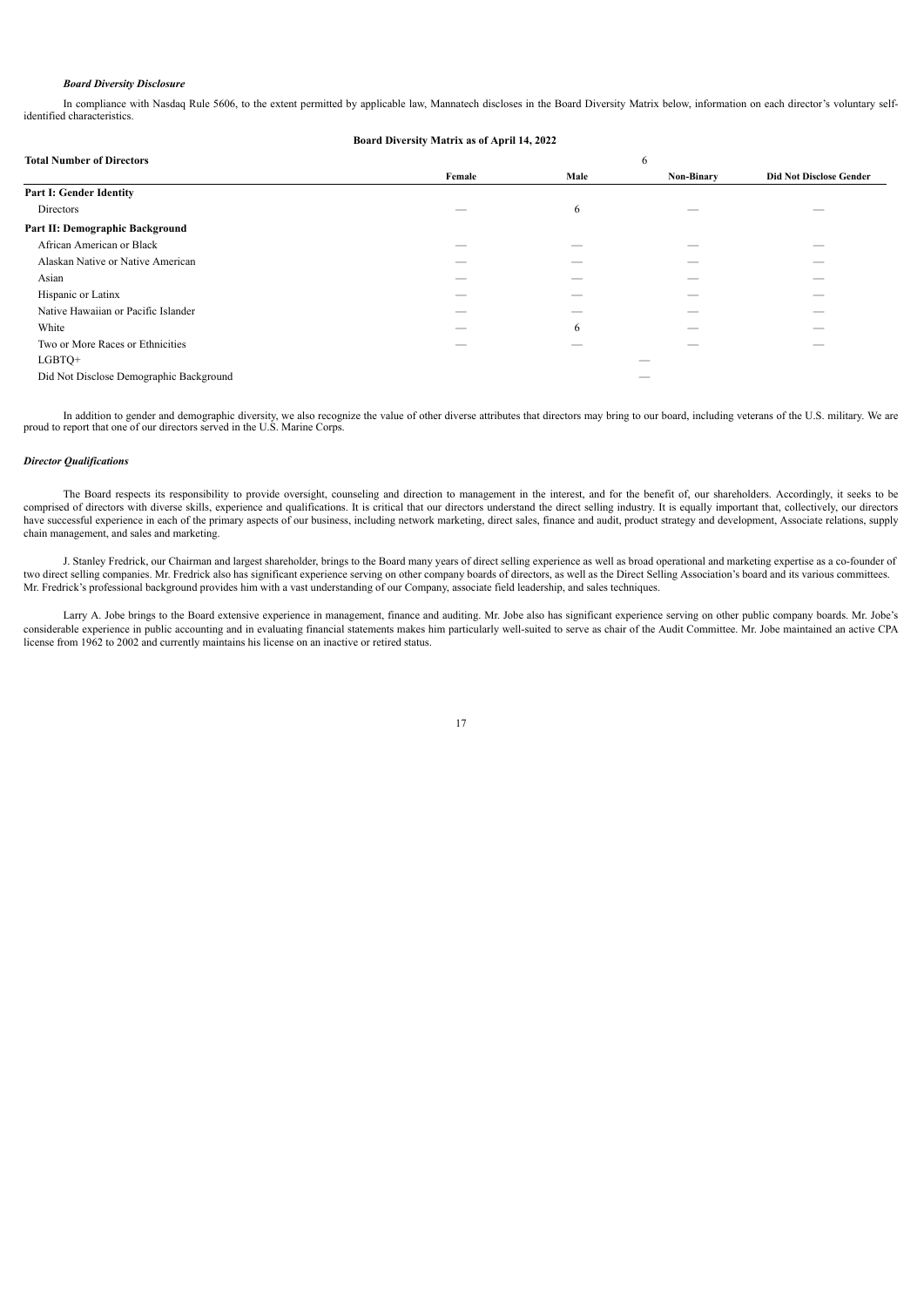Tyler Rameson, our second largest shareholder, brings to the Board extensive financial experience. Mr. Rameson previously worked for Jane Street Capital, one of the largest proprietary trading firms in the world. At Jane Street, Mr. Rameson was a member of the American Stock Exchange where he executed several proprietary trading strategies. In 2008, Mr. Rameson co-founded Gray Whale Capital, an SEC registered investment company that executed proprietary investment strategies worldwide. Mr. Rameson's extensive analytical and financial background makes him a valued member of the Board.

Kevin Robbins is a high-level Associate in our global downline network marketing system. Mr. Robbins brings to the Board more than 20 years of experience as an independent Associate of the Company. Mr. Robbins' vast understanding of the Company's Associate field leadership and the critical issues contributing to the building of a successful business with the Company make him a valued member of the Board.

John A. Seifrick brings to the Board extensive experience in senior management, finance, and as an entrepreneur. Mr. Sefrick has experience serving on other company boards and is the co-<br>founder and current president and g which he co-founded. Mr. Seifrick's managerial, financial, and entrepreneurial background make him a valued member of the Board.

Robert A. Toth brings to the Board extensive experience in senior management and as a venture capitalist. Mr. Toth more than 39 years of direct selling experience, principally with Avon Products, Inc. Mr. Toth's considerable experience with international markets makes him a valuable member of the Board, as international expansion has been, and continues to be, an important part of our long-term strategic plan. Having served in various leadership positions of Avon International, Mr. Toth has an in-depth understanding of the direct selling industry.

# <span id="page-20-0"></span>*Consideration of Director Nominees*

Under our Bylaws, the Nominating/Governance and Compliance Committee of our Board of Directors recommends to the Board all candidates for election by our shareholders at each annual meeting of shareholders. Although the Board has not formally established criteria for Board membership, the Board does consider several factors before recommending a candidate for Board membership. These factors include the following:

- the experience level, mix of skills and other business qualities a potential nominee may possess;
- the general experience and skill levels of current Board members:
- the potential nominee's experience with accounting rules and practices;
- the verification of background, work, and education of a potential nominee; and
- other factors as the Nominating/Governance and Compliance Committee may deem in the best interests of our shareholders.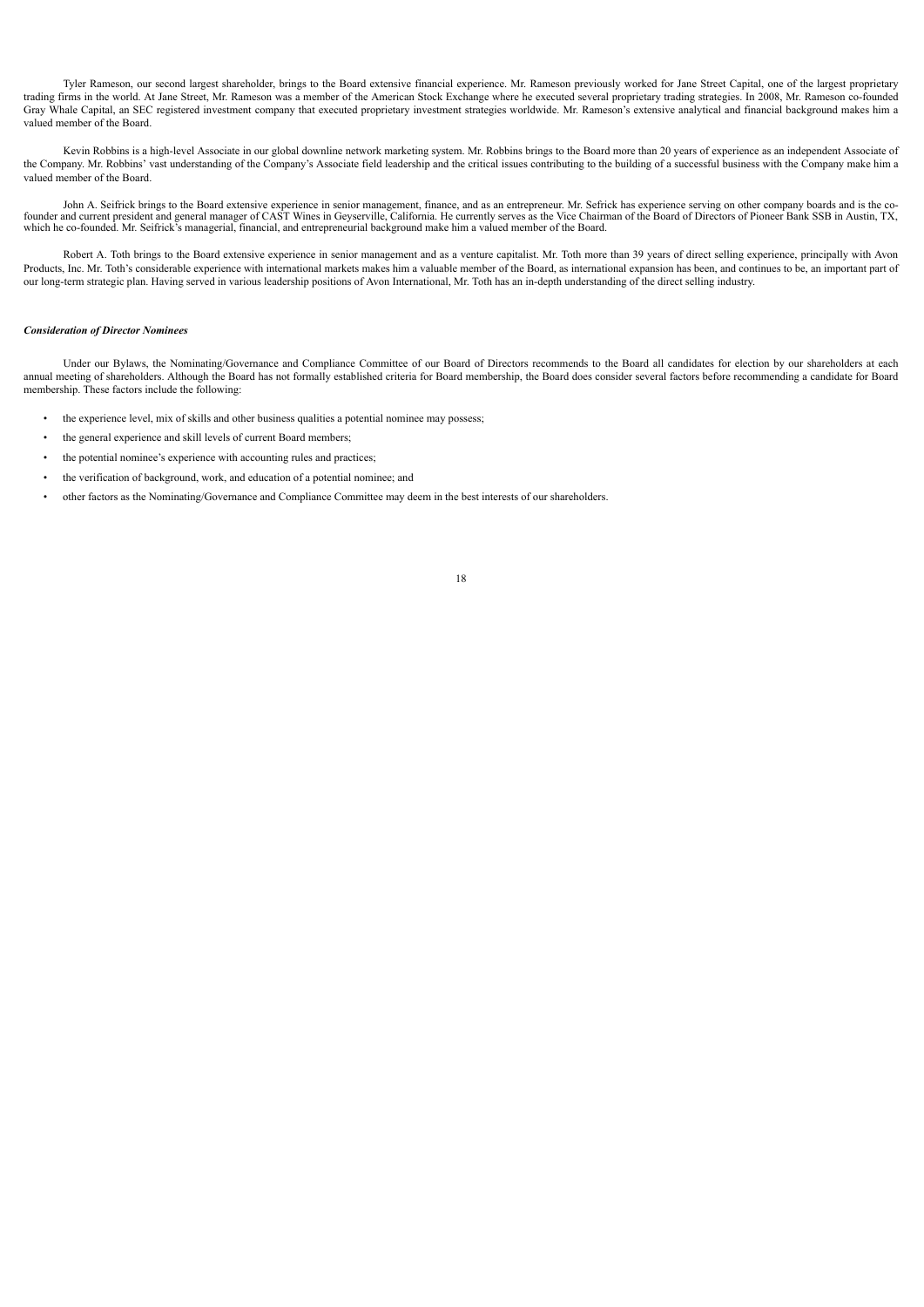In addition, the Nominating/Governance and Compliance Committee will recommend director candidates in order to ensure that:

- a majority of the Board of Directors are "independent" as defined by Nasdaq and SEC rules;
- each of the Audit, Compensation and Stock Option Plan, and Nominating/Governance and Compliance Committees are comprised entirely of independent directors; and
- at least one member of the Audit Committee has the experience, education and qualifications necessary to qualify as an "audit committee financial expert" as defined by the SEC.

The Nominating/Governance and Compliance Committee may solicit recommendations for director nominees from any or all of the following sources: non-management directors, executive officers, third-party search firms or any other source it deems appropriate. The Nominating/Governance and Compliance Committee will review and evaluate the qualifications of any proposed director candidate that it is considering or that has been properly recommended to it by a shareholder and conduct inquiries it deems appropriate into the background of these proposed director candidates. When nominating a director for re-election, the Nominating/Governance and Compliance Committee will also consider the director's past performance on the Board. The Nominating/Governance and Compliance Committee will evaluate all proposed director candidates based on the same criteria, with no regard to the source of the initial recommendation of the proposed director candidate.

The Nominating/Governance and Compliance Committee does not have a formal policy with respect to diversity; however, the Board and the Nominating/Governance and Compliance Committee believe it is important that Board members represent diverse viewpoints. In considering candidates, the Nominating/Governance and Compliance Committee considers the entirety of each candidate's credentials, including such candidate's diverse skills, experience and qualifications.

If a shareholder would like our Nominating/Governance and Compliance Committee to consider specific candidates for nomination to the Board, a shareholder should deliver written notice to our Chief Financial Officer at our corporate office, located at 1410 Lakeside Parkway, Suite 200, Flower Mound, Texas 75028, or by fax at (972) 842-9148. As required by our Bylaws, written notice of such proposed candidates for director should be delivered no later than December 31, 2022 to allow the Board time to consider such persons for nomination at our 2023 Annual Shareholders' Meeting. The written notice should include the candidates' full name, age, biographical background, and qualifications. If a shareholder intends to present a director nomination at the 2022 Annual Shareholders' Meeting, the shareholder should follow the procedures described on page [7](#page-9-1) of this proxy statement.

### <span id="page-21-0"></span>*Board Leadership Structure and Role in Risk Oversight*

Meetings of the Board are presided over by the Chairman of the Board, currently Mr. J. Stanley Fredrick. Our Bylaws do not require that the Chairman be independent. However, the Board believes in the separation of the Chairman and CEO roles. Most important among the considerations to keep these roles separate was that the separation of the Chairman and CEO positions allows our CEO to focus on operational issues and the Chairman to focus on governance and other related issues.

In addition, we believe that the effectiveness of the Board is enhanced by having separate Chairman and CEO positions.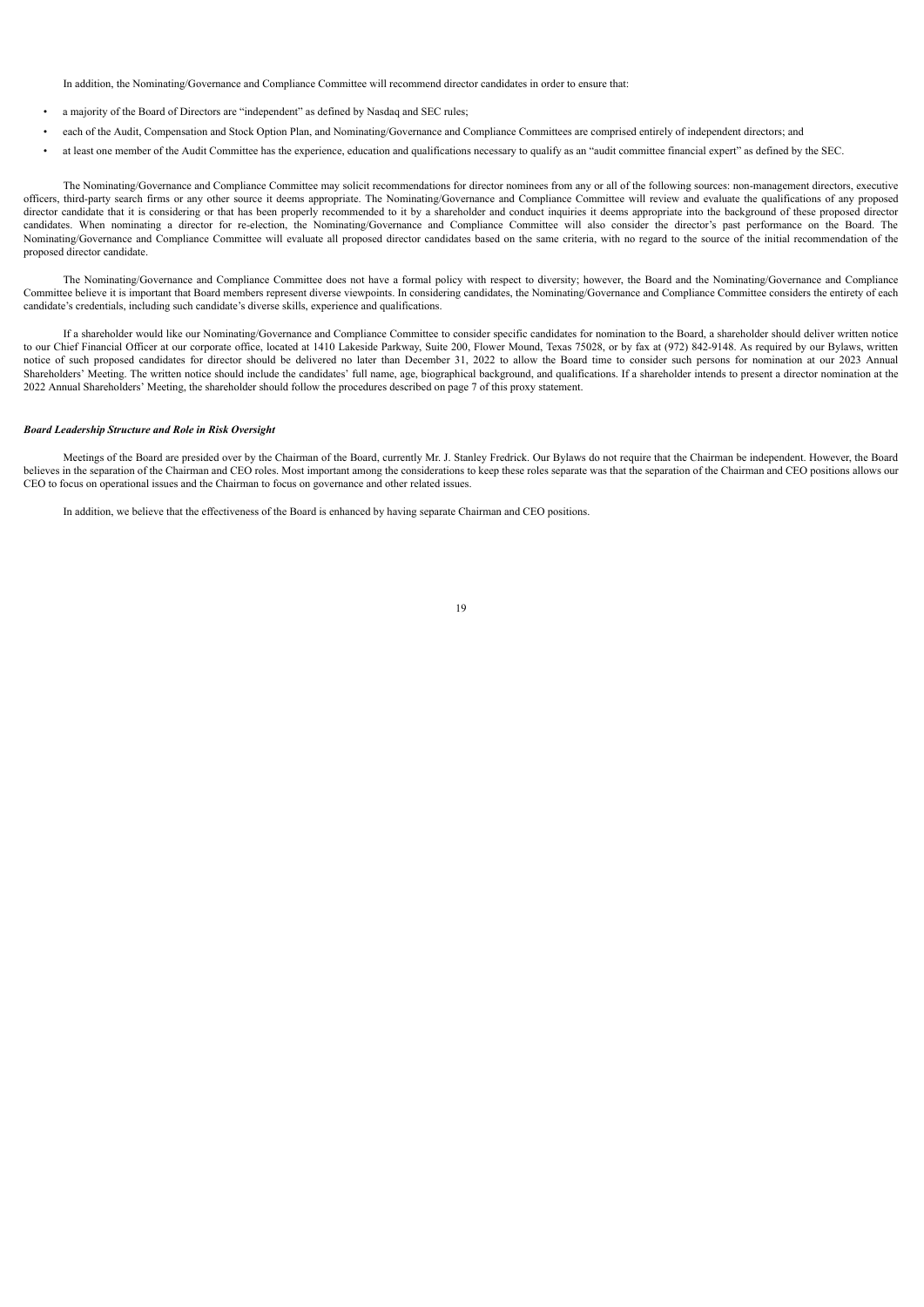It is management's responsibility to manage risk and bring to the Board's attention any material risks facing the Company. The Board, as a whole and through its committees, regularly reviews various areas of significant risk, and advises and directs management on the scope and implementation of policies, strategic initiatives and other actions designed to mitigate various types of risks. Specific examples of risks primarily overseen by the full Board include competition risks, industry risks, economic risks, liquidity risks, business operations risks, cybersecurity and data privacy risks, regulatory risks, and risks posed by significant litigation matters. Our Audit Committee regularly discusses with management and the independent auditors significant financial risk exposures and the processes management has implemented to monitor, control and report such exposures. Specific examples of risks primarily overseen by the Audit Committee include risks related to the preparation of the Company's financial statements, disclosure controls and procedures, internal controls and procedures required by the Sarbanes-Oxley Act of 2002, accounting, financial and auditing risks, matters reported to the Audit Committee through our outside internal audit firm and through anonymous reporting procedures.

### <span id="page-22-0"></span>*Classes of Our Board of Directors*

Six directors currently serve on the Board, which is divided into three classes serving staggered three-year terms, which expire on the day of our Annual Shareholders' Meeting. The Board has determined that four of our directors are independent. The members of each of the classes and the expiration dates of their terms as of April 19, 2022, are as follows:

| <b>Class</b> | Term<br><b>Expiration</b> | <b>Directors</b>                                                  |
|--------------|---------------------------|-------------------------------------------------------------------|
| Class I      | 2024                      | Larry A. Jobe <sup>*</sup> and Kevin Robbins                      |
| Class II     | 2022                      | J. Stanley Fredrick <sup>(1)</sup> and Tyler Rameson <sup>*</sup> |
| Class III    | 2023                      | Robert A. Toth* and John A. Seifrick*                             |

### Independent Board Member (1) Chairman of the Board of Directors

The Board held four regular meetings and two special meetings during 2021. All of our directors serving during 2021 attended all of the regular and special meetings of the Board, with the exception of Mr. Toth who was unable to attend one special meeting held in March. Although we do not have a formal policy regarding attendance by directors at our Annual Shareholders' Meeting, we encourage and expect all of our directors to attend our Annual Shareholders' Meeting. All of our directors attended the 2021 meeting and we anticipate that all of our directors will attend our 2022 Annual Shareholders' Meeting to be held on June 14, 2022.

# <span id="page-22-1"></span>*Director Independence*

<span id="page-22-2"></span>The Board has determined that each of Messrs. Jobe, Rameson, Seifrick, and Toth qualify as "independent" as defined by applicable Nasdaq and SEC rules. In making this determination, the Board has concluded that none of these members has a relationship that would interfere with the exercise of independent judgment in carrying out the responsibilities of a director.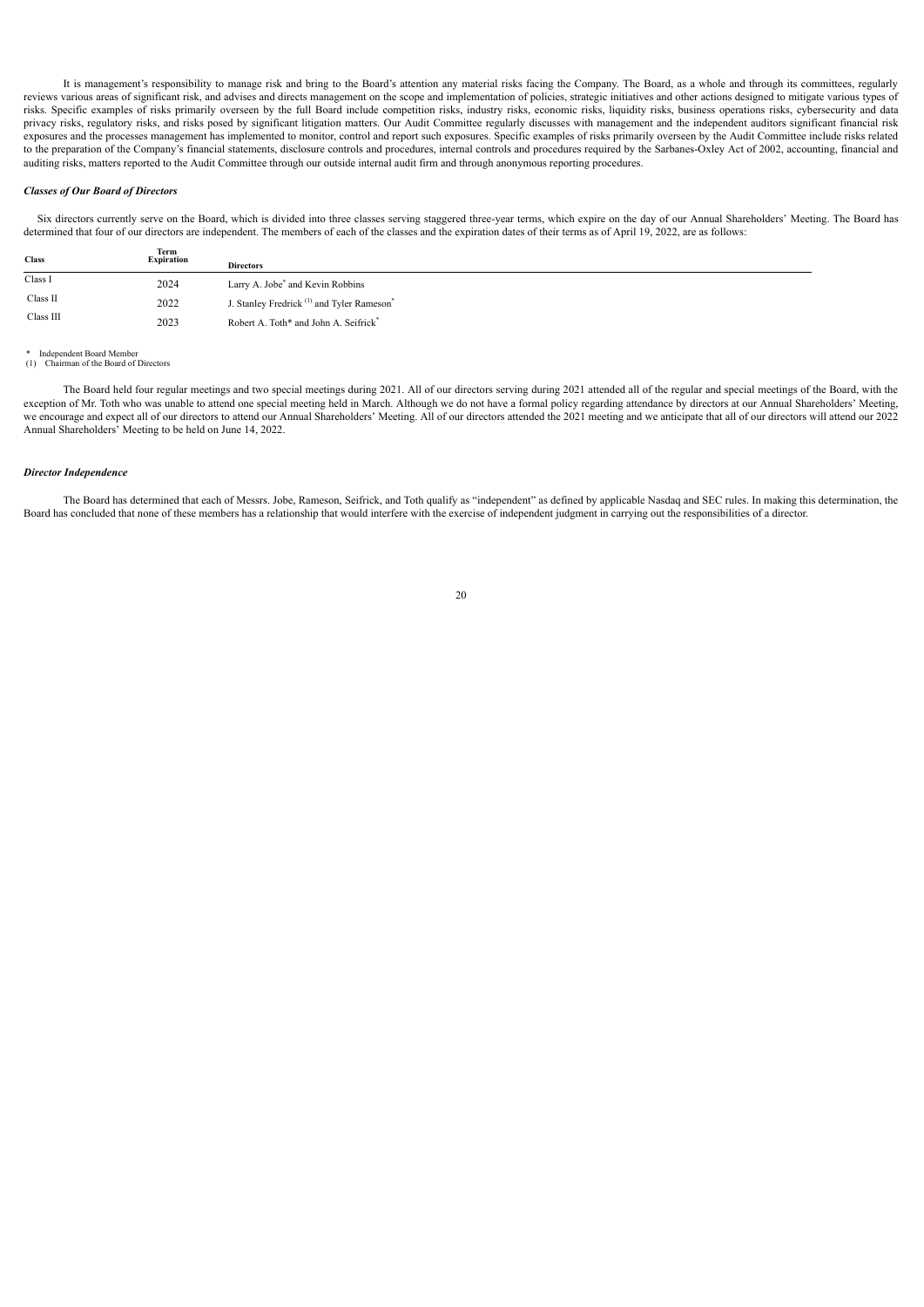# *Committees of Our Board of Directors*

During 2021, the Board had four committees with various functions and one subcommittee. Mr. Toth was unable to attend the quarterly Nominating/Governance and Compliance and Science and Marketing Committee meetings held in June. All other committee members serving during 2021 attended all of their regularly scheduled and special committee meetings. During 2021, the committees held the following number of meetings:

- Audit Committee: 4 regular meetings and 5 special meetings;
- Compensation and Stock Option Plan Committee: 4 regular meetings and 1 special meeting;
- Nominating/Governance and Compliance Committee: 4 regular meetings and 1 special meeting;
- Science and Marketing Committee: 4 regular meetings; and
- Associate Compliance Subcommittee: 4 regular meetings.

As of April 19, 2022, the Board has four committees and one sub-committee. The committee membership is as follows:

| Director's Name                     | Audit<br>Committee | Compensation and<br>Stock Option Plan<br>Committee | Nominating/<br>Governance, and Compliance<br>Committee | Associate Compliance Sub-<br>Committee | Science and Marketing<br>Committee |
|-------------------------------------|--------------------|----------------------------------------------------|--------------------------------------------------------|----------------------------------------|------------------------------------|
| Non-Employee Independent Directors: |                    |                                                    |                                                        |                                        |                                    |
| Larry A. Jobe                       | C                  | M                                                  | M                                                      | M                                      | M                                  |
| John A. (Jack) Seifrick             | M                  | M                                                  |                                                        | M                                      | $\mathcal{C}$                      |
| Robert A. Toth                      | M                  | C                                                  | M                                                      | C                                      | M                                  |
| <b>Tyler Rameson</b>                | M                  | M                                                  | C                                                      |                                        | M                                  |
| Non-Employee Directors:             |                    |                                                    |                                                        |                                        |                                    |
| J. Stanley Fredrick <sup>(1)</sup>  |                    |                                                    |                                                        |                                        |                                    |
| <b>Kevin Robbins</b>                |                    |                                                    |                                                        |                                        | M                                  |

M Member

C Committee Chairman<br>
(1) Chairman of the Board of Directors

The committees and their functions are as follows:

1. **Audit Committee.** Our Audit Committee consists of Messrs. Jobe, Rameson, Seifrick, and Toth and is chaired by Mr. Jobe. The Board has determined that each member of our Audit Committee meets the independence and financial literacy requirements for purposes of serving on such committee under applicable Nasdaq and SEC rules and that Mr. Jobe qualifies as an "audit committee financial expert" as defined by the SEC. Our Audit Committee is primarily responsible for approving all services provided by our independent registered public accounting firm, reviewing our annual audit results, and meeting with our independent registered public accounting firm to periodically review our internal controls, internal control over financial reporting, and financial management practices. Our Audit Committee's responsibilities are stated more fully in its fifth amended and restated charter, which is posted on our corporate website at ir.mannatech.com. Our Audit Committee's report appears on page 35 of this proxy statement.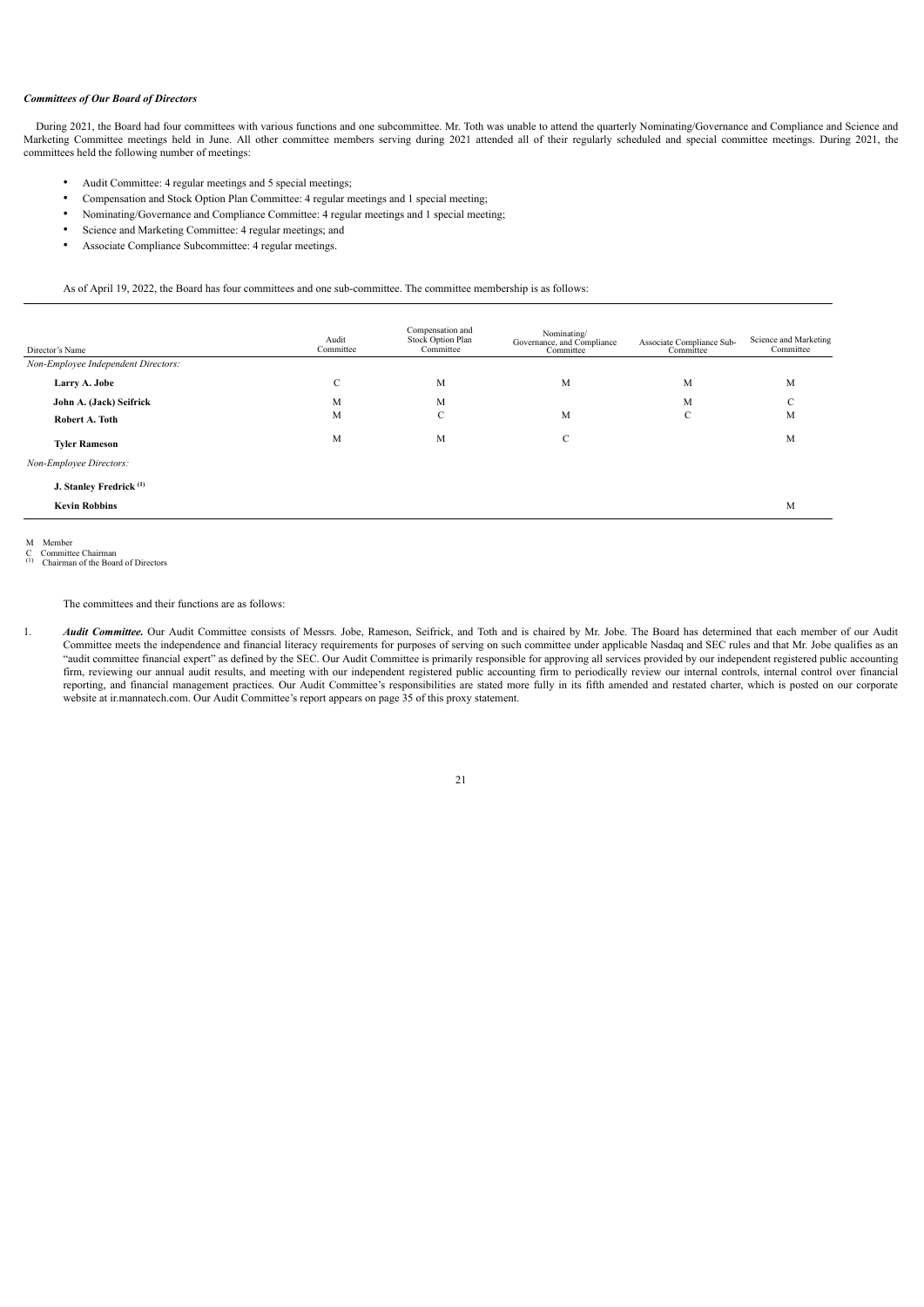- 2. *Compensation and Stock Option Plan Committee.* Our Compensation and Stock Option Plan Committee consists of Messrs. Jobe, Rameson, Seifrick, and Toth and is chaired by Mr. Toth. The Board has determined that each member of our Compensation and Stock Option Plan Committee meets the independence requirements for purposes of serving on such committee under applicable Nasdaq and SEC rules. None of our executive officers serves as a member of any board of directors or as a member of any other compensation committee for any other entity that has or has had one or more of their executive officers serving as a member of the Board or on our Compensation and Stock Option Plan Committee. Our Compensation and Stock Option Plan Committee is primarily responsible for establishing all compensation for our executive officers and directors including salaries, bonuses, stock option grants, and stock option plan administration. Our Compensation and Stock Option Plan Committee may ask members of management or others whose advice and counsel are relevant to the issues then being considered by the Committee to attend any meetings and to provide such pertinent information as the Committee may request. Our Compensation and Stock Option Plan Committee's responsibilities are stated more fully in its third amended and restated charter, which is posted on our corporate website at ir.mannatech.com.
- 3. *Nominating/Governance, and Compliance Committee.* Our Nominating/Governance and Compliance Committee consists of Messrs. Jobe, Rameson, and Toth and is chaired by Mr. Rameson. The Board has determined that each member of the Nominating/Governance and Compliance Committee meets the independence requirements for purposes of serving on such committee under applicable Nasdaq and SEC rules. Our Nominating/Governance and Compliance Committee is primarily responsible for reviewing and recommending nominees to the Board, developing plans regarding the size and composition of the Board, developing management succession planning, and establishing and maintaining policies and procedures to handle and investigate complaints, including whistleblower or other confidential complaints. Our Nominating/Governance and Compliance Committee is also responsible for directing the investigation of complaints including advising the Board about the outcome of any complaints or any other legal matters. Additionally, the Nominating/Governance and Compliance Committee is responsible for oversight of management's responsibilities regarding the Company's compliance with legal and regulatory requirements relating to the marketing, distribution and sale of the Company's products by the Company's Associates. For information on criteria for director nominees, see "Consideration of Director Nominees," beginning on page 25 of this proxy statement. Our Nominating/Governance and Compliance Committee's responsibilities are stated more fully in its second amended charter that is posted on our corporate website at ir.mannatech.com. For additional information on nominating nominees to the Board see "Shareholder Procedures for Nominating Board Members or Introducing Proposals," beginning on page 7 of this proxy statement.
- 4. **Science and Marketing Committee.** Our Science and Marketing Committee was formed in June 2003 and consists of Messrs. Jobe, Rameson, Robbins, Seifrick, and Toth and is chaired by Mr. Seifrick. Our Science and Marketing Committee is primarily responsible for overseeing management's product development and research and development initiatives as well as the marketing strategy for our innovative products. The committee also oversees management's implementation and maintenance of the Company's Global Scientific Advisory Board to aid the Company in driving the development of innovative products for its global markets. The Science and Marketing Committee's responsibilities are stated more fully in its second amended and restated charter that is posted on our corporate website at ir.mannatech.com.
- <span id="page-24-0"></span>5. *Associate Compliance Subcommittee.* Our Associate Compliance Subcommittee was formed in August 2019 and consists of Messrs. Jobe, Seifrick, and Toth and is chaired by Mr. Toth. The subcommittee was formed to assist the Nominating/Governance and Compliance Committee with oversight of management's responsibilities regarding the Company's compliance with legal and regulatory requirements related to the marketing, distribution, and sale of the Company's products by the Company's Associates. The subcommittee's responsibilities are stated more fully in its charter which is posted on our corporate website at ir.mannatech.com.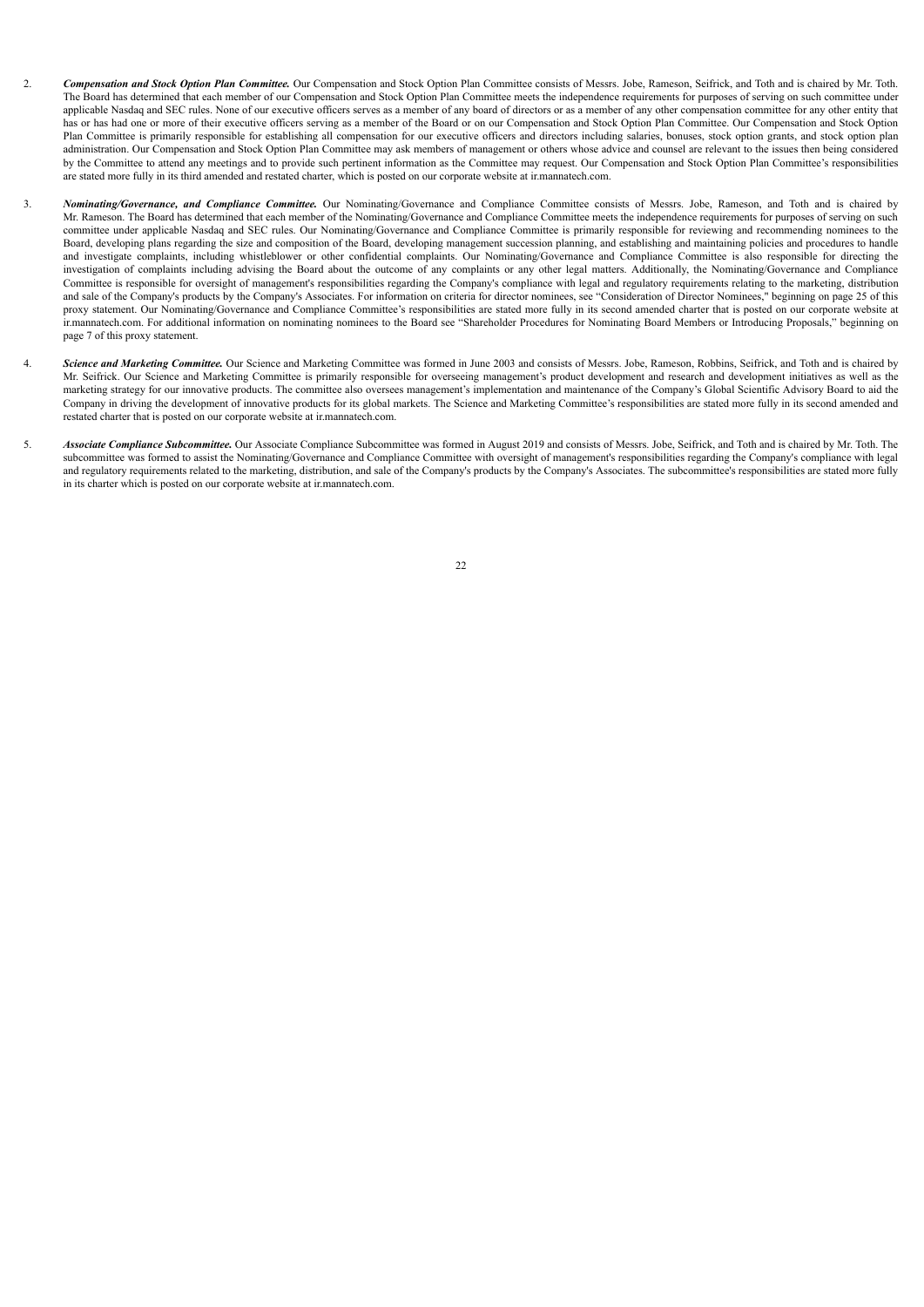# *Shareholder Communication with Our Board of Directors*

We request that any shareholders interested in communicating directly with individual directors or with our entire Board submit such correspondence in writing. To submit written correspondence to the Board, fax such correspondence to (972) 471-6512, or send by email to *BoardofDirectors@mannatech.com*, or mail to Mannatech, Incorporated, Attention Corporate Secretary, "For Mannatech's Board of Directors," 1410 Lakeside Parkway, Flower Mound, Texas 75028. Upon receipt, a copy of such correspondence will be given to J. Stanley Fredrick, our Chairman of the Board. All correspondence to specific Board members will be delivered directly to the individual Board member. A voice message can be left for the Board at (972) 471-6512. Our Executive Officers and designated officials may be given access to such shareholder communications with the Board, except in instances in which the charters of our committees require anonymity.

### <span id="page-25-0"></span>*Code of Ethics*

In order to help promote the highest levels of business ethics, the Board adopted a Code of Ethics for our executive officers and directors in 2003. The Code of Ethics was amended in April 2006 and is published on our corporate website at ir.mannatech.com. Any change in or waiver from and the grounds for such change in or waiver from our Code of Ethics shall be promptly disclosed by publishing such change or waiver on our corporate website at ir.mannatech.com. Our Code of Ethics applies to all of our executive officers and directors. Our Code of Ethics was designed to ensure that our business is conducted in a consistent legal and ethical manner and sets forth guidelines for all areas of professional conduct, including conflicts of interest, employment policies, protection of confidential information, and fiduciary duties.

# <span id="page-25-1"></span>*Compensation of Directors*

We compensate our non-employee directors for serving and participating on the Board, for chairing committees, and for attending Board and Board committee meetings. Our Nominating/Governance and Compliance Committee reviews the compensation of our non-employee directors and recommends to the Compensation and Stock Option Plan Committee any changes to director compensation that the Nominating/Governance and Compliance Committee deems appropriate. Our Compensation and Stock Option Plan Committee then reviews such recommendations and after due deliberation and consideration approves any such changes it deems appropriate and recommends them to the Board. The Board then reviews such recommendations and after due deliberation and consideration approves any such changes it deems appropriate. Non-employee director fees during 2021 were as follows:

|                                              | Board<br>Member          | Audit<br>Committee       | Compensation<br>and Stock<br><b>Option Plan</b><br>Committee | Nominating/<br>Governance and<br>Compliance<br>Committee | <b>Associate Compliance</b><br>Committee | <b>Science and Marketing</b><br>Committee |
|----------------------------------------------|--------------------------|--------------------------|--------------------------------------------------------------|----------------------------------------------------------|------------------------------------------|-------------------------------------------|
| Chairman fee (1)                             | 300,000                  | 20,000                   | 18,000                                                       | 12,500                                                   | 7,500                                    | 7,500                                     |
| Independent director retainer <sup>(1)</sup> | 70,000                   | $\overline{\phantom{a}}$ | $\hspace{0.1mm}-\hspace{0.1mm}$                              | $\overline{\phantom{a}}$                                 | $\qquad \qquad \longleftarrow$           | $\hspace{0.1mm}-\hspace{0.1mm}$           |
| Special meeting fees                         | 500                      | 500                      | 500                                                          | 500                                                      | 500                                      | 500                                       |
| Re-elected Board member (2)                  | $\overline{\phantom{a}}$ | $\overline{\phantom{a}}$ | $\overline{\phantom{a}}$                                     | $\overline{\phantom{a}}$                                 | $\qquad \qquad \longleftarrow$           | $\overline{\phantom{a}}$                  |

(1) The Chairman fee and director retainer are paid monthly over the calendar year.

(2) Each non-employee director re-elected to the Board by our shareholders are granted 5,000 stock options. The stock options are priced on the date of grant and expire in ten years. One-third of the stock options vest on

Directors are eligible to be reimbursed for any reasonable out-of-pocket travel expenses in connection with their travel to and attendance at any of the Board's meetings or committee meetings.

For fiscal year 2021, the annual retainer for independent directors was \$70,000. Directors received \$500 fees for attending special board and committee meetings. The directors did not receive any fees for attending regular virtual or in-person board or committee meetings. In addition to the annual cash retainer, each director received \$35,000 in equity stock grant, using the closing stock price on January 2, 2021, all of which fully vested upon grant.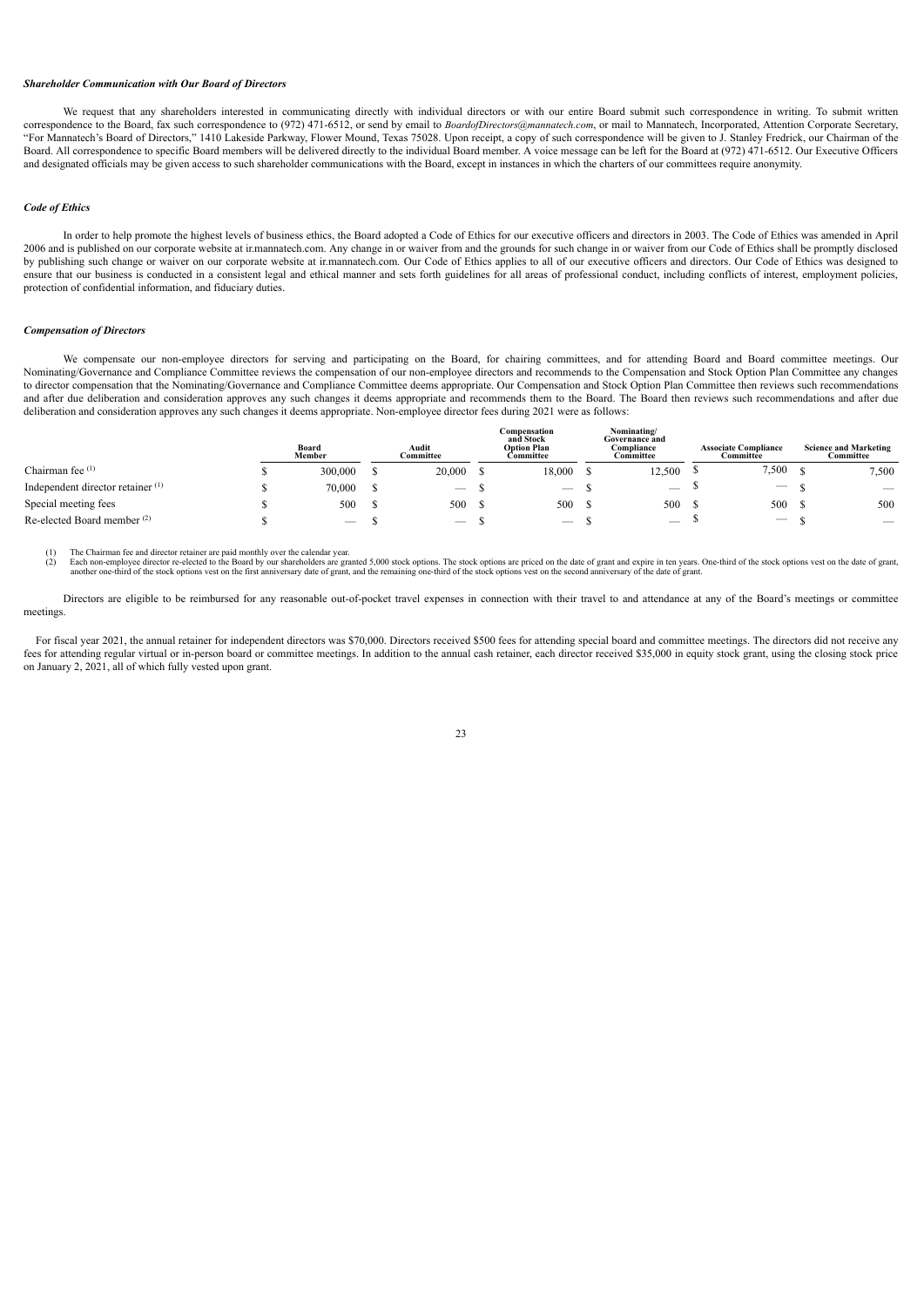On November 16, 2021, the Board approved increasing the annual retainer for independent directors from \$70,000 to \$80,000 for fiscal year 2022. The equity component remained at fifty percent of the annual retainer resulting in each director receiving \$40,000 in equity stock grant, using the closing stock price on the first trading day of 2022, January 3, 2022, all of which fully vested upon grant. The special meeting fees, committee meeting fees, and committee chairman fees will remain at the 2021 levels.

# <span id="page-26-0"></span>*2021 Director Compensation Table*

The table below summarizes the compensation paid during 2021 to our non-employee directors. Our non-employee directors do not receive non-equity incentive plan compensation, or nonqualified deferred compensation.

| <b>Director</b>       | <b>Fees Earned</b><br>or Paid in Cash (1) |  | <b>Stock</b><br>Awards $^{(2)}$ | <b>Options</b><br>Awards $^{(3)}$ | All Other<br>Compensation       |            | Total |         |
|-----------------------|-------------------------------------------|--|---------------------------------|-----------------------------------|---------------------------------|------------|-------|---------|
| J. Stanley Fredrick   | 300,000                                   |  | 34,988                          |                                   | $\hspace{0.1mm}-\hspace{0.1mm}$ |            |       | 334,988 |
| Larry A. Jobe         | 96,000                                    |  | 34,988                          |                                   | 33,845                          |            |       | 164,833 |
| Kevin Robbins         | 73.500                                    |  | 34,988                          |                                   | 33.845                          | 174,000(4) | S     | 316,333 |
| Eric W. Schrier $(5)$ | 83.000                                    |  | 34,988                          |                                   | $\hspace{0.1mm}-\hspace{0.1mm}$ |            |       | 117,988 |
| Robert A. Toth        | 97.500                                    |  | 34,998                          |                                   | $\hspace{0.1mm}-\hspace{0.1mm}$ | 938 (6)    |       | 133.426 |
| Tvler Rameson         | 87,000                                    |  | 34,998                          |                                   | $\overline{\phantom{0}}$        | 573 (6)    |       | 122,561 |

(1) The amounts reported in this column represent the aggregate dollar amount of annual retainer fees, committee and/or chairman fees, and meeting fees, as described in the table on the previous page. Mr. Fredrick reimburs

(2) As part of the equity component to the director compensation package, which was approved at the December 2017 Board meeting, each director received an unrestricted grant of 1,873 shares of stock. The grant was effectiv

3) The amounts reported in this column represent the aggregate fair value at the grant date, computed in accordance with FASB ASC Topic 718 "Stock Compensation". Messrs. Jobe and Robbins were awarded stock options in conce grant, and the remaining one-third of the stock options vest on the second anniversary of the date of grant. See table below titled "Directors' Stock Options Outstanding" for aggregate options outstanding at year-end. (4) Mr. Robbins holds positions in our associate global downline network marketing system and we paid him commissions of \$174,000 in connection therewith.

(5) Mr. Schrier retired from the Board, effective April 5, 2022.

<span id="page-26-1"></span>(6) Included in other compensation is the Company's reimbursement of \$938 to Mr. Toth and \$573 to Mr. Rameson for travel expenses.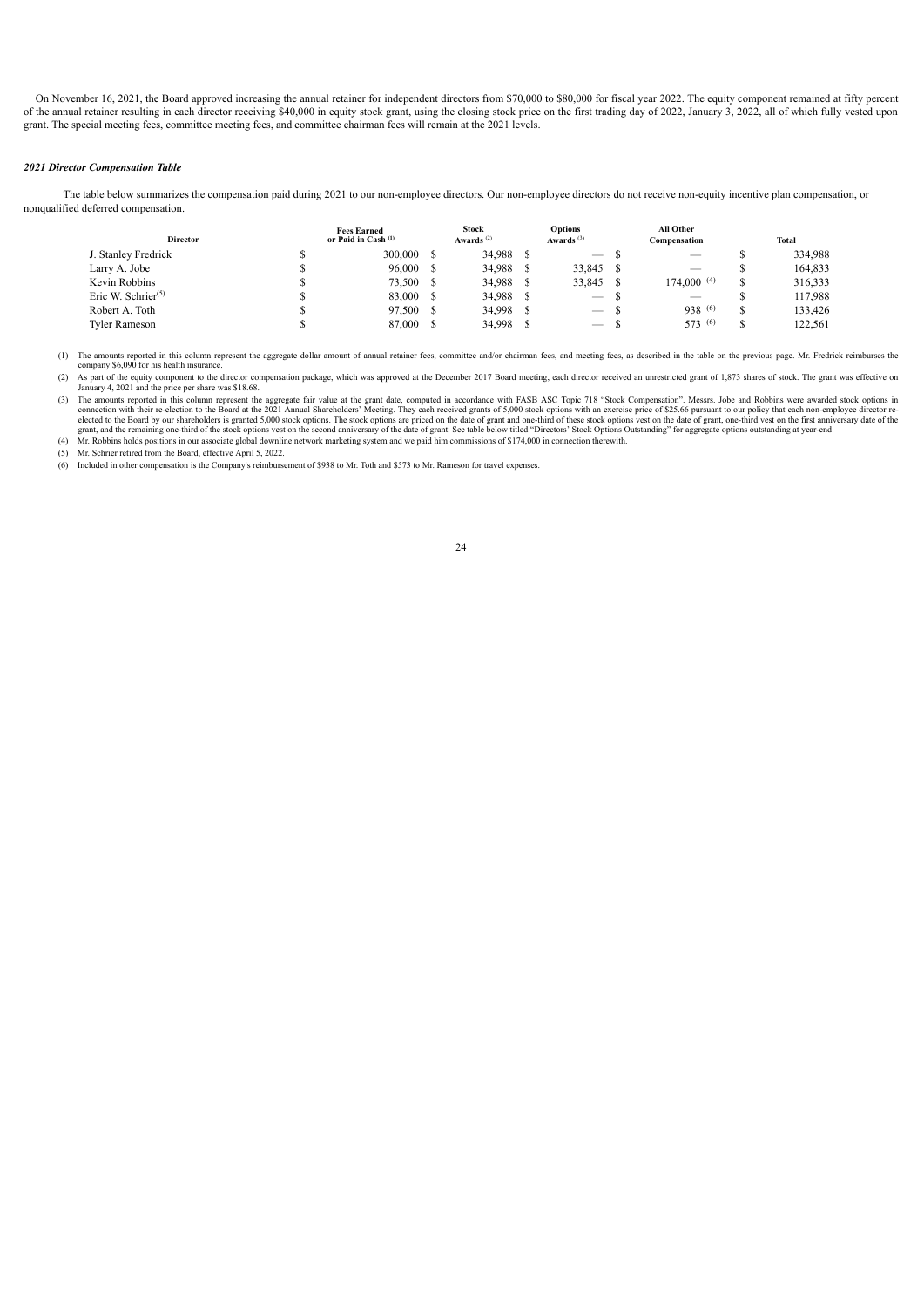# *Directors' Stock Options Outstanding*

The table below summarizes the outstanding stock options of our non-employee directors as of December 31, 2021:

| Director                       | <b>Grant Date</b> | <b>Aggregate Number of</b><br><b>Shares Underlying</b><br><b>Outstanding Stock</b><br><b>Options</b> |        | <b>Exercise</b><br>Price<br>Per Share |    | <b>Grant Date Fair</b><br><b>Value of Option</b><br>Awards |    | <b>Calculated Fair</b><br><b>Value Price Per</b><br><b>Share</b> |      | <b>Fair Value of</b><br><b>Option Awards</b><br>Recognized in<br>$2021^{(a)}$ |
|--------------------------------|-------------------|------------------------------------------------------------------------------------------------------|--------|---------------------------------------|----|------------------------------------------------------------|----|------------------------------------------------------------------|------|-------------------------------------------------------------------------------|
| J. Stanley Fredrick            | June 5, 2013      | 5,000                                                                                                | -S     | 9.89                                  | s  | 30,350                                                     | -S | 6.07                                                             | -S   |                                                                               |
|                                | February 20, 2014 | 8,000                                                                                                | -S     | 19.60                                 | s  | 97,660                                                     | -S | 12.21                                                            | - S  |                                                                               |
|                                | June 22, 2016     | 5,000                                                                                                | - S    | 21.18                                 | -S | 63,205                                                     | -S | 12.64                                                            | -S   |                                                                               |
|                                | June 12, 2019     | 5,000                                                                                                | -S     | 16.68                                 | s. | 18,500                                                     | -S | 3.70                                                             | - \$ | 2,754                                                                         |
|                                |                   | 23,000                                                                                               |        |                                       | s  | 209,715                                                    |    |                                                                  | s    | 2,754                                                                         |
| Larry A. Jobe                  | February 20, 2014 | 5,000 S                                                                                              |        | 19.60                                 | -S | 61,037 \$                                                  |    | 12.21 S                                                          |      |                                                                               |
|                                | May 28, 2015      | 5,000                                                                                                | - S    | 20.95                                 | s  | 62,740                                                     | -S | 12.55                                                            | - S  |                                                                               |
|                                | June 6, 2018      | 5,000                                                                                                | - S    | 21.00                                 | s  | 42,920                                                     | -S | 8.58                                                             | -S   | $\hspace{0.1mm}-\hspace{0.1mm}$                                               |
|                                | June 15, 2021     | 5,000                                                                                                | -S     | 25.66                                 | s  | 33,845                                                     | -S | 6.77                                                             | -S   | 17,429                                                                        |
|                                |                   | 20,000                                                                                               |        |                                       |    | 200,542                                                    |    |                                                                  | s    | 17,429                                                                        |
| Kevin Robbins                  | June 6, 2018      | 5,000                                                                                                | - S    | 21.00                                 | s  | 42,920                                                     | -S | 8.58                                                             | -S   | $\hspace{0.1mm}-\hspace{0.1mm}$                                               |
|                                | June 15, 2021     | 5,000                                                                                                | -S     | 25.66                                 | s  | 33,845                                                     | -S | 6.77                                                             | -S   | 17,429                                                                        |
|                                |                   | 10,000                                                                                               |        |                                       |    | 76,765                                                     |    |                                                                  |      | 17,429                                                                        |
| Eric W. Schrier <sup>(b)</sup> | June 12, 2019     | 5,000                                                                                                | - S    | 16.68                                 | s  | 18,500                                                     | -S | 3.70                                                             | -S   | 2,754                                                                         |
|                                |                   | 5,000                                                                                                |        |                                       |    | 18,500                                                     |    |                                                                  |      | 2,754                                                                         |
| Robert A. Toth                 | June 23, 2020     | 1,667                                                                                                | - S    | 16.93                                 | s  | 19,977                                                     | -S | 4.00                                                             | -S   | 6,660                                                                         |
|                                |                   | 1,667                                                                                                |        |                                       |    | 19,977                                                     |    |                                                                  |      | 6,660                                                                         |
| <b>Tyler Rameson</b>           | June 6, 2018      | 1.667                                                                                                | $\sim$ | 21.00                                 | s  | 14,309                                                     | -S | 8.58 \$                                                          |      |                                                                               |
|                                | June 12, 2019     | 5,000                                                                                                | -S     | 16.68                                 | s  | 18,500                                                     | s  | 3.7                                                              | -S   | 2,754                                                                         |
|                                |                   | 6.667                                                                                                |        |                                       |    | 32,809                                                     |    |                                                                  |      | 2,754                                                                         |

(a) Represents the calculated stock-based compensation expense recognized in our consolidated financial statements for the fair value of the option awards in accordance with FASB ASC Topic 718 "Stock Compensation". Assumpt

# <span id="page-27-0"></span>*Directors' Stock Ownership Guidelines*

<span id="page-27-1"></span>We encourage our non-employee directors to own shares of our common stock equal to three times the value of a director's annual board retainer in order to demonstrate to our shareholders and the investment community that our directors are personally committed to our success. However, we do not have a formal policy requiring our directors to own any specific number of shares.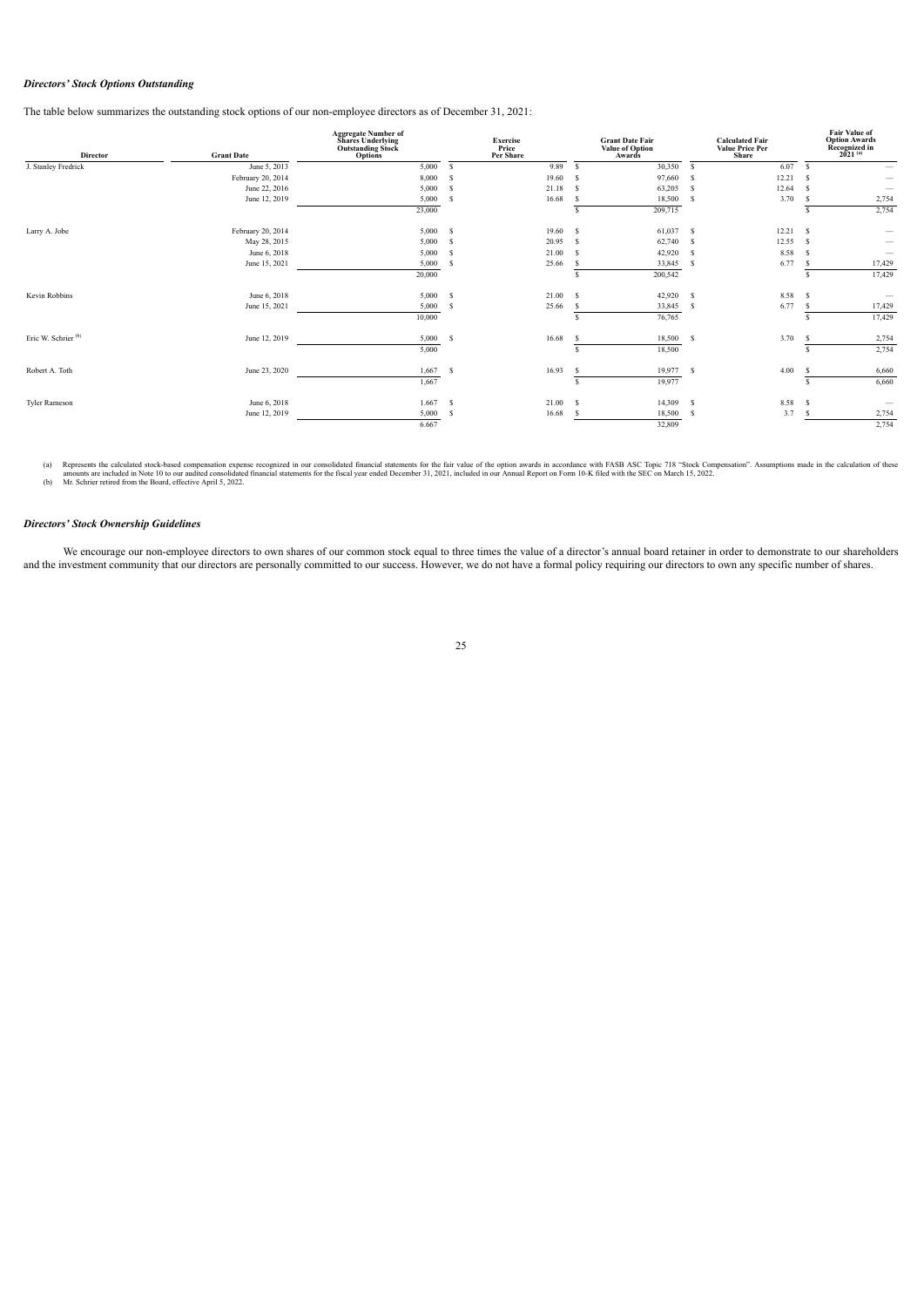# *Security Ownership of Certain Beneficial Owners and Management*

The following table sets forth certain information as of April 14, 2022, concerning beneficial ownership of shares of our common stock by (a) each person known by us to beneficially own 5% or more of our outstanding shares of common stock, (b) each of our directors and "Named Executive Officers," and (c) all of our current directors and executive officers as a group.

**Number of**

**Total Number of Outstanding Shares**

| Name                                               | Number of<br>Outstanding<br><b>Shares</b> | тчиност от<br><b>Shares</b><br>Underlying<br>Options <sup>(1)</sup> | тогат гуйнност от<br><b>Outstanding Shares</b><br>and Shares Underlying<br>Options $(1)$ $(2)$ | % of Class<br>Outstanding <sup>(1)</sup> |
|----------------------------------------------------|-------------------------------------------|---------------------------------------------------------------------|------------------------------------------------------------------------------------------------|------------------------------------------|
| <b>Beneficial Owners of 5% or More</b>             |                                           |                                                                     |                                                                                                |                                          |
| Dayton Judd and affiliates <sup>(3)</sup>          | 142,340                                   |                                                                     | 142,340                                                                                        | $7.3\%$                                  |
| <b>Directors and Named Executive Officers</b>      |                                           |                                                                     |                                                                                                |                                          |
| J. Stanley Fredrick <sup>(4)</sup>                 | $347,063^{(5)}$                           | 23,000                                                              | 370,063                                                                                        | 19.0%                                    |
| Tyler Rameson <sup>(6)</sup>                       | 275,683                                   | 6,667                                                               | 282,350                                                                                        | $14.5\%$                                 |
| Robert A. Toth                                     | 86,150                                    | 1,667                                                               | 87,817                                                                                         | 4.5 $%$                                  |
| Larry A. Jobe                                      | 66,012                                    | 20,000                                                              | 86,012                                                                                         | $4.4\%$                                  |
| Landen G. Fredrick                                 | 1,975                                     | 29,000                                                              | 30,975                                                                                         | $1.6\%$                                  |
| Alfredo (Al) Bala                                  | 7.906                                     | 22,850                                                              | 30,756                                                                                         | 1.6 %                                    |
| David A. Johnson                                   | 12,500                                    | 5,500                                                               | 18,000                                                                                         | $0.9\%$                                  |
| Kevin A. Robbins                                   | 13,031                                    | 10,000                                                              | 23,031                                                                                         | $1.2\%$                                  |
| John A. Seifrick                                   | —                                         | $\overline{\phantom{a}}$                                            | __                                                                                             |                                          |
| All 12 executive officers and directors as a group | 819,350                                   | 155,684                                                             | 975,034                                                                                        | 50.0%                                    |

(1) Shares of our common stock subject to stock options, warrants, or any other convertible security currently exercisable or convertible, or exercisable or convertible within 60 days of April 14, 2022, are deemed outstand

(3) This information regarding benefocial outership is based on the Schedule 13G/M in Captom Mad, Sudbury Capital Fund, LP, Sudbury Capital Fund, Department in some than Sudbury Capital Fund Sudbury Capital Fund Sudbury Ca

<span id="page-28-0"></span>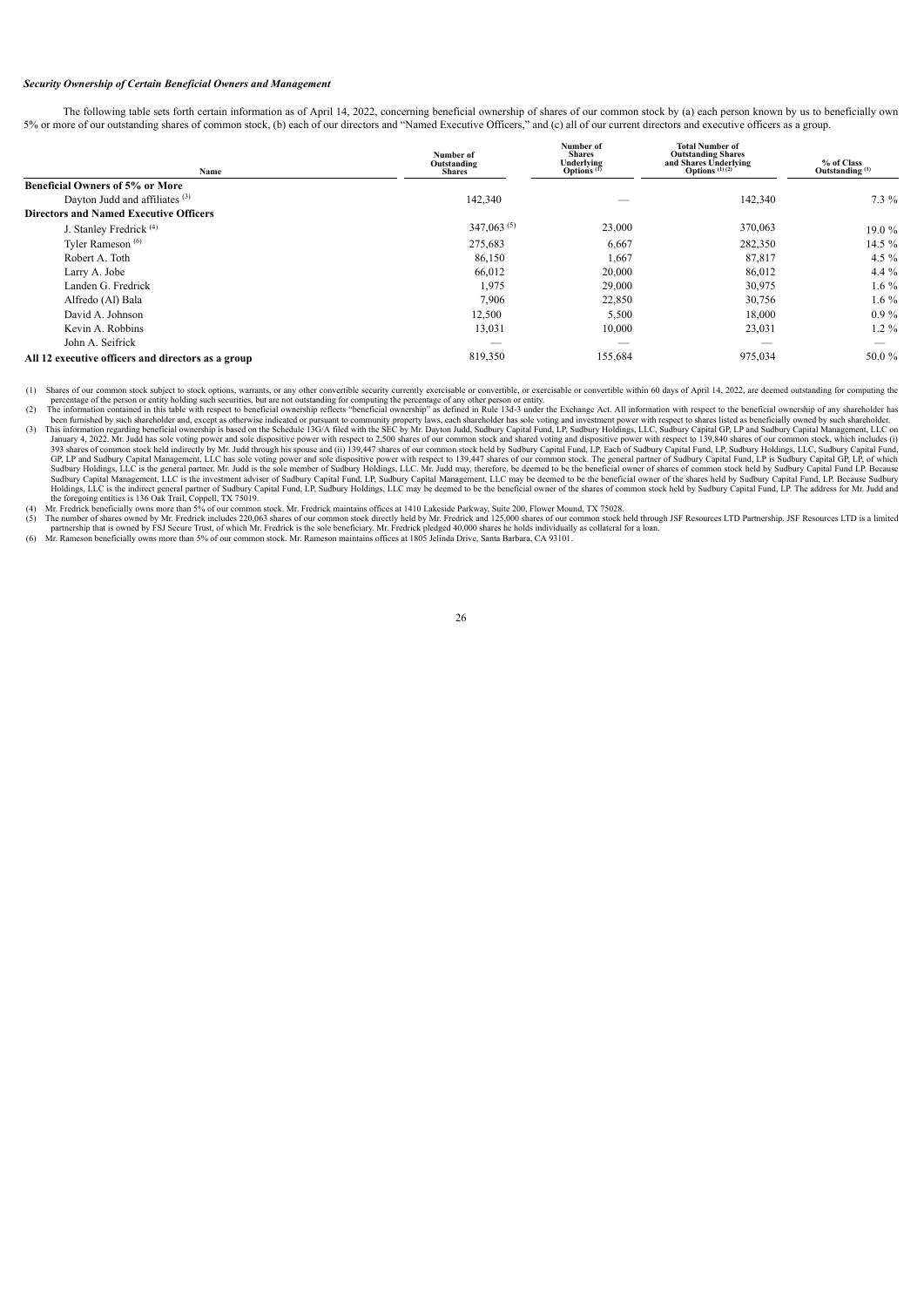# **EXECUTIVE COMPENSATION**

This executive compensation discussion describes our compensation program for the year ended December 31, 2021 for our Named Executive Officers listed below, which we refer to collectively as our "Named Executive Officers." As a smaller reporting company, we have presented such information in accordance with the scaled disclosure requirements permitted under applicable SEC regulations.

- Alfredo (Al) Bala CEO and President
- Landen Fredrick Chief Sales and Marketing Officer
- David A. Johnson Chief Financial Officer

Alfredo (Al) Bala is a Named Executive Officer based on his position as our CEO, while the other individuals listed above were Named Executive Officers based on compensation earned in 2021.

We compensate our executive officers through our executive compensation program that is designed to maintain a fair, equitable, and competitive compensation package that allows the Company to attract and retain top executive talent. Based on recommendations made by our Compensation and Stock Option Plan Committee, the Board approves all compensation related to our executive officers, including our Named Executive Officers. The Compensation and Stock Option Plan Committee annually reviews each executive officer's responsibilities and performance. In general, our executive compensation program for executive officers, including our Named Executive Officers, consists of payment of an annual base salary; participation in our Management Non-Equity Incentive Bonus Plan; stock option awards; and certain other benefits and perquisites.

# <span id="page-29-0"></span>*Summary Compensation Table (2020 and 2021)*

The following table summarizes the total compensation awarded to our Named Executive Officers for the fiscal years ended December 31, 2020 and 2021:

| Name & Principal Position                | Year | Salary <sup>(1)</sup> | <b>Bonus</b> | Non-Equity Incentive Plan<br>Compensation <sup>(2)</sup> | All Other Compensation <sup>(3)</sup> | Total     |
|------------------------------------------|------|-----------------------|--------------|----------------------------------------------------------|---------------------------------------|-----------|
| Alfredo (Al) Bala                        | 2021 | \$440,000             | \$12,692     | \$220.000                                                | \$23,789                              | \$696,481 |
| <b>CEO</b> and President                 | 2020 | \$456,923             | \$12,692     | \$79,200                                                 | \$21,181                              | \$569,996 |
| Landen Fredrick                          | 2021 | \$300,000             | \$8,657      | \$150,000                                                | \$21,150                              | \$479,807 |
| <b>Chief Sales and Marketing Officer</b> | 2020 | \$311,538             | \$8,654      | \$54,000                                                 | \$21,000                              | \$395,192 |
| David A. Johnson                         | 2021 | \$250,000             | \$7,212      | \$125,000                                                | \$18,321                              | \$400,533 |
| <b>Chief Financial Officer</b>           | 2020 | \$259,615             | \$7,212      | \$45,000                                                 | \$20,340                              | \$332,167 |

<span id="page-29-1"></span>(1) The amounts reported in this column represent the total amount paid to the executive during the year as result of the executive's annual base salary and the number of payroll periods in the respective year.<br>(2) The amo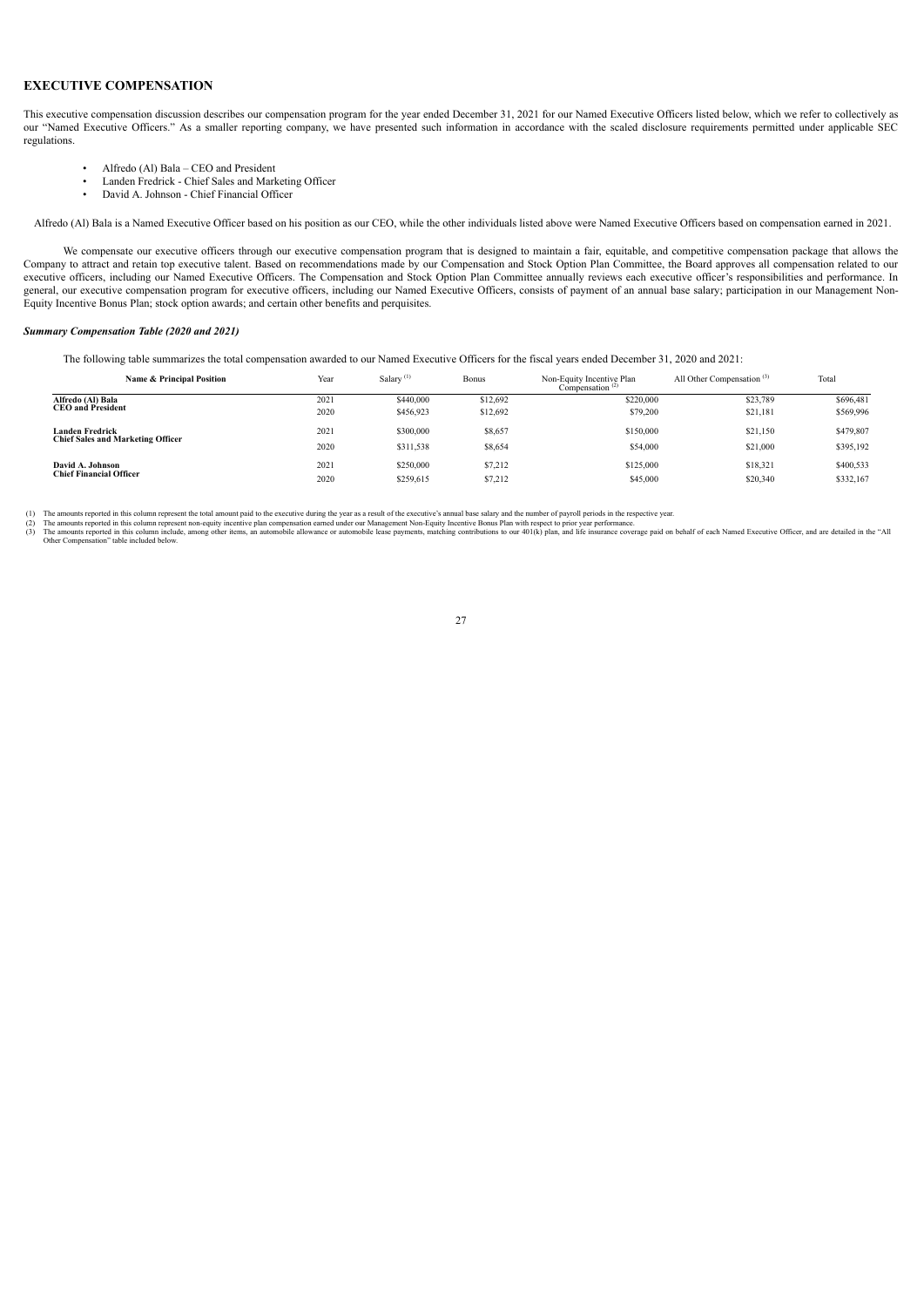### *All Other Compensation Table (2020 and 2021)*

The amounts included in the "All Other Compensation" column of the Summary Compensation Table above are broken down as follows:

|                   |      |        | Automobile<br><b>Allowance Payments</b> |    | Company Matching 401(k)<br>$\tilde{c}$ ontribution |   | <b>Life Insurance</b> |    | <b>Total All Other</b><br>Compensation |
|-------------------|------|--------|-----------------------------------------|----|----------------------------------------------------|---|-----------------------|----|----------------------------------------|
| Alfredo (Al) Bala | 2021 | ă      | 12.000                                  | S  | 8,700                                              | ь | 3,089                 | s  | 23,789                                 |
|                   | 2020 | S      | 12,000                                  | -S | 6,092                                              | S | 3,089                 | s  | 21,181                                 |
| Landen Fredrick   | 2021 | S      | 12.000                                  | -S | 8,700                                              | S | 450                   | s  | 21,150                                 |
|                   | 2020 | S      | 12.000                                  | -S | 8,550                                              | S | 450                   | s  | 21,000                                 |
| David A. Johnson  | 2021 | ¢<br>а | 12.000                                  | S  | 5,769                                              | S | 552                   | -8 | 18.321                                 |
|                   | 2020 | e<br>ъ | 12.000                                  | S  | 7,788                                              | S | 552                   | S  | 20.340                                 |

# <span id="page-30-0"></span>*Executive Employment Agreements*

We enter into employment agreements with certain executive officers, including Mr. Al Bala. Pursuant to the terms of the employment agreements, some of our executive officers are entitled to severance in certain events of early termination. These provisions are described in the section titled "Potential Payments Upon Termination or Change in Control" appearing later in this Proxy Statement. In the employment agreements, we have agreed to pay relocation expenses for newly hired executives, provide a leased vehicle or pay a monthly automobile allowance, and allow our executives to participate in our Management Non-Equity Incentive Bonus Plan and in all of our other employee benefit plans. In addition, the employment agreements contain covenants regarding (i) confidentiality and non-disparagement that apply to the executive both during and after employment and (ii) non-competition and non-solicitation that apply to the executive during employment and for one year after termination. In 2021, Mr. Bala was the only Named Executive Officer who had an employment agreement with the Company. The following table describes the other material terms of the employment agreements with Mr. Bala.

|                                |                    |                                    |                    | 2019           | 2020                  | 2021           |
|--------------------------------|--------------------|------------------------------------|--------------------|----------------|-----------------------|----------------|
|                                |                    |                                    | -<br>Expiration    | Annual<br>Base | Annual<br><b>Base</b> | Annual<br>Base |
| <b>Named Executive Officer</b> | Position           | <b>Effective Date of Agreement</b> | Date               | Salary         | Salary                | Salary         |
| Alfredo (Al) Bala              | $\alpha$ re<br>СEU | October 2007                       | September 2022 (1) | \$440,000      | \$440,000             | \$440,000      |

(1) Mr. Bala's employment agreement had an initial term of two years with automatic renewals for successive one-year periods unless terminated pursuant to the terms of the contract.

<span id="page-30-1"></span>In October 2007, while in his role as Executive Vice President, Sales & Marketing, we entered into a two-year employment agreement, with automatic renewals for successive one-year periods, with Mr. Bala. Pursuant to the terms of the employment agreement, we agreed to pay Mr. Bala an annual base salary of \$275,000. In accordance with the terms of the employment agreement allowing increases to base salary, the Board and the Compensation and Stock Option Plan Committee review Mr. Bala's base salary annually in accordance with their annual review of salaries for our Named Executive Officers and make any adjustments they deem appropriate. In 2008, we increased Mr. Bala's annual base salary to \$290,000. Effective for 2012, we increased Mr. Bala's annual base salary to \$300,000 in connection with his promotion to Executive Vice President, Sales & Marketing. In February 2014, we increased Mr. Bala's annual base salary to \$324,000 in connection with his performance evaluation and to align with the compensation levels of our competitors. In May 2014, he was named President, and in August 2015, he was promoted to CEO. His annual base salary was increased to \$400,000 as of August 2015. Effective for 2018, his base salary was increased to \$420,000. In November 2018, his base salary was increased to \$440,000. In March 2022 his base salary was increased to \$460,000.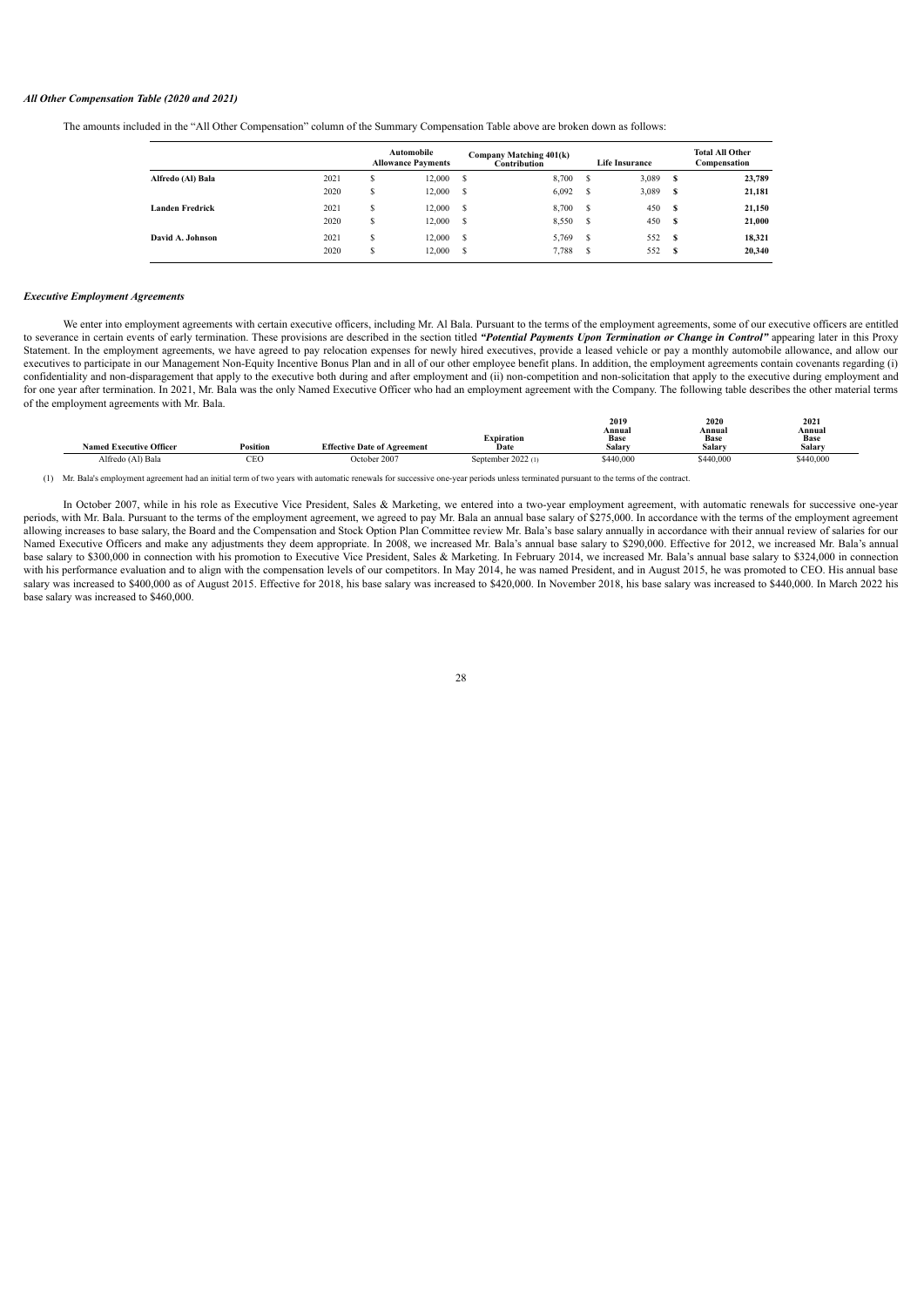# *Non-Equity Incentive Plan*

We award annual cash bonuses under our Management Non-Equity Incentive Bonus Plan for achievement of specified performance objectives within a specific performance period, which is typically one year or less. We make awards from an established incentive pool. The Compensation and Stock Option Plan Committee determines the total size of our incentive pool by considering our financial performance. We believe this pool-based bonus system helps foster teamwork and ensures that all executives work collectively to improve our performance.

The following table represents the 2021 Operating Profit targets and bonus opportunities:

*2021 Operating Profit Targets – Annual Bonus*

|                                                   | 1st Target    | 2nd Target    | 3rd Target     | 4th Target     |
|---------------------------------------------------|---------------|---------------|----------------|----------------|
| Operating Profit Target <sup>(1)</sup>            | \$6.0 million | \$9.0 million | \$12.0 million | \$15.0 million |
| Senior Executive Bonus Opportunity <sup>(2)</sup> | 20%           | 50%           | 75%            | 100%           |
| Executive Bonus Opportunity <sup>(3)</sup>        | 2%            | 25%           |                |                |

After accrual of Annual Bonus Opportunity<br>Messrs. Bala, L. Fredrick, and Johnson are eligible for the Senior Executive tier of the 2021 Mannatech Management Bonus Plan. The bonus opportunity is a percentage of the eligible (1) (2) (3)

For the year ending December 31, 2021, the Company had \$9.0 million in operating profit, and the  $2<sup>nd</sup>$  target was achieved.

For the year ending December 31, 2022, members of the senior executive team and executive team are eligible to earn a bonus based on the Company achieving certain operating profit targets for 2022. Bonuses are earned and payable after the Audit Committee has accepted the financial statements for full-year 2022.

# <span id="page-31-0"></span>*401(k) Plan*

<span id="page-31-1"></span>On May 9, 1997, we adopted a 401(k) Pre-tax Savings Plan (the "401(k) Plan"). All full-time employees, including our Named Executive Officers, who have completed three months of service and are at least 21 years of age are eligible to participate in our 401(k) Plan. During 2021, employees were allowed to contribute to our 401(k) Plan up to the maximum annual limit of their current annual compensation, as statutorily prescribed. The 401(k) plan permits matching employer contributions in the amount of \$0.50 for each \$1.00 contributed by a participating employee up to a maximum of 6% of the participant's annual salary. The 401(k) Plan also allows us to make discretionary profit-sharing contributions each year based upon our profit. Employee contributions and our matching contributions are paid to a corporate trustee and are invested as directed by the participant. Our contributions to our 401(k) Plan vest over five years or earlier if the participant retires at age 65, becomes disabled, or dies. Distributions to participants may be made in the case of financial hardship, and distributions may be made in a lump sum. Our 401(k) Plan is intended to qualify under Section 401(a) of the Code, so that contributions made by employees or by us to our 401(k) Plan, and income earned on these contributions, are not taxable to our employees until withdrawn from the 401(k) Plan.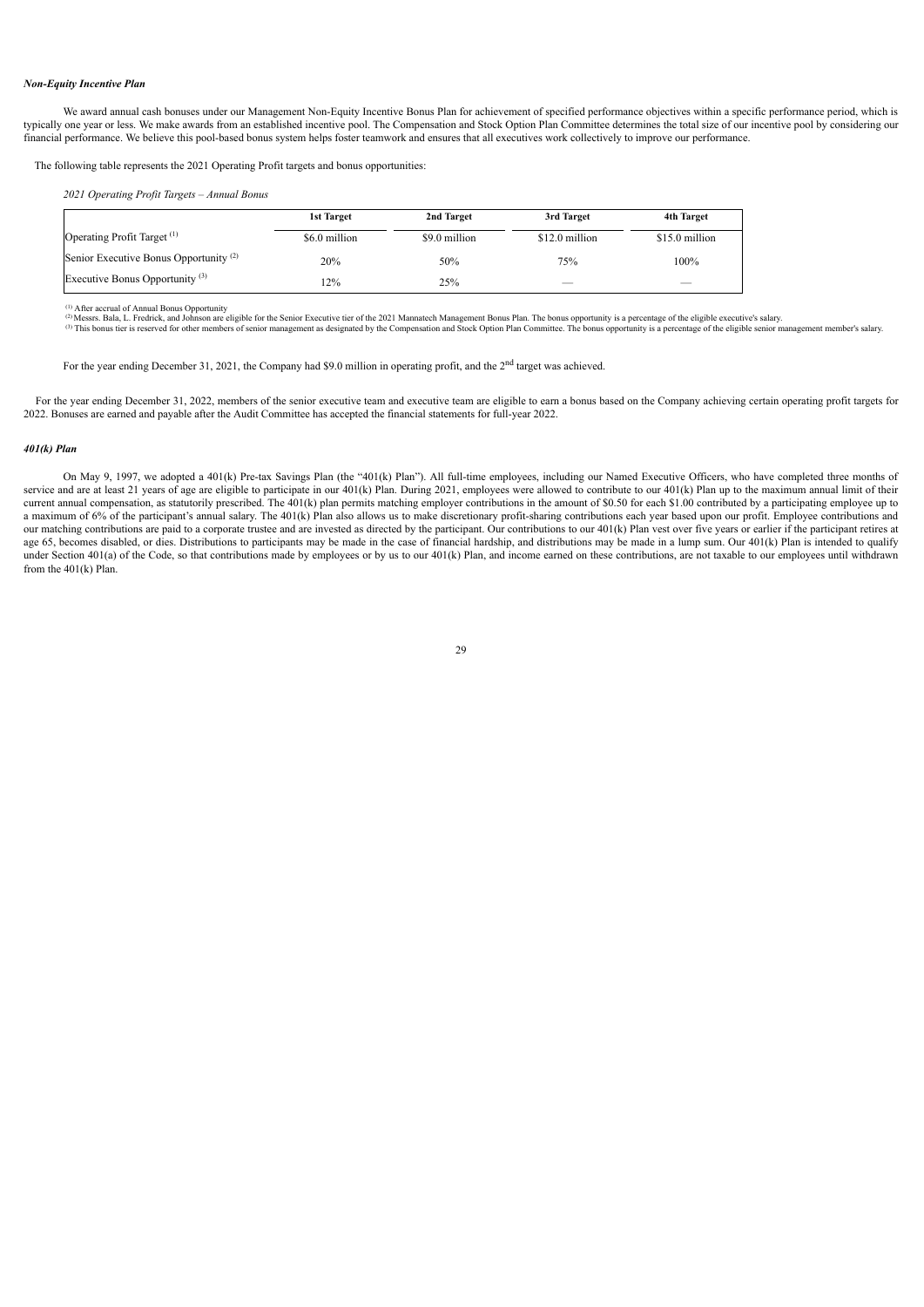### *2021 Outstanding Equity Awards at Fiscal Year End Table*

The following table sets forth certain information about outstanding equity awards held by our Named Executive Officers at December 31, 2021:

|                                   | <b>Option Awards</b>                                                             |                                                                                   |                                                                                                                    |   |                                       |                              |  |  |
|-----------------------------------|----------------------------------------------------------------------------------|-----------------------------------------------------------------------------------|--------------------------------------------------------------------------------------------------------------------|---|---------------------------------------|------------------------------|--|--|
| <b>Named Executive</b><br>Officer | Number of Securities<br>Underlying<br>Unexercised Options<br>Exercisable<br>(# ) | Number of Securities<br>Underlying<br>Unexercised Options<br>Unexercisable<br>(#) | Equity Incentive Plan<br>Awards: Number of<br>Securities Underlying<br>Unexercised Unearned<br>Options<br>$^{(#)}$ |   | Option<br>Exercise<br>Price<br>(S/Sh) | Option<br>Expiration<br>Date |  |  |
| Alfredo (Al) Bala                 |                                                                                  |                                                                                   |                                                                                                                    |   |                                       |                              |  |  |
| April 2, 2018 <sup>(1)</sup>      | 22,850                                                                           |                                                                                   | $\overline{\phantom{0}}$                                                                                           | S | 15.70                                 | April 2, 2028                |  |  |
|                                   | 22,850                                                                           |                                                                                   |                                                                                                                    |   |                                       |                              |  |  |
| David A. Johnson                  |                                                                                  |                                                                                   |                                                                                                                    |   |                                       |                              |  |  |
| April 2, 2018 <sup>(1)</sup>      | 5,500                                                                            | —                                                                                 | $\overline{\phantom{0}}$                                                                                           | s | 15.70                                 | April 2, 2028                |  |  |
|                                   | 5,500                                                                            |                                                                                   |                                                                                                                    |   |                                       |                              |  |  |
| <b>Landen Fredrick</b>            |                                                                                  |                                                                                   |                                                                                                                    |   |                                       |                              |  |  |
| February 21, 2013                 | 2,000                                                                            | –                                                                                 | $\overline{\phantom{0}}$                                                                                           |   | 5.72                                  | February 21, 2023            |  |  |
| February 20, 2014                 | 3,000                                                                            |                                                                                   | -                                                                                                                  |   | 19.60                                 | February 20, 2024            |  |  |
| August 26, 2015                   | 6,000                                                                            |                                                                                   |                                                                                                                    |   | 16.95                                 | August 26, 2025              |  |  |
| April 2, 2018 <sup>(1)</sup>      | 18,000                                                                           |                                                                                   | $\qquad \qquad$                                                                                                    |   | 15.70                                 | April 2, 2028                |  |  |
|                                   | 29,000                                                                           |                                                                                   |                                                                                                                    |   |                                       |                              |  |  |
|                                   |                                                                                  |                                                                                   |                                                                                                                    |   |                                       |                              |  |  |

(1) The options vest as follows: one third immediately, one third one year following the grant date, and the remaining one third two years following the grant date.

### <span id="page-32-0"></span>*Retirement Benefits and Non-Qualified Deferred Compensation*

Our Named Executive Officers do not participate in any retirement plans, pension plans (other than the 401(k) Plan) or non-qualified deferred compensation plans.

# <span id="page-32-1"></span>*Potential Payments Upon Termination or Change in Control*

Mr. Bala is the only Named Executive Officers who has an employment agreement with the Company. The employment agreement provides for certain payments and benefits in the event of early termination. However, the employment agreement does not require payment upon a change in control of the Company. The Plan does, however, provide the Board the discretion to accelerate the vesting of options in the event of a change in control that does not provide for the continuation, assumption or substitution of the options or other event for which the Board determines such accelerated vesting would be equitable under the circumstances. In addition, the Plan provides that upon termination of employment for cause, all outstanding options, whether vested or unvested, will immediately be forfeited. If employment is terminated for any other reason, the executive officer may, for a limited time period, exercise those options that were exercisable immediately prior to his or her termination of employment. For purposes of the Plan, the term "cause" will be the same as defined in an executive's employment agreement and absent such agreement, the term "cause" means (i) the commission of a felony or crime involving moral turpitude or other act of willful malfeasance or material fiduciary breach, (ii) conduct tending to bring the Company into substantial public disgrace, or disrepute, (iii) gross negligence or willful misconduct with respect to the Company or (iv) a material violation of state or federal securities laws. Under the Plan, a "change of control" means (a) the acquisition in a 12-month period of at least 40% of the properties or assets of the Company based on gross fair market value, (b) a change in the Board resulting in the current directors (along with any directors nominated for election or appointed by at least 2/3 vote of the directors) ceasing to comprise at least a majority of the Board, (c) shareholder approval of the liquidation or dissolution of the Company, or (d) the acquisition of beneficial ownership of more than 50% of the voting power of the Company. The following discussion summarizes our payment obligations to our Named Executive Officers upon termination or change in control assuming such termination or change in control occurred on December 31, 2021:

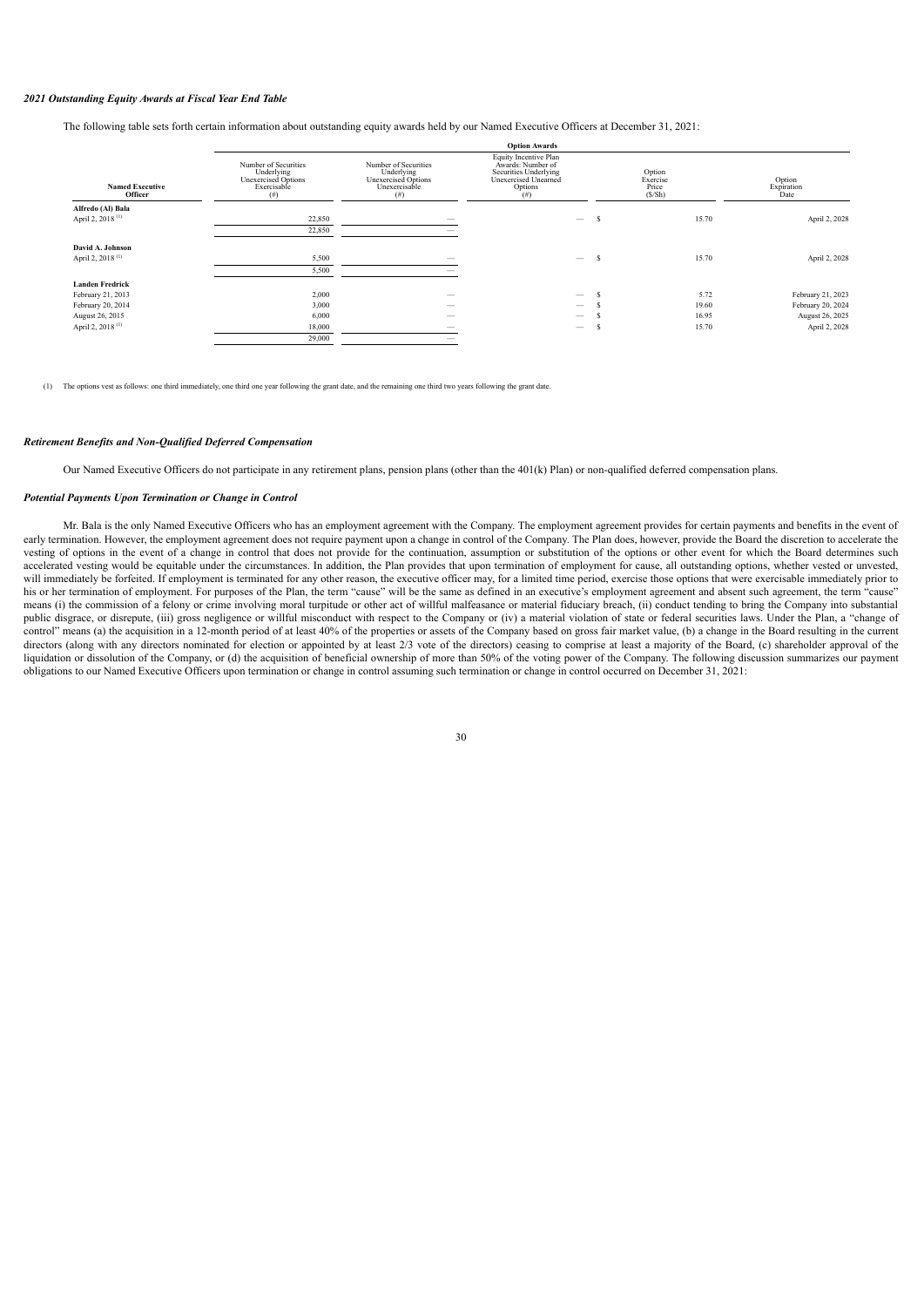### *Alfredo (Al) Bala – CEO and President:*

Under the terms of his employment agreement, if Mr. Bala resigns for good reason or we terminate Mr. Bala without cause or due to disability, he will continue to receive his base salary through the end of the agreement term or for a period of twelve months from his last day of employment, whichever is longer. Notwithstanding the statement above, if Mr. Bala's employment is terminated for cause, if he resigns without good reason, or is terminated due to his death, he is entitled to (i) any remaining base salary earned and not yet paid through the termination date; (ii) any annual bonus, or portion thereof, that is earned through the termination date; (iii) all reimbursable expenses due but not yet paid through the termination date; and (iv) all earned or vested benefits (or an amount equivalent to the value of such benefits) payable under our benefit plans or arrangements through the termination date. Under the agreement, a termination for "cause" means (A) we have determined that Mr. Bala has neglected, failed, or refused to render the services or to perform any other of his duties or obligations under the agreement, (B) Mr. Bala's violation of any provision or obligation under the agreement, (C) Mr. Bala's indictment for, or plea of no contest with respect to, any crime that adversely affects the utility of his services to us, or (D) any other act or omission of Mr. Bala involving fraud, theft, dishonesty, disloyalty, or illegality that harms or embarrasses us. The agreement defines a resignation for "good reason" as (W) any denial of compensation due and owing to Mr. Bala under the agreement, (X) any requirement that Mr. Bala be based anywhere other than Dallas County, Texas, except for travel incident to our business, (Y) our demotion of Mr. Bala in title or pay, or our removal of a material portion of Mr. Bala's significant duties or responsibilities without Mr. Bala's consent, or (Z) our material breach of the agreement. For purposes of the agreement, the term "disability" means Mr. Bala becomes incapacitated by accident, sickness, or other circumstances that, in the reasonable judgment of the Board renders or is expected to render Mr. Bala mentally or physically incapable of performing the essential duties and services required of him under the agreement, with or without reasonable accommodation, for a period of at least 90 consecutive calendar days. As of December 31, 2019, Mr. Bala's annual base salary was \$440,000. In March 2022 his base salary was increased to \$460,000. Mr. Bala's employment agreement will renew automatically for a one-year period on September 30 of each year unless terminated pursuant to its terms.

The following table shows the potential payments upon termination of Mr. Bala's employment under the circumstances described above or the occurrence of a change in control assuming such termination or change in control occurred on December 31, 2021.

| <b>Termination Event</b>                | <b>Cash Severance</b> |         | <b>Acceleration of</b><br><b>Equity Awards</b> |    |  | <b>Total Termination</b><br><b>Payments</b> |  |
|-----------------------------------------|-----------------------|---------|------------------------------------------------|----|--|---------------------------------------------|--|
| Termination With Cause                  |                       |         |                                                |    |  |                                             |  |
| Termination Without Cause               |                       | 440.000 |                                                | __ |  | 440,000                                     |  |
| Resignation for Good Reason             |                       | 440.000 |                                                |    |  | 440,000                                     |  |
| Resignation without Good Reason         |                       |         |                                                |    |  |                                             |  |
| Disability                              |                       | 440.000 |                                                |    |  | 440,000                                     |  |
| Death                                   |                       |         |                                                |    |  |                                             |  |
| Non-Renewal of his Employment Agreement |                       |         |                                                |    |  |                                             |  |
| Change in Control                       |                       |         |                                                |    |  |                                             |  |
|                                         |                       |         |                                                |    |  |                                             |  |

# <span id="page-33-0"></span>*Named Executive Of icers Stock Ownership Guidelines*

We do not have stock ownership guidelines for our Named Executive Officers.

# <span id="page-33-1"></span>*Compensation and Stock Option Plan Committee Interlocks and Insider Participation*

<span id="page-33-2"></span>Messrs. Jobe, Rameson and Toth served during 2021 and Messrs. Jobe, Rameson and Toth currently serve on our Compensation and Stock Option Plan Committee. None of these individuals is or has been an officer or employee of ours. None of our executive officers is a member of any other company's board of directors, or serves as a member of any other company's compensation committee that has or has had one or more executive officers serving as a member of the Board or our Compensation and Stock Option Plan Committee.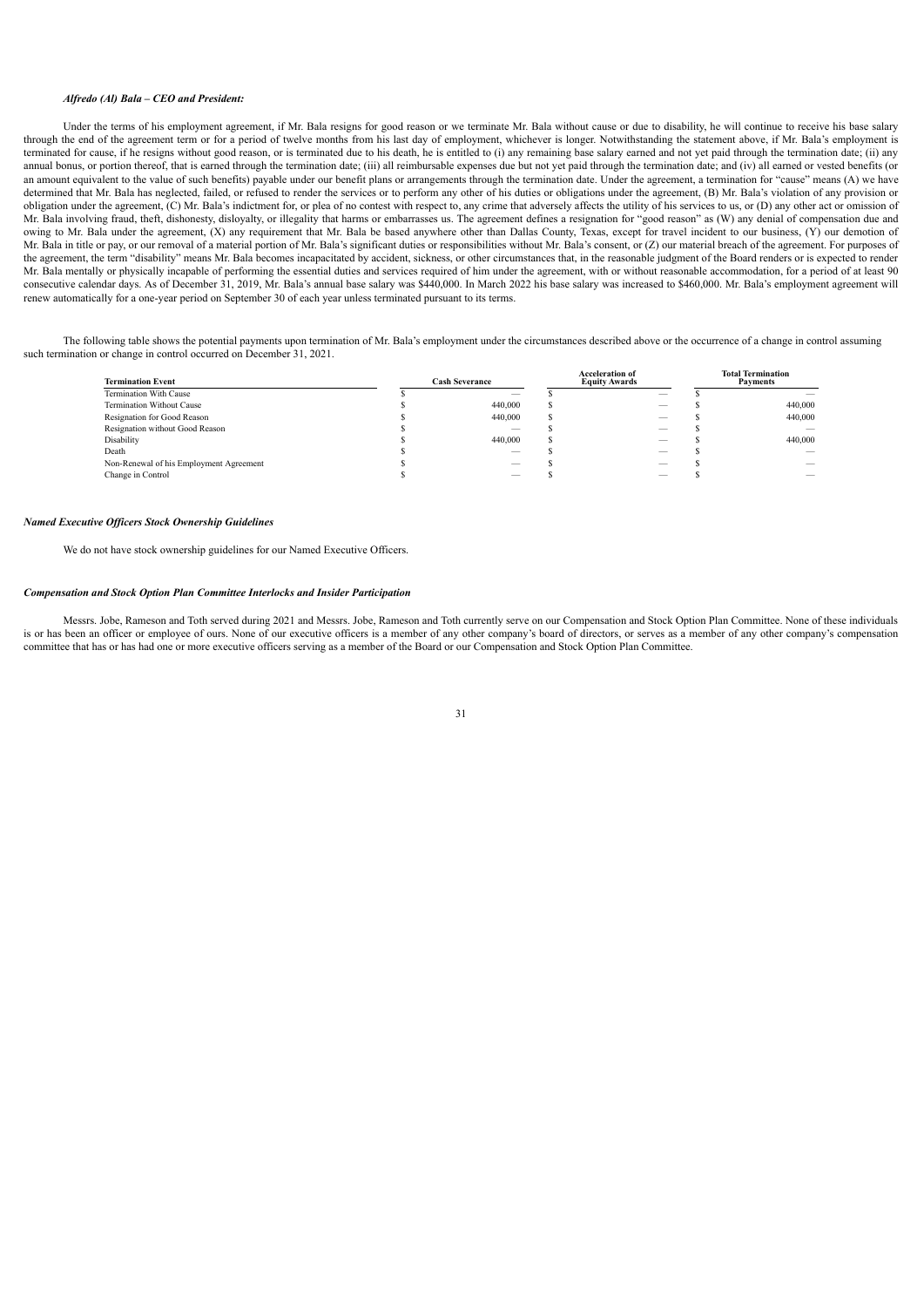# **CERTAIN RELATIONSHIPS AND RELATED PARTY TRANSACTIONS**

### *Transactions involving M5M Foundation*

For the year ended December 31, 2021, the Company made cash donations of \$0.6 million to the M5M Foundation, a 501(c)(3) charitable organization that works to combat the epidemic of childhood malnutrition on a global scale. For the year ended December 31, 2020, the Company made cash donations of \$0.6 million to the M5M Foundation. For the first quarter of 2022, the Company made cash donations of \$0.1 million to the M5M Foundation. Several of the Company's directors and officers and their family members serve on the board of the M5M Foundation, including:

- Landen Fredrick,<sup>(1)</sup> the Company's Chief Sales and Marketing Officer, North America and the son of
- J. Stanley Fredrick, the Company's Chairman of the Board and a major shareholder;
- Alfredo Bala, the Company's CEO and President;
- Lorrie Grottke, daughter of Larry Jobe, a member of the Board and Chairman of the Audit Committee; and.
- Christopher Simons, the Company's Regional President EMEAA.

(1) Landen Fredrick is the Chairman of the Board for the M5M Foundation

# *Transactions involving J. Stanley Fredrick*

For each of the years ended December 31, 2021 and 2020, we paid employment compensation of approximately \$375,000 and \$407,000, respectively, in salary, bonus, auto allowance, and other compensation to Landen Fredrick, son of J. Stanley Fredrick, the Company's Chairman of the Board and a major shareholder. From January 1 through March 31, 2022, we paid employment compensation of approximately \$224,000 in salary, bonus, auto allowance, and other compensation to Landen Fredrick. In addition, Landen Fredrick participated in the employee health care benefit plans available to all employees of the Company. Landen Fredrick has served as Chief Sales and Marketing Officer since November 2019 and previously served as Chief Global Sales Officer and President North America from January 2018 until November 2019. Prior to that, Mr. Fredrick served as Senior Vice President, Global Operations since August 2016, Senior Vice President, Supply Chain and IT since August of 2015. Prior to that, Mr. Fredrick served as Vice President, Global Operations since May of 2013 as Vice President, North American Sales and Operations since January of 2011, as Vice President, North American Sales since February of 2010 and as Senior Director of Tools and Training since his hire in May of 2006. Landen Fredrick also serves as Chairman of the Board of Directors for the M5M Foundation.

### *Transactions involving Kevin Robbins*

Mr. Kevin Robbins was elected to the Board on December 7, 2016. Mr. K. Robbins is an Associate and the son of Mr. Ray Robbins, a shareholder and holder of multiple positions in the Company's associate global downline network marketing system. The Company pays commissions and incentives to its associates and during each of the years 2021 and 2020, the Company paid aggregate commissions and incentives to Mr. K. Robbins of approximately \$0.2 million. During the first quarter of 2022, the aggregate amount of commission and incentives paid to Mr. K. Robbins was less than \$0.1 million. Dawn Robbins, the wife of Mr. K. Robbins, is not an Associate with the Company; however, she does have a preferred customer account. Preferred customers do not participate in the commission plan and do not earn commissions or incentives under the Company's global Associate career and compensation plan. Mr. K. Robbins' sister-in-law, Demra Robbins, earned less than \$0.1 million in both 2021 and 2020 and is also an Associates eligible to earn commissions under the plan. Mr. K. Robbins' father, Mr. Ray Robbins was paid, during the years 2021 and 2020, the aggregate amount of commission and incentives of \$1.6 million and \$1.7 million, respectively. For the first quarter 2022, the aggregate amount of commission and incentives paid to Mr. Ray Robbins was approximately \$0.4 million. Additionally, the Company contracted with a software development firm owned by Mr. K. Robbins' brother, Ryan Robbins. The value of the services performed during 2020 by Mr. Ryan Robbins was less than \$0.1 million and he performed no services for the Company in 2021.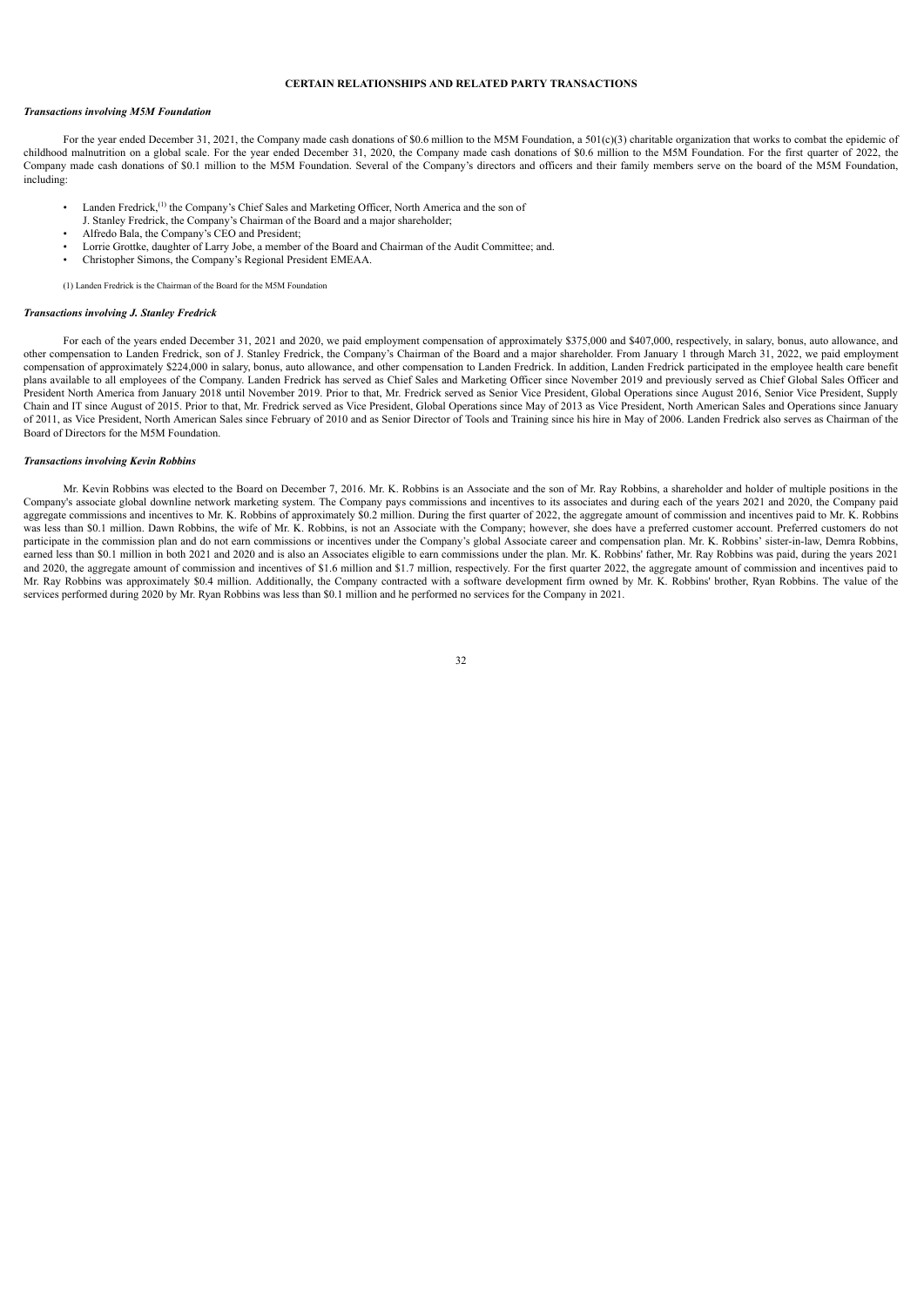# *Transactions involving Alfredo (Al) Bala*

Johanna Bala, the wife of Alfredo (Al) Bala, the Company's CEO and President, is an Associate who earns commissions and incentives in accordance with the Company's global associate career and compensation plan. The aggregate amount of commission and incentives paid to Johanna Bala was approximately \$0.1 million in each of the years 2021 and 2020. During the first quarter of 2022, the aggregate amount of commissions and incentives paid to Johanna Bala was less than \$0.1 million.

# *Review and Approval of Related Party Transactions*

<span id="page-35-0"></span>Our Audit Committee reviews all relationships and transactions, including relationships and transactions with our directors, director nominees, executive officers and their immediate family members, as well as holders known by us to own more than 5% of any class of our voting securities and their family members, who have a direct or indirect material interest. Although the Board does not have a formal policy with respect to related party transactions, in approving or rejecting such proposed transactions, our Audit Committee considers the nature of the related party transaction, the amount and material terms of the transaction, whether the transaction is on terms no less favorable to Mannatech than terms generally available in a similar transaction with an unaffiliated third party, whether the transaction would impair the judgment of a director or executive officer to act in the best interest of Mannatech, and other facts and circumstances available and deemed relevant to our Audit Committee.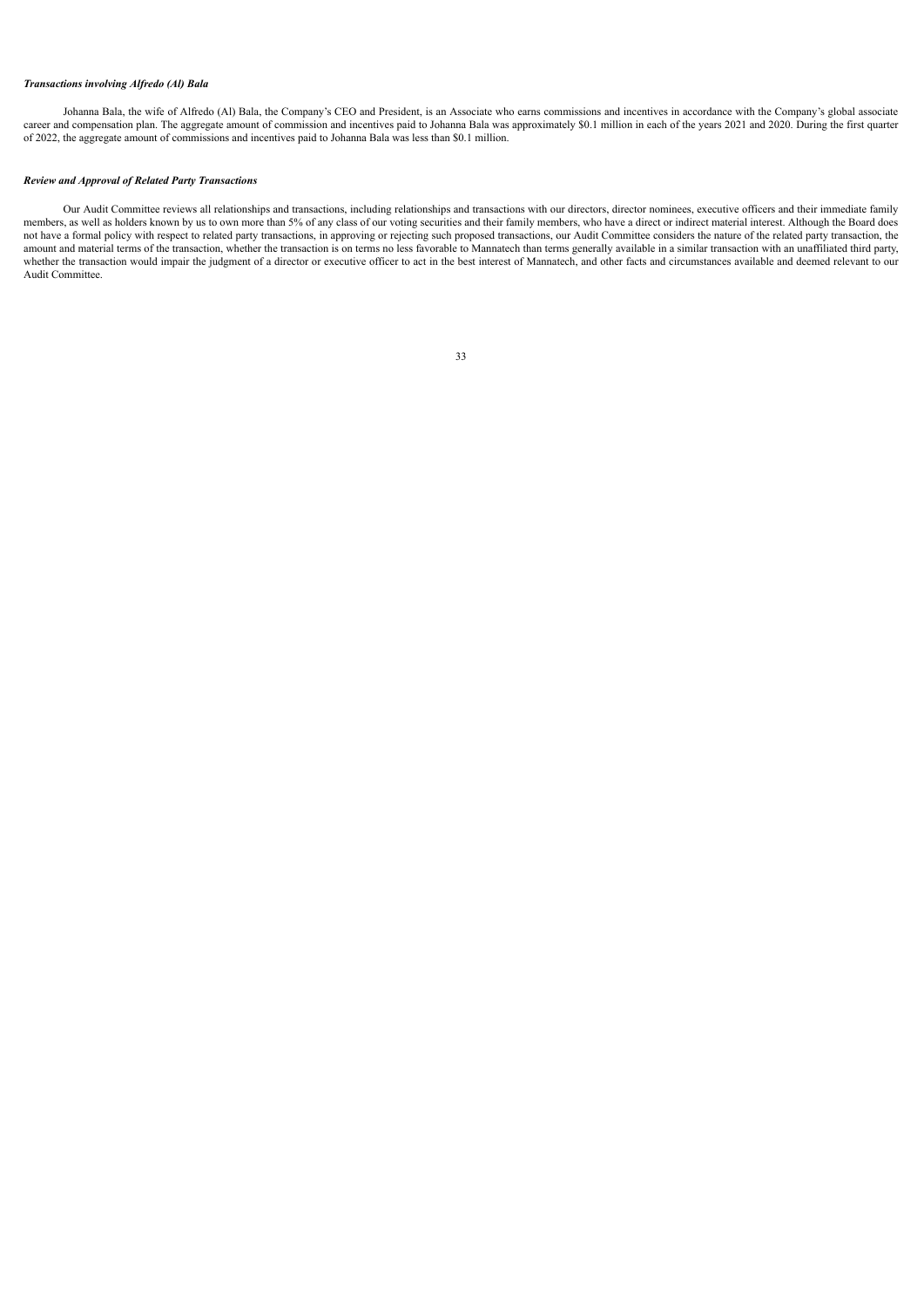# **REPORT OF THE AUDIT COMMITTEE**

Our purpose is to assist the Board in overseeing its financial reporting, internal controls, and audit functions. Larry A. Jobe has been the Audit Committee's Chairman since February 2007 and is designated by the Board as the financial expert of our Audit Committee. Other members currently include Messrs. Tyler Rameson and Robert A. Toth. The Board has determined that each of the Audit Committee's members meet the independence and financial literacy requirements for purposes of serving on such committee under applicable rules of Nasdaq and the SEC. We operate under a written charter adopted by the Board. We review and address the adequacy of our charter on an annual basis. See our Fifth Amended and Restated Charter of the Audit Committee, which is posted on the Company's corporate website at ir.mannatech.com.

We are responsible for reviewing the Company's consolidated financial statements, its systems of internal controls, and internal control over financial reporting. The Company's independent registered public accounting firm is responsible for auditing our consolidated financial statements in accordance with the standards of the Public Company Accounting Oversight Board (United States) ("PCAOB"). Our activities are in no way designed to supersede or alter our responsibilities or the responsibilities of the Company's independent registered public accounting firm. We assist the Board in fulfilling its responsibilities for oversight of the quality and integrity of the Company's accounting, auditing, and reporting practices, and such other duties as directed by the Board. Our role does not provide any special assurances with regard to the Company's consolidated financial statements, nor does it involve a professional evaluation of the quality of audits performed by the Company's independent registered public accounting firm. We strengthened our ability to assist the Board of Directors, and formed a subcommittee called the Disclosure Committee. The Disclosure Committee is comprised of high-level employees and officers who report to us and the Company's Chief Executive Officer and Chief Financial Officer. The Disclosure Committee is responsible for reviewing all of the Company's filings with the SEC. We have furnished the Board with the following report:

We have reviewed and discussed with the Company's management their audited consolidated financial statements as of and for the year ended December 31, 2021 and the certification process required by the Sarbanes-Oxley Act of 2002. The Company has represented to us that its consolidated financial statements were prepared in accordance with accounting principles generally accepted in the United States of America. We have also discussed the following with BDO USA, LLP, the Company's independent registered public accounting firm: (i) the auditor's responsibilities, (ii) any significant issues arising during the audit, and (iii) the matters required to be discussed by the applicable requirements of the PCAOB. We received the written disclosures from BDO USA, LLP required by Rule 3526 of the PCAOB. We have discussed with the Company's independent registered public accounting firm the accounting firm's independence from Company management. In addition, we have discussed the adequacy of the Company's internal control over financial reporting with the Company's independent registered public accounting firm and Company management.

<span id="page-36-0"></span>Based on the review and discussions referred to above, we recommended to the Board and the Board subsequently approved, that the Company's year-end audited consolidated financial statements be included in the Company's 2021 Annual Report on its Form 10-K for the year ended December 31, 2021, for filing with the SEC.

### *The Audit Committee*

Larry A. Jobe, Chairman Tyler Rameson Robert A. Toth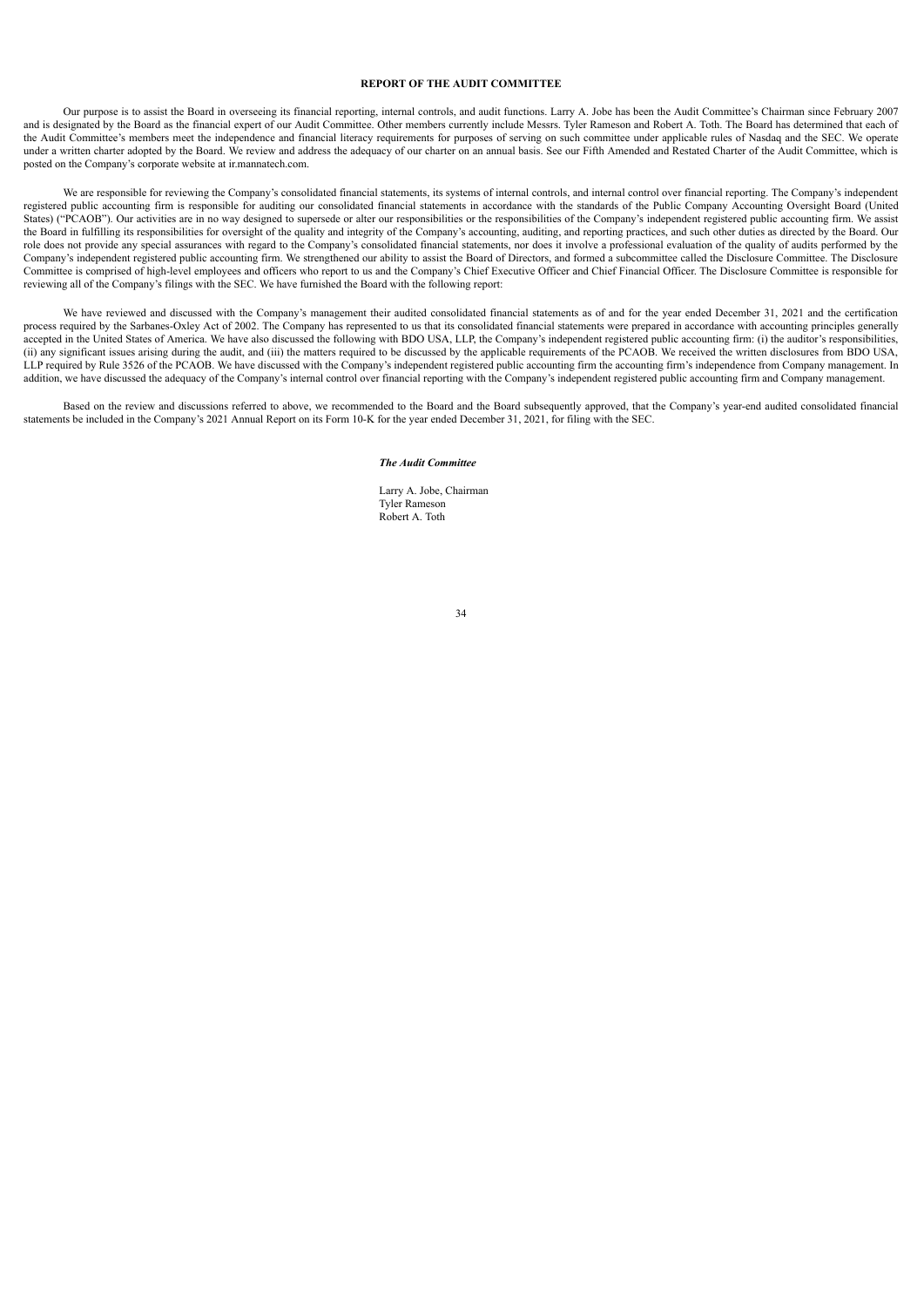# **OTHER MATTERS**

The Board does not know of any other matters that are to be presented for action at the 2022 Annual Shareholders' Meeting. However, if any other matters properly come before us at the 2022 Annual Shareholders' Meeting or any adjournments or postponements thereof, it is intended that the enclosed proxy will be voted in accordance with the judgment of the persons voting the proxy.

# **ADDITIONAL INFORMATION AVAILABLE**

<span id="page-37-1"></span><span id="page-37-0"></span>ACCOMPANYING THIS PROXY STATEMENT IS A COPY OF OUR 2021 ANNUAL SHAREHOLDERS' REPORT, WHICH INCLUDES CERTAIN INFORMATION THAT WAS CONTAINED IN OUR ANNUAL REPORT ON FORM 10-K. OUR ANNUAL SHAREHOLDERS' REPORT AND FORM 10-K CAN BE VIEWED ON OUR CORPORATE WEBSITE AT *WWW.MANNATECH.COM OR UPON WRITTEN REQUEST BY ANY SHAREHOLDER.*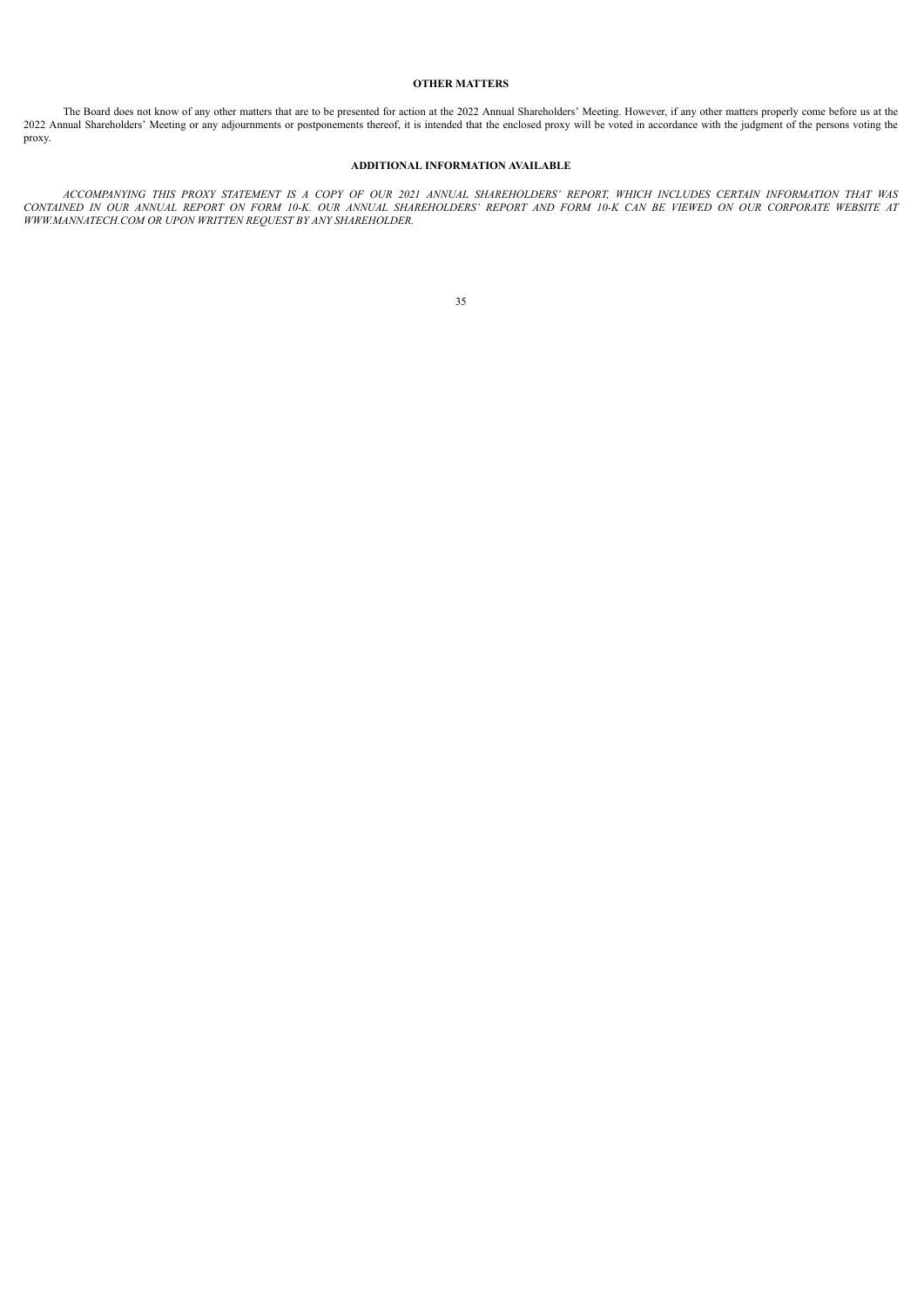# **FORWARD-LOOKING STATEMENTS**

Certain disclosures and analysis in this proxy statement may include "forward-looking statements" within the meaning of Section 27A of the Securities Act of 1933, as amended, Section 21E of the Securities Exchange Act of 1934, as amended, and the Private Securities Litigation Reform Act of 1995. These forward-looking statements are subject to certain events, risks, and uncertainties that may be outside our control. Forward-looking statements generally can be identified by use of phrases or terminology such as "may," "will," "should," "could," "would," "expects," "plans," "intends," "anticipates," "believes," "estimates," "predicts," "projects," "potential," or "continue" or the negative of such terms and other comparable terminology. Similarly, descriptions of our objectives, strategies, plans, goals, targets, or other statements other than statements of historical fact contained herein are also considered forward-looking statements. All of these statements are based on assumptions that are subject to change and other risks. Although we believe that the expectations reflected in such forward-looking statements are reasonable, we can give no assurance that such expectations will prove to have been correct. Certain risks and uncertainties inherent in our business are set forth in our filings with the SEC. Estimates of future financial or operating performance provided by us are based on existing market conditions and information available at this time. Actual financial and operating performance may be higher or lower. Future performance is dependent upon many factors, including the success of our international operations, our ability to attract and retain Associates, changes in laws and governmental regulations and changes in market conditions. All subsequent written and oral forward-looking statements attributable to us or to individuals acting on our behalf are expressly qualified in their entirety by this paragraph. By order of our Board of Directors,

Tailey Essedick

J. Stanley Fredrick *Chairman of the Board of Directors*

<span id="page-38-0"></span>Dated: April 19, 2022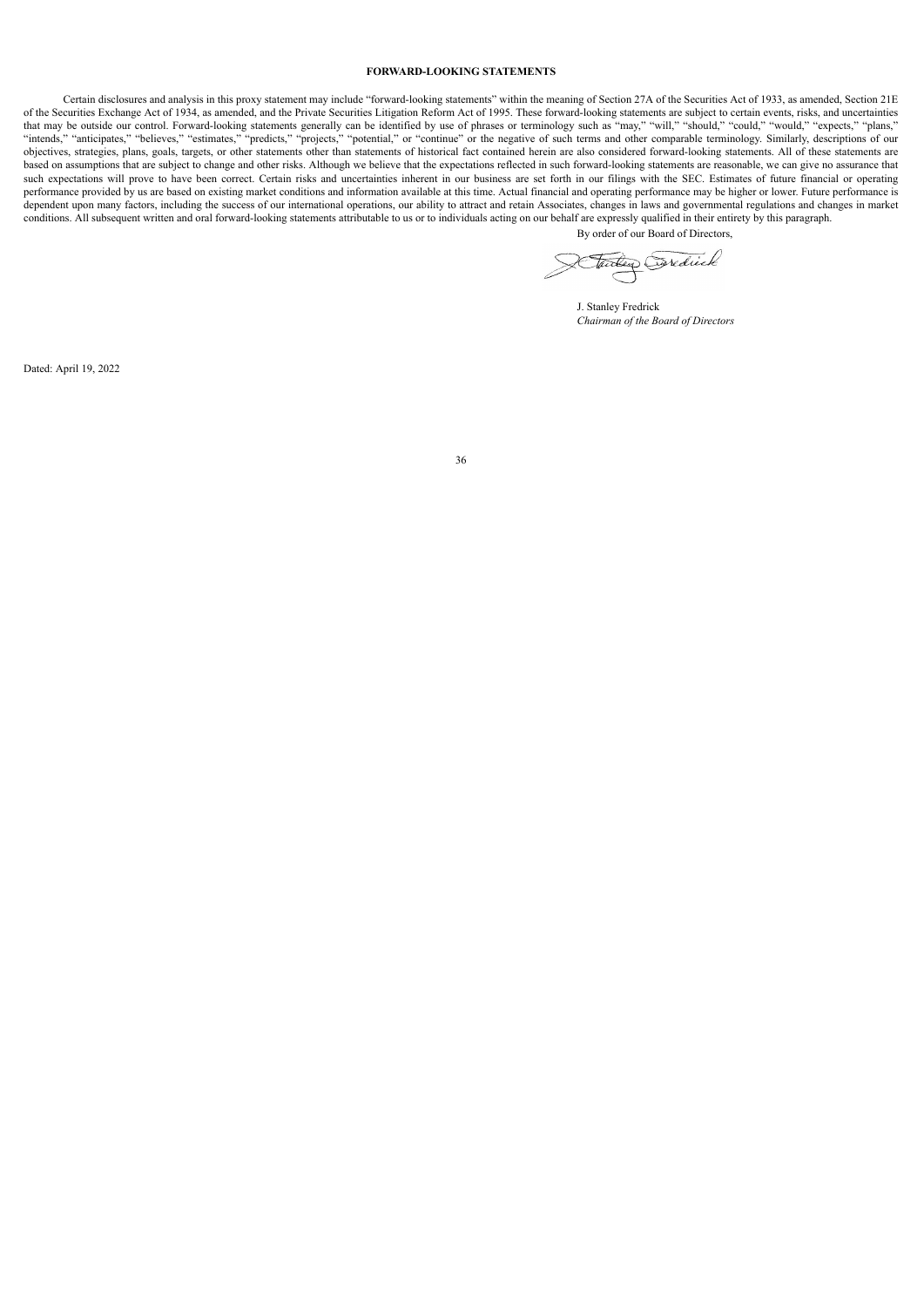# **MANNATECH, INCORPORATED FREQUENTLY ASKED QUESTIONS**

Our Board of Directors (the "Board") urges all shareholders to read all of the information included in the proxy materials provided to them. As a courtesy, the Board is providing each shareholder with the following list of frequently asked questions in hopes of eliminating some of the more commonly asked questions and keeping our shareholders informed of the various policies and procedures that must be followed for the 2022 Annual Shareholders' Meeting.

# 1. Why did I receive a Notice of Internet Availability of Proxy Materials this year instead of a paper copy of the proxy materials?

Pursuant to rules promulgated by the SEC, we are providing access to our proxy materials over the Internet. As a result, we are mailing to many of our shareholders a Notice of Internet Availability of Proxy Materials instead of a paper copy of our proxy materials. The notice contains instructions on how to access our proxy materials over the Internet, as well as instructions on how to request a paper copy of our proxy materials by mail.

## **2. Why didn't I receive a Notice of Internet Availability of Proxy Materials?**

We are providing some of our shareholders, including those who have previously requested to receive paper copies of the proxy materials, with paper copies of the proxy materials instead of the Notice of Internet Availability of Proxy Materials. In addition, we are providing the Notice of Internet Availability of Proxy Materials by e-mail to those shareholders who have previously elected delivery of the proxy materials electronically. Those shareholders should have received an e-mail containing a link to the website where materials are available.

If you received a paper copy of the proxy materials, you may elect to receive future proxy materials electronically by following the instructions on your proxy card or voting instruction form. Choosing to receive your future proxy materials by e-mail will help us conserve natural resources and reduce the costs of printing and distributing our proxy materials.

# **3. How can I access the proxy materials over the Internet?**

Your Notice of Internet Availability of Proxy Materials or proxy card will contain instructions on how to view our proxy materials for the 2022 Annual Shareholders' Meeting on the Internet. Our proxy materials are also available on our company website at ir.mannatech.com.

# 4. What is the difference between a proxy-voting card and voting virtually at the virtual-only 2022 Annual Shareholders' Meeting?

A proxy-voting card is mailed to a shareholder. The proxy-voting card gives specific instructions on how to cast a vote prior to our 2022 Annual Shareholders' Meeting by mail, telephone, or the Internet. The instructions on the proxy-voting card are different depending on whether the shareholder owns shares directly or through a broker. Shareholders should read and follow all of the instructions in their packets to ensure their votes are counted. Shareholders of record who own shares on the close of business on April 14, 2022 and beneficial owners that have obtained a legal proxy from their broker of record who own shares may attend, vote, and submit a question during the virtual-only 2022 Annual Shareholders' Meeting by visiting www.virtualshareholdermeeting.com/MTEX2022 and using their 16-digit control number to enter the meeting.

### 5. What shares owned by a shareholder can be voted either by proxy or at the 2022 Annual Shareholders' Meeting?

All shares owned directly by a shareholder of record or indirectly as a beneficial owner as of the record date, April 14, 2022, may be voted by the shareholder prior to the meeting by telephone or through the Internet, or by returning a proxy card, without having to login to the webcast. At the 2022 Annual Shareholders' Meeting, shares may be voted electronically by (i) shareholders of record who are verified with a valid form of identification and (ii) beneficial owners who are verified with a power of attorney from the broker of record giving them authority to vote at the meeting. If a shareholder does not have this information from his or her broker, our Inspector of Elections will not be able to count such shareholder's vote because the broker may have already cast a vote on such shareholder's behalf. We strongly recommend that a shareholder read the instructions on the Notice of Internet Availability of Proxy Materials or on the proxy-voting

 $\Delta - 1$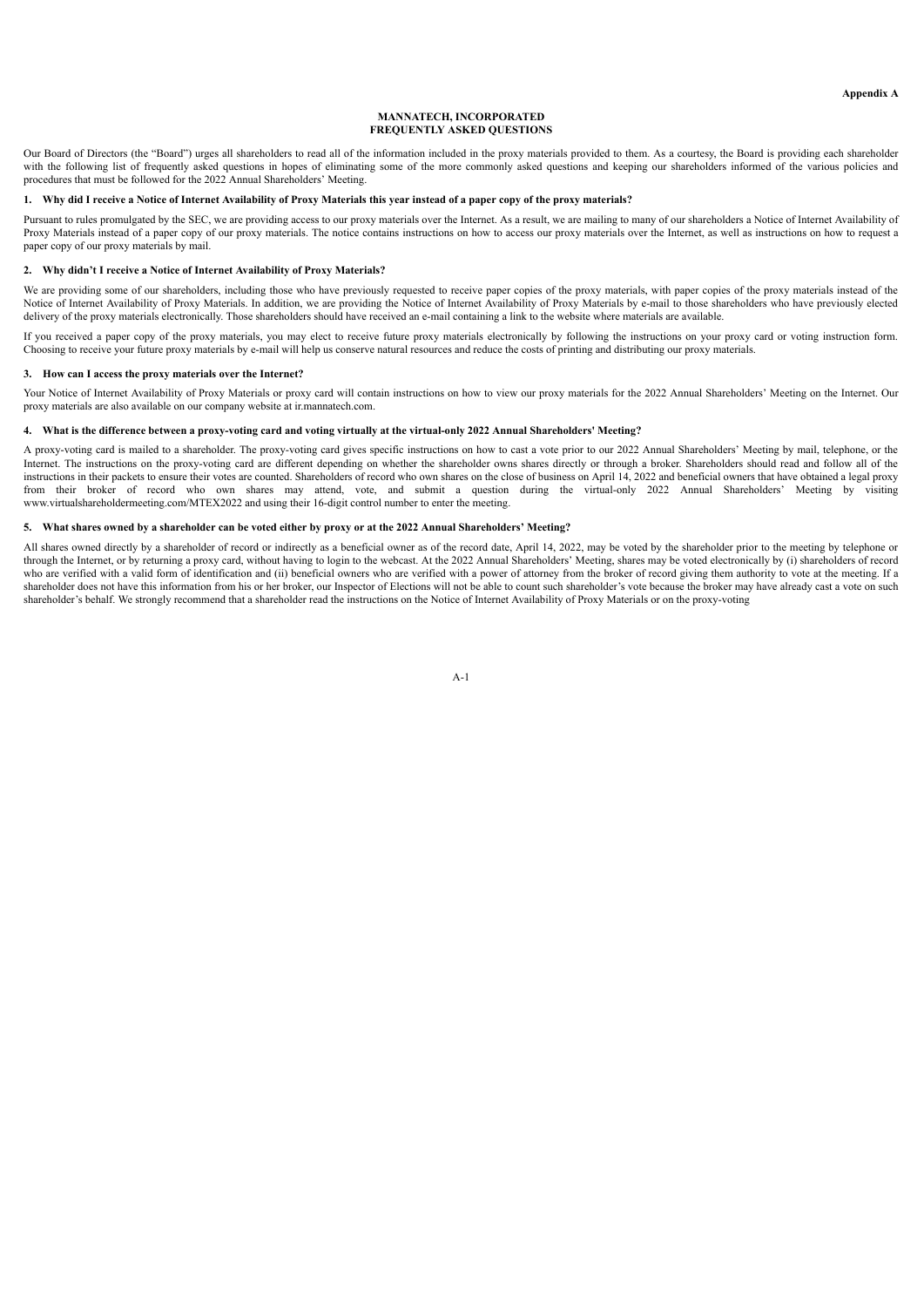card received by the shareholder or provided by the shareholder's broker prior to the 2022 Annual Shareholders' Meeting. A shareholder's broker can usually mail or fax a shareholder any necessary paperwork prior to the meeting.

# 6. How can I vote my shares in person (by attending virtually) and participate at the 2022 Annual Shareholders' Meeting?

This year's annual meeting will be held entirely online in light of the COVID-19 pandemic to allow greater participation. Shareholders may participate in the annual meeting by visiting ww.virtualshareholdermeeting.com/MTEX2022. To participate in the 2022 Annual Shareholders' Meeting, you will need the 16-digit control number included in the Notice of Internet Availability of Proxy Materials or your proxy card. Shares held in your name as the shareholder of record may be voted electronically during the 2022 Annual Shareholders' Meeting. Shares for which you are the beneficial owner but not the shareholder of record also may be voted electronically during the 2022 Annual Shareholders' Meeting by following the instructions in the voting instruction card provided by your broker, bank or other nominee; however, even if you plan to attend the 2022 Annual Shareholders' Meeting virtually, the Company recommends that you vote your shares in advance, so that your vote will be counted if you later decide not attend the annual meeting.

# **7. What is the difference between direct ownership and beneficial ownership?**

A shareholder has DIRECT OWNERSHIP over its shares if such shareholder is a holder of record of our common stock, meaning the shareholder either holds stock certificates in the shareholder's own name or holds book-entry shares registered in the shareholder's own name. This is evidenced by the shareholder's receipt of all mailings directly from either our transfer agent, Computershare, or us. A shareholder has BENEFICIAL OWNERSHIP over its shares if such shareholder has delivered its stock certificates to a broker or purchased shares through a broker and receives all of our mailings either from a broker or through a solicitor, which is usually Broadridge Financial Solutions, Inc. As a beneficial owner, the shareholder still owns the shares, but our transfer agent does not have individual shareholders' names from the brokers. The only information our transfer agent has is the aggregate total number of shares each broker of record holds on behalf of its clients.

### **8. How is voting different for direct holders versus beneficial owners?**

Our transfer agent has the names of the shareholders who directly hold shares of our common stock, but it does not have any detailed information (such as the individual names or number of shares held) concerning shareholders who own shares through brokers. Only the individual brokers have the detailed information about each shareholder's beneficial ownership. Each brokerage group is responsible for reporting its clients' votes to our transfer agent and for providing all mailings to our shareholders who own stock through their brokerage firm. Each brokerage group also has its own set of instructions on how to cast a vote with such brokerage firm.

### **9. What does it mean if I received more than one set of materials?**

This means your shares are registered with different names. For example, you may own some shares directly as a "holder of record" and other shares through a broker in "street name," or you may own shares through more than one broker. In these situations, you may receive multiple sets of proxy materials. It is necessary for you either to attend virtually (please note, however, that if a broker or other nominee holds your shares of record and you wish to vote at the meeting, you must obtain from that registered holder a proxy card issued in your name), follow the instructions to vote your shares by telephone or through the Internet provided in the Notice of Internet Availability of Proxy Materials or return a signed, dated and marked proxy card if you received a paper copy of the proxy card. If you vote by mail, make sure you return each proxy card in the return envelope that accompanied that proxy card.

# **10. Can I change my proxy vote?**

Both direct shareholders and beneficial shareholders can revoke a proxy-vote prior to commencement of the 2022 Annual Shareholders' Meeting. Attendance at the 2022 Annual Shareholders' Meeting will not in itself constitute a revocation of a shareholder's proxy-vote. Generally, shareholders may revoke their proxy-vote by submitting a new proxy-vote with a later date or by voting electronically at our 2022 Annual Shareholders' Meeting. Shareholders should call the telephone number listed within the shareholder information packets to obtain specific instructions on how to revoke their proxy-vote. Specific instructions on how to revoke a proxy-vote may be different depending on whether a shareholder is a direct shareholder of record or a beneficial shareholder.

A-2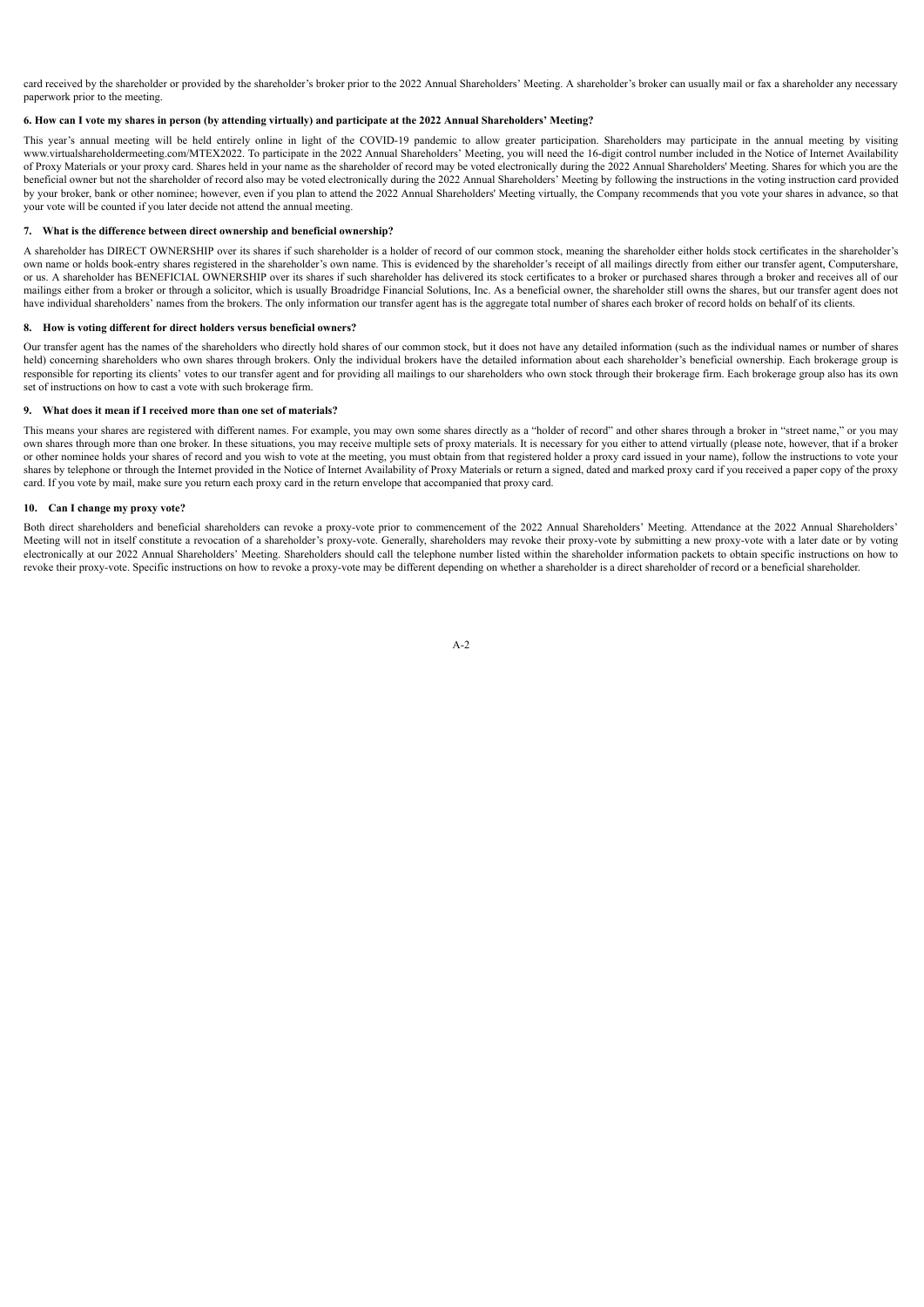Each set of instructions should include the shareholder's account number and the solicitor's telephone number and email address. Our Inspector of Elections will only count the verified proxy-votes received from each shareholder and brokerage firm with the latest date. Each share of our common stock represents one vote. Shareholders should call the telephone number provided to them in their shareholder information packets if they are unsure or have any questions. Telephone numbers may be different depending on whether a shareholder is a direct shareholder of record or a beneficial shareholder. The telephone numbers may also be different if a shareholder holds shares at different brokerage firms.

# **11. How can I attend the 2022 Annual Shareholders' Meeting?**

Our 2022 Annual Shareholders' Meeting will be held as a virtual-only meeting on June 14, 2022, at 9:00 a.m., Central Daylight Time via live webcast through the link www.virtualshareholdermeeting.com/MTEX2022. You will need the 16-digit control number provided on the Notice of Internet Availability of Proxy Materials or your proxy card.

### **12. What will I need in order to attend the 2022 Annual Shareholders' Meeting?**

You are entitled to attend the virtual-only 2022 Annual Shareholders' Meeting only if you were a shareholder of record as of the record date, April 14, 2022, or you hold a valid proxy. You may attend the 2022 Annual Shareholders' Meeting, vote, and submit a question during the meeting by visiting www.virtualshareholdermeeting.com/MTEX2022 and using your 16-digit control number to enter the meeting. If you are not a shareholder of record but hold shares as a beneficial owner in street name, you may gain access to the meeting by following the instruction card provided by your broker, bank, or other nominee. You may not vote your shares electronically at the 2022 Annual Shareholders' Meeting unless you receive a valid proxy from your brokerage firm, bank, broker dealer or other nominee holder. If you do not comply with the procedures outlined above, you will not be admitted to the virtual-only 2022 Annual Shareholders' Meeting.

# **13. Where can I find the voting results of the 2022 Annual Shareholders' Meeting?**

We will announce preliminary voting results of the 2022 Annual Shareholders' Meeting in a press release issued on or about June 14, 2022 and will publish final voting results on Form 8-K, which is expected to be filed with the Securities and Exchange Commission on or before June 21, 2022.

### **14. How can I vote against some or all of the nominees for the Board?**

To vote against some or all of our Board nominees, you should check the "WITHHOLD ALL" or the "FOR ALL EXCEPT" boxes next to the name of each of the applicable nominees on the proxyvoting card or electronically via the website after entering your 16-digit control number.

# **15. Can I write-in a nominee for the Board?**

A shareholder cannot write-in the names of additional nominees when voting by proxy or online during the virtual-only 2022 Annual Shareholders' Meeting. Shareholders who login to attend the virtual-only 2022 Annual Shareholders' Meeting may vote on the proposals including the director nominees at www.virtualshareholdermeeting.com/MTEX2022, but shareholders cannot write-in candidates.

# **16. How can I recommend that a person be listed on the ballot as a nominee for the Board?**

Shareholder recommendations for nominee(s) for the Board should have been submitted to our Corporate Secretary by December 31, 2021, in order for the Board to have considered such persons for nomination at the 2022 Annual Shareholders' Meeting. Nominee recommendations should include a candidate's name, age, biographical information, and qualifications. Upon receipt, our Corporate Secretary forwards the list of nominees to our Nominating/Governance and Compliance Committee. Our Nominating/Governance and Compliance Committee reviews all of the nominees and recommends a list of nominees to the Board. The Board then votes on the nominees. Only the nominees approved by the Board will be listed on our ballot, proxy-voting card, and in our proxy statement on Schedule 14A. To submit recommendations for a nominee to the Board at the 2023 Annual Shareholder Meeting, a shareholder should submit in writing the nominee's information to our Corporate Secretary by December 31, 2022. The nomination should be either faxed to (972) 471-6512 or mailed to our Corporate Secretary at Mannatech, Incorporated, 1410 Lakeside Parkway, Suite 200, Flower Mound, Texas 75028.

A-3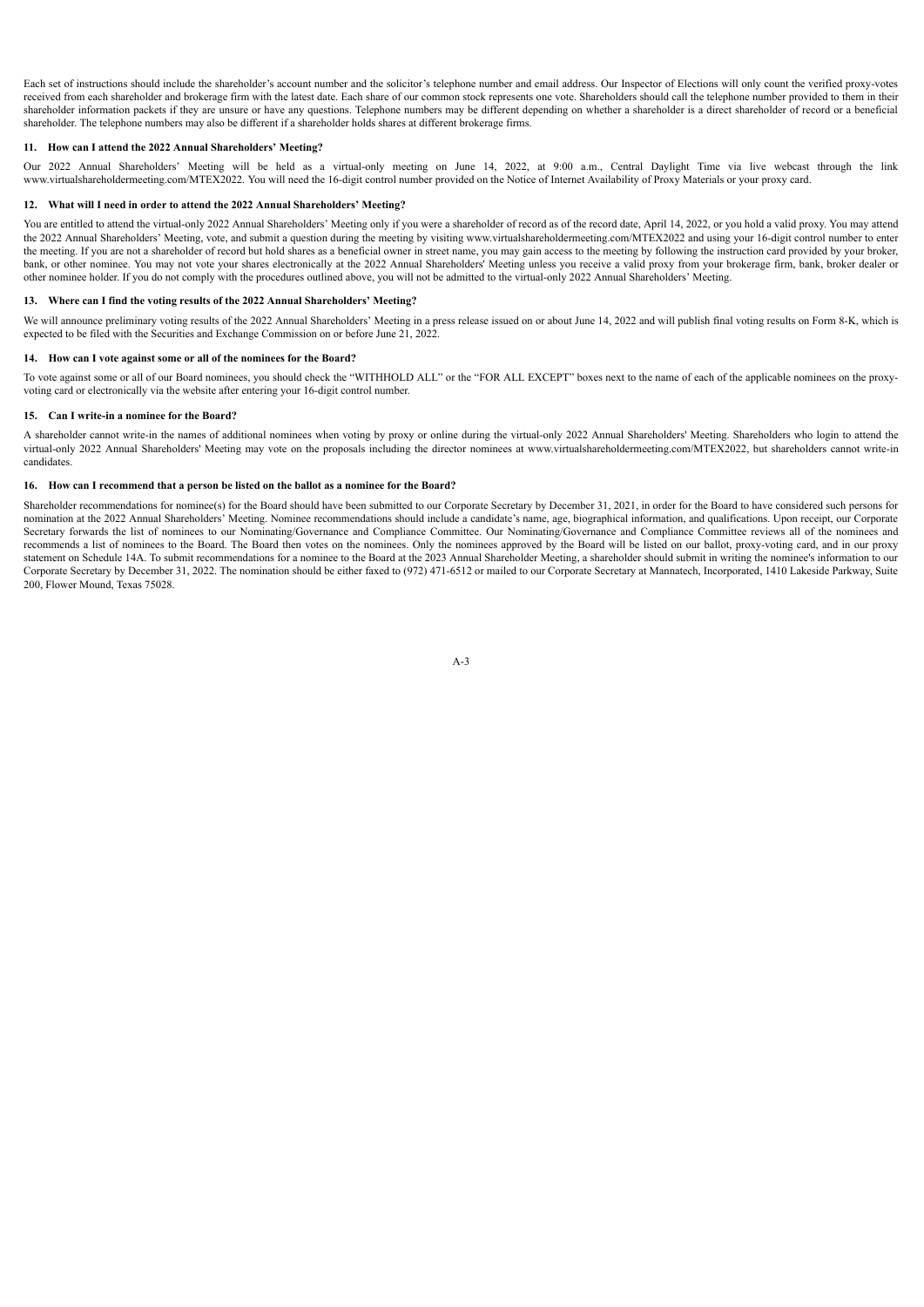# **17. How are the votes counted?**

Our Inspector of Elections will be responsible for tabulating all of the votes for the 2022 Annual Shareholders' Meeting. The presence, either online via the webcast or by proxy-vote, of the holders of at least a majority of shares of our common stock outstanding, as of the record date, is necessary to have a quorum for the 2022 Annual Shareholders' Meeting. "ABSTAIN" votes and "broker nonvotes" will be counted as present for purposes of determining a quorum. A "broker non-vote" occurs when brokers holding shares in "street name" have not received voting instructions from the beneficial owner and either chooses not to vote those shares on a routine matter at the 2022 Annual Shareholders' Meeting or is not permitted to vote those shares on a non-routine matter.

In tabulating the votes, if a proxy-vote or virtual vote is signed by the shareholder but submitted without providing specific voting instructions, the shareholder's vote will be counted as a vote "FOR" Proposals 1, 2, and 3. If your shares are held in "street name" and you do not provide specific voting instructions to your broker, then your shares will not be included in the vote for Proposal 1 (Election of Directors) or Proposal 3 ("Say-on-Pay" Advisory Vote), but will be voted at the discretion of your broker with respect to Proposal 2 (Ratification of Auditors).

For Proposal 1 (Election of Directors) - If a quorum is obtained, our Class II directors will be elected by a plurality of the shares represented, in person (by attending virtually) or by proxy, at the 2022 Annual Shareholders' Meeting and entitled to vote. This means that the nominees receiving the highest number of affirmative votes at the meeting will be elected as our two Class II directors. Votes marked "FOR ALL" will be counted in favor of the nominees. Votes marked "WITHHOLD ALL" will be counted against each of the nominees. To specify differently, a shareholder must check the "FOR ALL EXCEPT" box and then write the name of the nominee for whom the shareholder wishes to vote against. Votes marked "WITHHOLD ALL" have no effect on the vote since a plurality of the votes is required for the election of each nominee. Shareholders may not abstain from voting with respect to the election of directors.

A shareholder cannot write-in the names of additional nominees when voting by proxy or online during the virtual-only 2022 Annual Shareholders' Meeting. Shareholders who login to attend the virtual-only 2022 Annual Shareholders' Meeting may vote on the proposals including the director nominees at www.virtualshareholdermeeting.com/MTEX2022, but shareholders cannot write-in candidates.

For *Proposal 2 (Ratification of Auditors*) — If a quorum is obtained, and a majority of the shares represented, in person (by attending virtually) or by proxy, at the 2022 Annual Shareholders' Meeting and entitled to vote, are in favor of Proposal 2, the ratification of the appointment of our independent registered public accounting firm for the year ended December 31, 2022, will be approved. Votes marked "FOR" Proposal 2 will be counted in favor of the ratification of the appointment of our independent registered public accounting firm for the year ended December 31, 2022. An abstention from voting on Proposal 2 will not be voted on that item, although it will be counted for purposes of determining the number of shares represented and entitled to vote. Accordingly, an "ABSTENTION" will have the same effect as a vote "AGAINST" Proposal 2.

For Proposal 3 ("Say-on-Pay" Advisory Vote) — If a quorum is obtained, and a majority of shares represented, in person (by attending virtually) or by proxy, at the 2022 Annual Shareholders' Meeting and entitled to vote, are in favor of Proposal 3 the current executive compensation program will be approved by shareholders on an advisory basis. Votes marked "FOR" Proposal 3 will be counted in favor of the current executive compensation program. An abstention from voting on Proposal 3 will not be voted on that item, although it will be counted for purposes of determining the number of shares represented and entitled to vote. Accordingly, an "ABSTENTION" will have the same effect as a vote "AGAINST" Proposal 3. "Broker non-votes" are not considered shares entitled to vote for purposes of Proposal 3 and thus will have no effect on the outcome of the approval, on an advisory basis, of our executive compensation program.

### 18. What should I do if I never received my proxy materials or if the proxy materials have been lost?

You should contact your broker's customer service department. The broker should verify that you were a shareholder on the close of business on April 14, 2022 and give you specific instructions on how to obtain new proxy materials and cast a vote. Anyone can view our 2022 proxy statement for the 2022 Annual Shareholders' Meeting by logging onto our corporate website, ir mannatech com.

A-4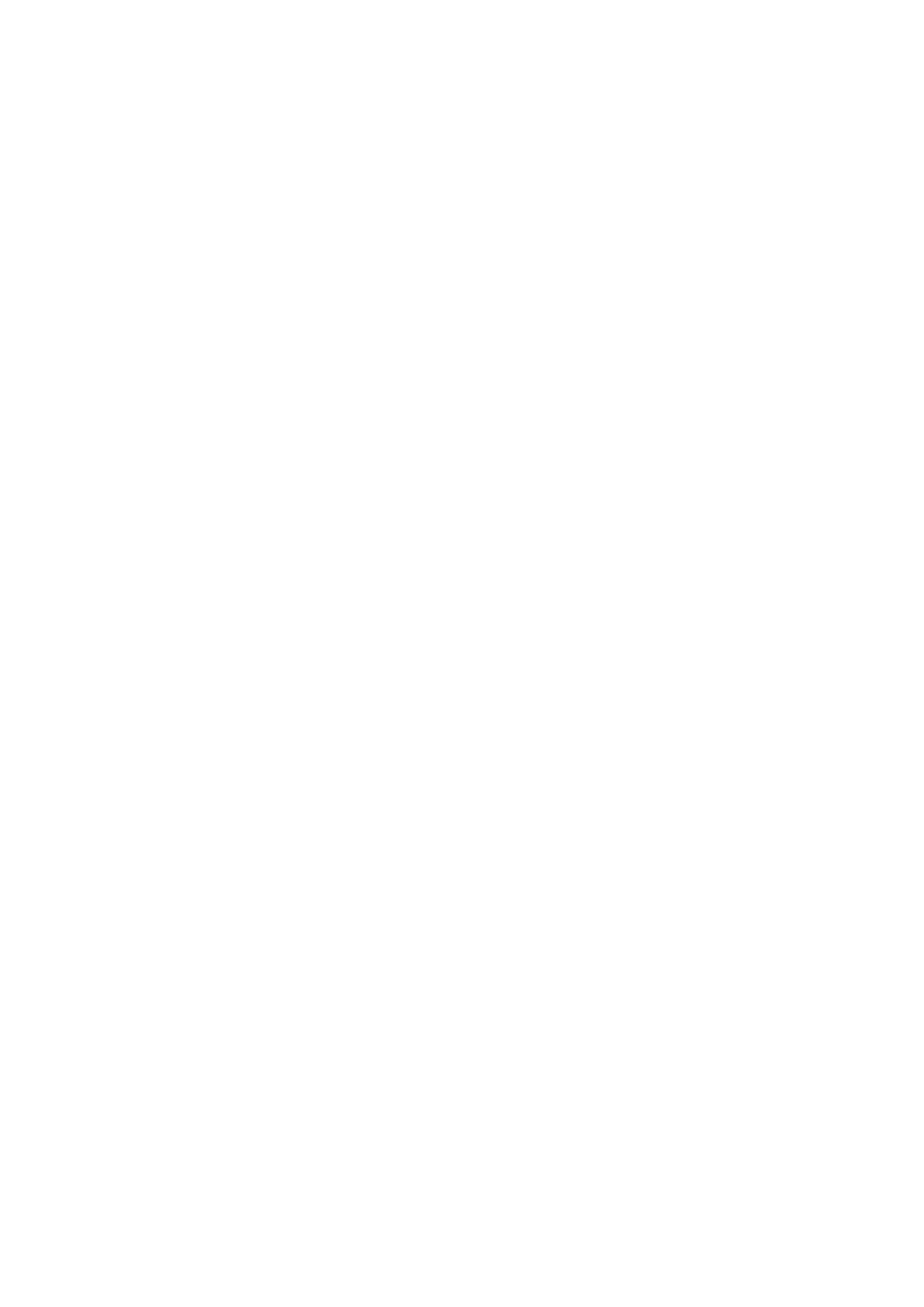| <b>MANNATECH.</b><br><b>1410 LAKESIDE PARKWAY</b><br>SUITE 200<br>FLOWER MOUND, TX 75028<br>Investor Address Line 1<br>Investor Address Line 2<br>$\frac{1}{2}$<br>Investor Address Line 3<br>Investor Address Line 4<br>Investor Address Line 5<br>John Sample<br>1234 ANYWHERE STREET<br>$\sim$<br>ANY CITY, ON A1A 1A1<br><u>ludlahluludulahladludi hluludulalllud</u>                       | <b>SCAN TO</b><br><b>VIEW MATERIALS &amp; VOTE</b><br>VOTE BY INTERNET - www.proxyvote.com or scan the QR Barcode above<br>Before the Meeting - Go to www.proxyvote.com<br>Use the Internet to transmit your voting instructions and for electronic delivery of<br>information up until 11:59 p.m. Eastern Time the day before the cut-off date or meeting<br>date. Follow the instructions to obtain your records and to create an electronic voting<br>instruction form.<br>During the Meeting - Go to www.virtualshareholdermeeting.com/MTEX2022<br>You may attend the meeting via the Internet and vote during the meeting. Have the<br>information that is printed in the box marked by the arrow available and follow the<br>instructions.<br>VOTE BY PHONE - 1-800-690-6903<br>Use any touch-tone telephone to transmit your voting instructions. Vote by 11:59 p.m.<br>Eastern Time the day before the cut-off date or meeting date. Have your proxy card in<br>hand when you call and then follow the instructions.<br><b>VOTE BY MAIL</b><br>Mark, sign and date your proxy card and return it in the postage-paid envelope we have<br>provided or return it to Vote Processing, c/o Broadridge, 51 Mercedes Way, Edgewood,<br>NY 11717. |
|-------------------------------------------------------------------------------------------------------------------------------------------------------------------------------------------------------------------------------------------------------------------------------------------------------------------------------------------------------------------------------------------------|----------------------------------------------------------------------------------------------------------------------------------------------------------------------------------------------------------------------------------------------------------------------------------------------------------------------------------------------------------------------------------------------------------------------------------------------------------------------------------------------------------------------------------------------------------------------------------------------------------------------------------------------------------------------------------------------------------------------------------------------------------------------------------------------------------------------------------------------------------------------------------------------------------------------------------------------------------------------------------------------------------------------------------------------------------------------------------------------------------------------------------------------------------------------------------------------------------------------------------------------------|
| <b>NAME</b><br>THE COMPANY NAME INC. - COMMON<br>THE COMPANY NAME INC. - CLASS A<br>THE COMPANY NAME INC. - CLASS B<br>THE COMPANY NAME INC. - CLASS C<br>THE COMPANY NAME INC. - CLASS D<br>THE COMPANY NAME INC. - CLASS E<br>THE COMPANY NAME INC. - CLASS F<br>THE COMPANY NAME INC. - 401 K<br>x<br>TO VOTE, MARK BLOCKS BELOW IN BLUE OR BLACK INK AS FOLLOWS:                            | 0000000000000000<br>CONTROL# $\rightarrow$<br>123,456,789,012.12345<br><b>SHARES</b><br>123,456,789,012.12345<br>123,456,789,012.12345<br>123,456,789,012.12345<br>123,456,789,012.12345<br>123,456,789,012.12345<br>123,456,789,012.12345<br>123,456,789,012.12345<br>$1$ OF<br>$\mathbf{2}$<br>PAGE<br>KEEP THIS PORTION FOR YOUR RECORDS                                                                                                                                                                                                                                                                                                                                                                                                                                                                                                                                                                                                                                                                                                                                                                                                                                                                                                        |
| THIS PROXY CARD IS VALID ONLY WHEN SIGNED AND DATED.<br>Withhold For All<br>For<br>All<br>All<br>Except<br>The Board of Directors recommends you vote FOR<br>the following:<br>Ω<br>O<br>O<br>1. Election of Directors<br>Nominees<br>01) J. Stanley Fredrick<br>02) Tyler Rameson                                                                                                              | DETACH AND RETURN THIS PORTION ONLY<br>To withhold authority to vote for any<br>individual nominee(s), mark "For All<br>Except" and write the number(s) of the<br>nominee(s) on the line below.                                                                                                                                                                                                                                                                                                                                                                                                                                                                                                                                                                                                                                                                                                                                                                                                                                                                                                                                                                                                                                                    |
| The Board of Directors recommends you vote FOR proposals 2 and 3.<br>2. To ratify the appointment of BDO USA, LLP as our independent registered public accounting firm, for the year<br>ending December 31, 2022.<br>3. To approve on an advisory basis executive compensation ("Say-on-Pay").<br>NOTE: Such other business as may properly come before the meeting or any adjournment thereof. | <b>Against Abstain</b><br>For<br>O<br>U<br>U<br>Ο<br>0<br>Ο                                                                                                                                                                                                                                                                                                                                                                                                                                                                                                                                                                                                                                                                                                                                                                                                                                                                                                                                                                                                                                                                                                                                                                                        |
| Please sign exactly as your name(s) appear(s) hereon. When signing as<br>attorney, executor, administrator, or other fiduciary, please give full<br>title as such. Joint owners should each sign personally. All holders must<br>sign. If a corporation or partnership, please sign in full corporate or<br>partnership name by authorized officer.                                             | Investor Address Line 1<br>Investor Address Line 2<br>Investor Address Line 3<br>Investor Address Line 4<br>Investor Address Line 5<br>John Sample<br>1234 ANYWHERE STREET<br>ANY CITY, ON A1A 1A1                                                                                                                                                                                                                                                                                                                                                                                                                                                                                                                                                                                                                                                                                                                                                                                                                                                                                                                                                                                                                                                 |
|                                                                                                                                                                                                                                                                                                                                                                                                 | <b>SHARES</b>                                                                                                                                                                                                                                                                                                                                                                                                                                                                                                                                                                                                                                                                                                                                                                                                                                                                                                                                                                                                                                                                                                                                                                                                                                      |

0000565627\_1 R1.0.0.24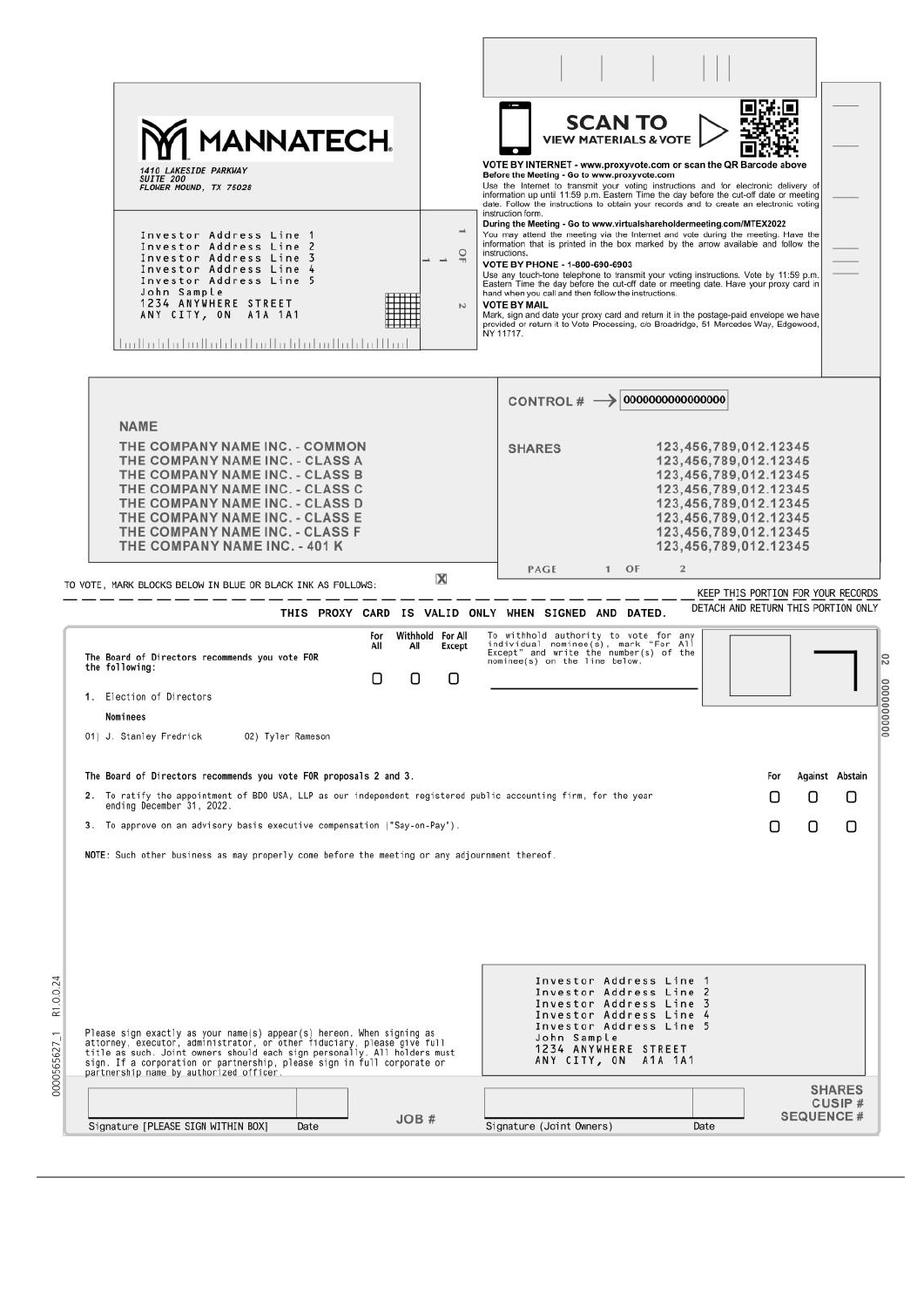Important Notice Regarding the Availability of Proxy Materials for the Shareholder Meeting to be held on June 14, 2022:<br>The Notice & Proxy Statement and Annual Report are available at www.proxyvote.com

| <b>MANNATECH, INCORPORATED</b><br>THIS PROXY IS SOLICITED ON BEHALF OF THE BOARD OF DIRECTORS<br>ANNUAL MEETING OF SHAREHOLDERS<br><b>JUNE 14, 2022</b>                                                                                                                                                                                                                                                                                                                                                                                                  |  |
|----------------------------------------------------------------------------------------------------------------------------------------------------------------------------------------------------------------------------------------------------------------------------------------------------------------------------------------------------------------------------------------------------------------------------------------------------------------------------------------------------------------------------------------------------------|--|
| The shareholder(s) hereby appoint(s) Larry Jobe and Bob Toth, or either of them, each with full power of substitution, as proxies, to represent<br>and to vote, as designated on the reverse side of this ballot, all of the shares of Common Stock of Mannatech, Incorporated that the<br>shareholder(s) is/are entitled to vote at the Annual Meeting of Shareholders to be held online at www.virtualshareholdermeeting.com/<br>MTEX2022 at 9:00 a.m., Central Daylight Time, on Tuesday, June 14, 2022, and any adjournment or postponement thereof. |  |
| THIS PROXY, WHEN PROPERLY EXECUTED, WILL BE VOTED AS DIRECTED BY THE SHAREHOLDER(S). IF NO SUCH<br>DIRECTIONS ARE MADE, THIS PROXY WILL BE VOTED "FOR" PROPOSALS 1, 2 AND 3.                                                                                                                                                                                                                                                                                                                                                                             |  |
| PLEASE MARK, SIGN, DATE AND RETURN THIS PROXY CARD PROMPTLY USING THE ENCLOSED REPLY ENVELOPE.                                                                                                                                                                                                                                                                                                                                                                                                                                                           |  |
|                                                                                                                                                                                                                                                                                                                                                                                                                                                                                                                                                          |  |
|                                                                                                                                                                                                                                                                                                                                                                                                                                                                                                                                                          |  |
|                                                                                                                                                                                                                                                                                                                                                                                                                                                                                                                                                          |  |
|                                                                                                                                                                                                                                                                                                                                                                                                                                                                                                                                                          |  |
|                                                                                                                                                                                                                                                                                                                                                                                                                                                                                                                                                          |  |
| 0000565627_2                                                                                                                                                                                                                                                                                                                                                                                                                                                                                                                                             |  |
| (Continued and to be signed on reverse side)                                                                                                                                                                                                                                                                                                                                                                                                                                                                                                             |  |